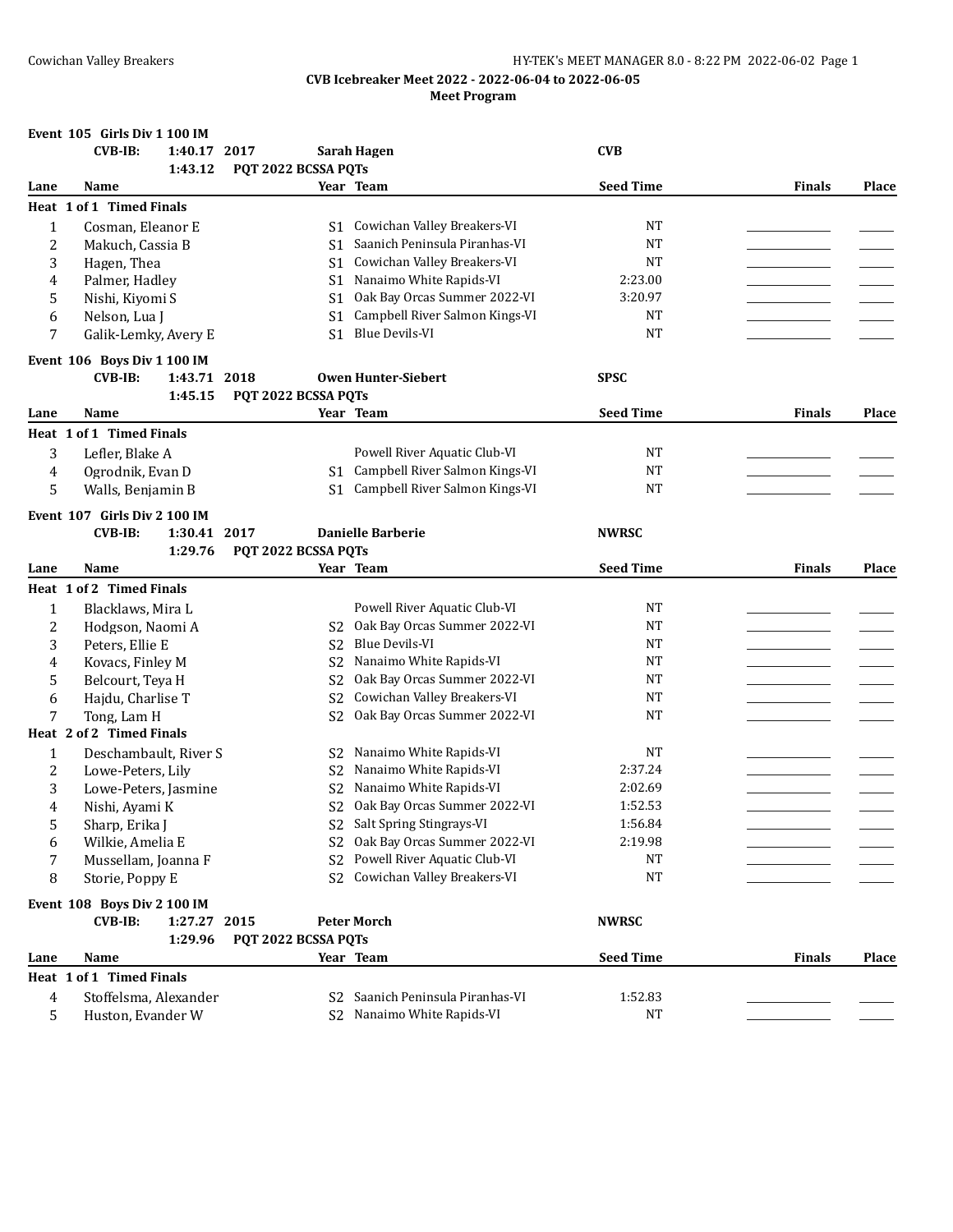## Cowichan Valley Breakers HY-TEK's MEET MANAGER 8.0 - 8:22 PM 2022-06-02 Page 2

## **CVB Icebreaker Meet 2022 - 2022-06-04 to 2022-06-05 Meet Program**

## **Event 109 Girls Div 3 100 IM**

|                | <b>CVB-IB:</b><br>1:19.69 2017<br>1:20.38 | PQT 2022 BCSSA PQTs | <b>Cadence Jones</b>                                                | <b>NWRSC</b>     |               |              |
|----------------|-------------------------------------------|---------------------|---------------------------------------------------------------------|------------------|---------------|--------------|
| Lane           | Name                                      |                     | Year Team                                                           | <b>Seed Time</b> | <b>Finals</b> | <b>Place</b> |
|                | Heat 1 of 3 Timed Finals                  |                     |                                                                     |                  |               |              |
| 3              | Eygenraam, Myelle M                       | S3                  | Saanich Peninsula Piranhas-VI                                       | <b>NT</b>        |               |              |
| 4              | Baker, Isabelle K                         | S <sub>3</sub>      | Oak Bay Orcas Summer 2022-VI                                        | <b>NT</b>        |               |              |
| 5              | Maree, Carla E                            | S <sub>3</sub>      | Cowichan Valley Breakers-VI                                         | <b>NT</b>        |               |              |
|                | Heat 2 of 3 Timed Finals                  |                     |                                                                     |                  |               |              |
| $\mathbf{1}$   | Murphy, Claire E                          | S <sub>3</sub>      | Campbell River Salmon Kings-VI                                      | <b>NT</b>        |               |              |
| $\overline{c}$ | Wozniak, Nora R                           | S <sub>3</sub>      | Saanich Peninsula Piranhas-VI                                       | <b>NT</b>        |               |              |
| 3              | Bobkova, Liza M                           | S <sub>3</sub>      | Nanaimo White Rapids-VI                                             | 2:11.47          |               |              |
| 4              | Smith, Phoebe A                           | S <sub>3</sub>      | Cowichan Valley Breakers-VI                                         | 1:54.18          |               |              |
| 5              | Fortney, Maya A                           | S <sub>3</sub>      | Oak Bay Orcas Summer 2022-VI                                        | 2:07.10          |               |              |
|                | Cooledge, Claire F                        | S <sub>3</sub>      | Campbell River Salmon Kings-VI                                      | 2:12.61          |               |              |
| 6<br>7         | Murphy, Nora M                            |                     | Campbell River Salmon Kings-VI                                      | <b>NT</b>        |               |              |
|                | Heat 3 of 3 Timed Finals                  | S <sub>3</sub>      |                                                                     |                  |               |              |
| 1              | Sanchez Wickland, Sashi L                 | S <sub>3</sub>      | Salt Spring Stingrays-VI                                            | 1:50.60          |               |              |
| $\overline{2}$ | Strosher, Maryn E                         | S <sub>3</sub>      | Saanich Peninsula Piranhas-VI                                       | 1:43.75          |               |              |
| 3              | Hendsbee, Lilyan A                        | S <sub>3</sub>      | Juan de Fuca Royals-VI                                              | 1:39.74          |               |              |
| 4              | Tait, Addison                             | S <sub>3</sub>      | Saanich Peninsula Piranhas-VI                                       | 1:21.52          |               |              |
| 5              | Paterson, Zoe                             | S <sub>3</sub>      | Saanich Peninsula Piranhas-VI                                       | 1:29.73          |               |              |
| 6              | Olsen, Savana B                           | S <sub>3</sub>      | Juan de Fuca Royals-VI                                              | 1:42.15          |               |              |
| 7              | Williams, Kiana O                         | S <sub>3</sub>      | Juan de Fuca Royals-VI                                              | 1:49.98          |               |              |
| 8              | Dusanj, Sya K                             | S <sub>3</sub>      | Cowichan Valley Breakers-VI                                         | 1:52.88          |               |              |
|                |                                           |                     |                                                                     |                  |               |              |
|                | Event 110 Boys Div 3 100 IM               |                     |                                                                     |                  |               |              |
|                | 1:17.89 2017<br><b>CVB-IB:</b>            |                     | <b>Peter Morch</b>                                                  | <b>NWRSC</b>     |               |              |
|                | 1:20.41                                   | PQT 2022 BCSSA PQTs |                                                                     |                  |               |              |
|                |                                           |                     |                                                                     |                  |               |              |
| Lane           | Name                                      |                     | Year Team                                                           | <b>Seed Time</b> | Finals        | <b>Place</b> |
|                | Heat 1 of 2 Timed Finals                  |                     |                                                                     |                  |               |              |
| 2              | Cosman, Yannick J                         | S3                  | Cowichan Valley Breakers-VI                                         | <b>NT</b>        |               |              |
| 3              | Parker, Piers K                           | S <sub>3</sub>      | <b>Blue Devils-VI</b>                                               | <b>NT</b>        |               |              |
| 4              | Deibert, Jude C                           | S <sub>3</sub>      | Nanaimo White Rapids-VI                                             | <b>NT</b>        |               |              |
| 5              | Roy, Philippe Michel M                    | S <sub>3</sub>      | Nanaimo White Rapids-VI                                             | <b>NT</b>        |               |              |
| 6              | Walls, Matthew I                          | S <sub>3</sub>      | Campbell River Salmon Kings-VI                                      | <b>NT</b>        |               |              |
| 7              | Soto, Eli F                               | S <sub>3</sub>      | Cowichan Valley Breakers-VI                                         | <b>NT</b>        |               |              |
|                | Heat 2 of 2 Timed Finals                  |                     |                                                                     |                  |               |              |
| 1              | Bunyan, Eric                              | S3                  | Salt Spring Stingrays-VI                                            | NT               |               |              |
| 2              | Beaton, Xavier J                          | S <sub>3</sub>      | Juan de Fuca Royals-VI                                              | 2:10.74          |               |              |
| 3              | Beerends-Meisner, Jasper                  | S3                  | Salt Spring Stingrays-VI                                            | 1:55.84          |               |              |
| 4              | Kirk, Gavin W                             | S <sub>3</sub>      | Nanaimo White Rapids-VI                                             | 1:42.20          |               |              |
| 5              | Boulding, James H                         | S <sub>3</sub>      | Nanaimo White Rapids-VI                                             | 1:49.77          |               |              |
| 6              | Beerends-Meisner, Ruben                   | S <sub>3</sub>      | Salt Spring Stingrays-VI                                            | 2:04.97          |               |              |
| 7              | Herschler, Oskar W                        | S <sub>3</sub>      | Campbell River Salmon Kings-VI                                      | 2:16.99          |               |              |
| 8              | MacEachern, Andrew                        | S <sub>3</sub>      | Oak Bay Orcas Summer 2022-VI                                        | NT               |               |              |
|                | Event 111 Girls "O" Cat 1 100 IM          |                     |                                                                     |                  |               |              |
|                | <b>CVB-IB:</b><br>1:14.45 2019            |                     | <b>Kennadie Sheppard</b>                                            | <b>NWRSC</b>     |               |              |
|                | 1:31.87                                   | PQT 2022 BCSSA PQTs |                                                                     |                  |               |              |
| Lane           | Name                                      |                     | Year Team                                                           | <b>Seed Time</b> | <b>Finals</b> | <b>Place</b> |
|                | Heat 1 of 1 Timed Finals                  |                     |                                                                     |                  |               |              |
| 3              | Christensen, Charlotte T                  |                     | 01 Nanaimo White Rapids-VI                                          | NT               |               |              |
| 4<br>5         | Bignell, Kate L<br>Weeks, Claire L        | 01                  | Campbell River Salmon Kings-VI<br>01 Campbell River Salmon Kings-VI | 2:24.54<br>NT    |               |              |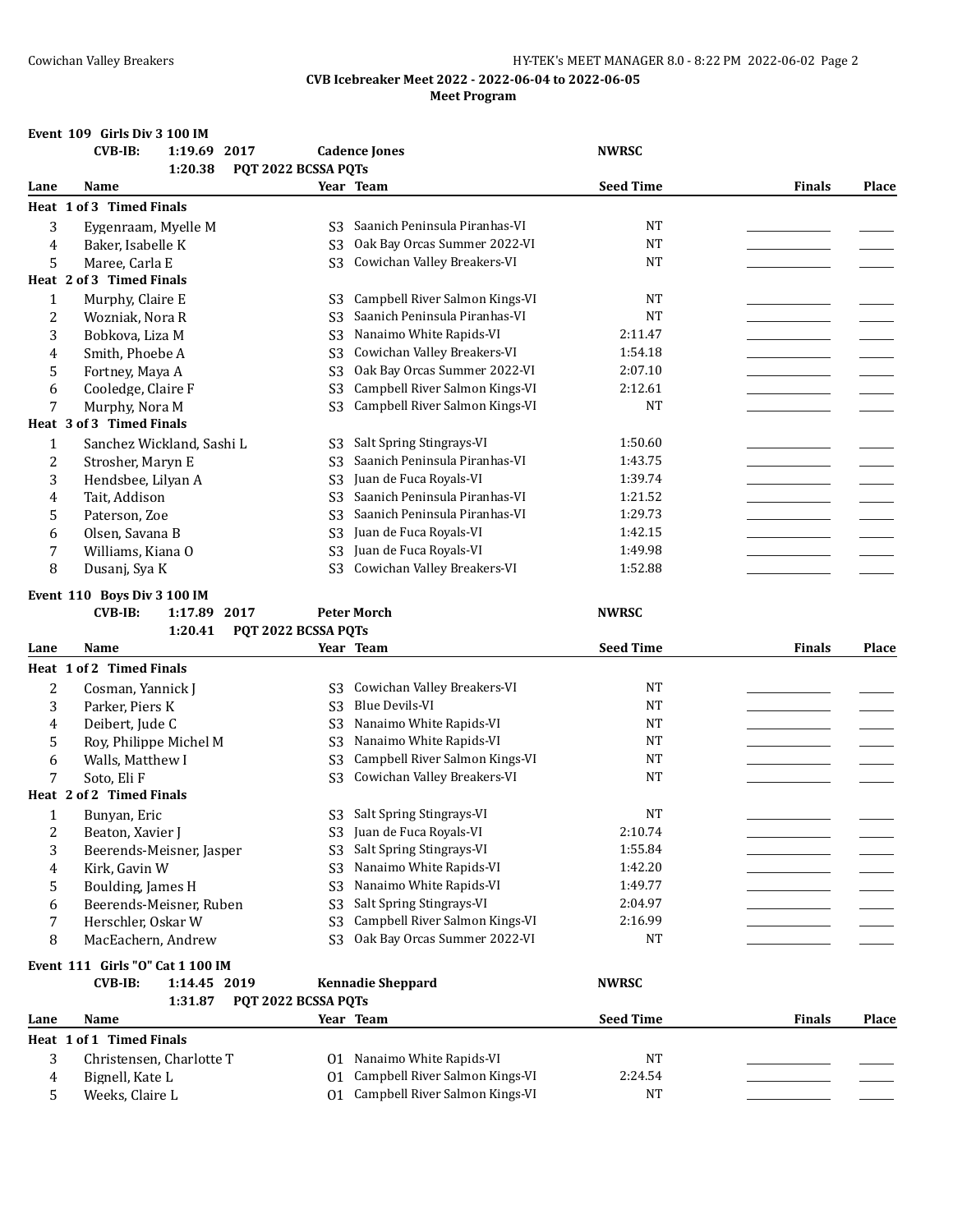## Cowichan Valley Breakers HY-TEK's MEET MANAGER 8.0 - 8:22 PM 2022-06-02 Page 3

## **CVB Icebreaker Meet 2022 - 2022-06-04 to 2022-06-05 Meet Program**

## **Event 113 Girls Div 4 200 IM**

|                | <b>CVB-IB:</b><br>2:48.64 2018<br>2:46.63     | PQT 2022 BCSSA PQTs              | <b>Cadence Jones</b>             | <b>NWRSC</b>           |               |              |
|----------------|-----------------------------------------------|----------------------------------|----------------------------------|------------------------|---------------|--------------|
| Lane           | Name                                          |                                  | Year Team                        | <b>Seed Time</b>       | <b>Finals</b> | Place        |
|                | Heat 1 of 3 Timed Finals                      |                                  |                                  |                        |               |              |
|                |                                               |                                  | S4 Saanich Peninsula Piranhas-VI | <b>NT</b>              |               |              |
| 3              | Saunderson, Jemma                             |                                  | Saanich Peninsula Piranhas-VI    | <b>NT</b>              |               |              |
| 4<br>5         | Higgins, Cara E                               | S4                               | S4 Powell River Aquatic Club-VI  | <b>NT</b>              |               |              |
|                | Lefler, Quynn A<br>Heat 2 of 3 Timed Finals   |                                  |                                  |                        |               |              |
|                |                                               |                                  |                                  |                        |               |              |
| 2              | Murphy, Faye R                                | S4                               | Campbell River Salmon Kings-VI   | <b>NT</b><br><b>NT</b> |               |              |
| 3              | Dunstan, Lexi M                               | S <sub>4</sub>                   | Cowichan Valley Breakers-VI      |                        |               |              |
| 4              | Sauve, Isabelle S                             | S <sub>4</sub>                   | Juan de Fuca Royals-VI           | <b>NT</b>              |               |              |
| 5              | Telfer, Faith L                               | S <sub>4</sub>                   | Nanaimo White Rapids-VI          | <b>NT</b>              |               |              |
| 6              | Deschambault, Raine T                         | S4                               | Nanaimo White Rapids-VI          | <b>NT</b>              |               |              |
| 7              | Herschler, Ava                                | S <sub>4</sub>                   | Campbell River Salmon Kings-VI   | <b>NT</b>              |               |              |
|                | Heat 3 of 3 Timed Finals                      |                                  |                                  |                        |               |              |
| $\mathbf{1}$   | Lott, Addison L                               | S <sub>4</sub>                   | Saanich Peninsula Piranhas-VI    | <b>NT</b>              |               |              |
| $\overline{c}$ | Wallace, Rachel                               | S <sub>4</sub>                   | Saanich Peninsula Piranhas-VI    | <b>NT</b>              |               |              |
| 3              | Kovacs, Lilika G                              | S4                               | Nanaimo White Rapids-VI          | 3:36.80                |               |              |
| 4              | Postlethwaite, Kate                           | S4                               | Saanich Peninsula Piranhas-VI    | 2:52.60                |               |              |
| 5              | Paterson, Mia                                 | S4                               | Saanich Peninsula Piranhas-VI    | 3:07.52                |               |              |
| 6              | Eldridge-Holland, Adelina                     | S <sub>4</sub>                   | Saanich Peninsula Piranhas-VI    | <b>NT</b>              |               |              |
| 7              | Braun, Mackenzie E                            | S <sub>4</sub>                   | Saanich Peninsula Piranhas-VI    | <b>NT</b>              |               |              |
| 8              | Hogan, Anden L                                | S <sub>4</sub>                   | Cowichan Valley Breakers-VI      | <b>NT</b>              |               |              |
|                | Event 114 Boys Div 4 200 IM                   |                                  |                                  |                        |               |              |
|                | <b>CVB-IB:</b><br>2:34.39 2017                |                                  | <b>Nate Truong</b>               | <b>SPSC</b>            |               |              |
|                | 2:40.68                                       | PQT 2022 BCSSA PQTs              |                                  |                        |               |              |
|                |                                               |                                  |                                  |                        |               |              |
| Lane           | Name                                          |                                  | Year Team                        | <b>Seed Time</b>       | <b>Finals</b> | <b>Place</b> |
|                |                                               |                                  |                                  |                        |               |              |
|                | Heat 1 of 1 Timed Finals                      |                                  |                                  |                        |               |              |
| 1              | Mussellam, Gabriel B                          | S4                               | Powell River Aquatic Club-VI     | <b>NT</b>              |               |              |
| 2              | O'donnell, Russell M                          | S4                               | Powell River Aquatic Club-VI     | <b>NT</b>              |               |              |
| 3              | Bignell, Matthew J                            | S <sub>4</sub>                   | Campbell River Salmon Kings-VI   | <b>NT</b>              |               |              |
| 4              | Strosher, Mason T                             | S4                               | Saanich Peninsula Piranhas-VI    | 3:02.95                |               |              |
| 5              | Palmer, Hudson                                | S <sub>4</sub>                   | Nanaimo White Rapids-VI          | 3:20.00                |               |              |
| 6              | Kirk, Matthew J                               | S4                               | Nanaimo White Rapids-VI          | <b>NT</b>              |               |              |
| 7              | Stoffelsma, Evan                              | S4                               | Saanich Peninsula Piranhas-VI    | <b>NT</b>              |               |              |
|                | Event 115 Girls Div 5 200 IM                  |                                  |                                  |                        |               |              |
|                | <b>CVB-IB:</b><br>2:48.51 2019                |                                  | <b>Cadence Jones</b>             | <b>NWRSC</b>           |               |              |
|                | 2:43.13 PQT 2022 BCSSA PQTs                   |                                  |                                  |                        |               |              |
| Lane           | Name                                          |                                  | Year Team                        | <b>Seed Time</b>       | <b>Finals</b> | Place        |
|                | Heat 1 of 2 Timed Finals                      |                                  |                                  |                        |               |              |
| 3              | Blasco, Callie N                              | S <sub>5</sub>                   | <b>Blue Devils-VI</b>            | <b>NT</b>              |               |              |
| 4              | Beaton, Ariana                                | S <sub>5</sub>                   | Juan de Fuca Royals-VI           | <b>NT</b>              |               |              |
| 5              | Dusanj, Avaya K                               | S <sub>5</sub>                   | Cowichan Valley Breakers-VI      | <b>NT</b>              |               |              |
|                | Heat 2 of 2 Timed Finals                      |                                  |                                  |                        |               |              |
| $\mathbf{1}$   | De Roo, Donna F                               | S5                               | Salt Spring Stingrays-VI         | <b>NT</b>              |               |              |
| $\overline{c}$ | Barber, Namiye V                              | S <sub>5</sub>                   | Nanaimo White Rapids-VI          | 4:00.69                |               |              |
| 3              |                                               | S <sub>5</sub>                   | Nanaimo White Rapids-VI          | 3:13.17                |               |              |
| 4              | Richards, Aurora M                            | S <sub>5</sub>                   | Cowichan Valley Breakers-VI      | 2:54.50                |               |              |
|                | Hagen, Sarah                                  |                                  | Salt Spring Stingrays-VI         | 3:10.01                |               |              |
| 5<br>6         | Sanchez Wickland, Zoe K<br>Williams, Samantha | S <sub>5</sub><br>S <sub>5</sub> | Nanaimo White Rapids-VI          | 3:33.88                |               |              |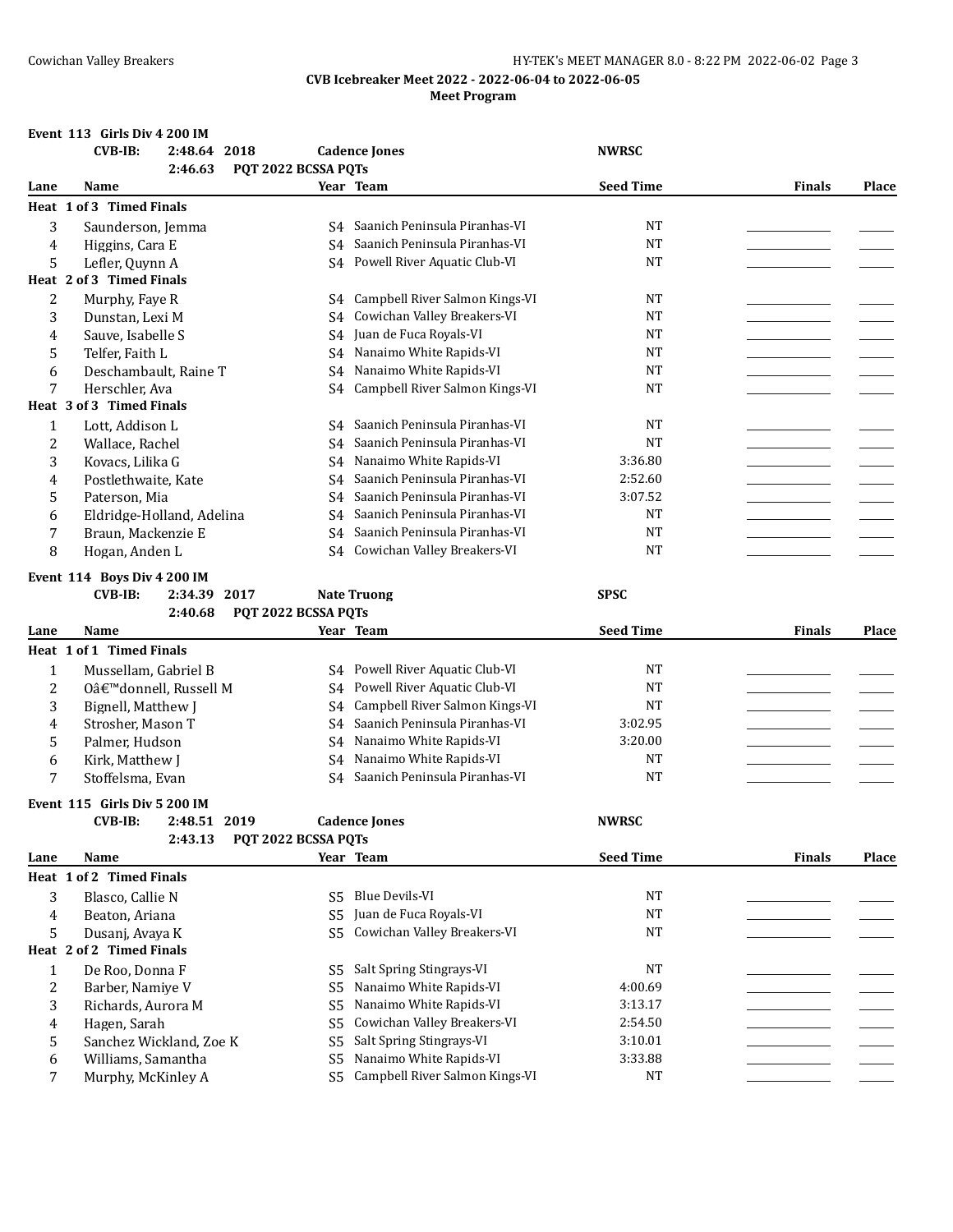|                | Event 116 Boys Div 5 200 IM    |                     |                                 |                  |            |               |       |
|----------------|--------------------------------|---------------------|---------------------------------|------------------|------------|---------------|-------|
|                | $CVB-IB:$<br>2:33.53 2016      |                     | <b>Liam Ayres</b>               | <b>SPSC</b>      |            |               |       |
|                | 2:33.81                        | PQT 2022 BCSSA PQTs |                                 |                  |            |               |       |
| Lane           | Name                           |                     | Year Team                       | <b>Seed Time</b> |            | <b>Finals</b> | Place |
|                | Heat 1 of 2 Timed Finals       |                     |                                 |                  |            |               |       |
| 3              | Dickman, Oliver R              | S5                  | <b>Blue Devils-VI</b>           | <b>NT</b>        |            |               |       |
| 4              | Miyagi, Kai T                  | S <sub>5</sub>      | Campbell River Salmon Kings-VI  | <b>NT</b>        |            |               |       |
| 5              | Nordstrom, Lucas J             | S5                  | Saanich Peninsula Piranhas-VI   | <b>NT</b>        |            |               |       |
|                | Heat 2 of 2 Timed Finals       |                     |                                 |                  |            |               |       |
| $\mathbf{1}$   | Goerzen, Connor                | S5                  | Nanaimo White Rapids-VI         | 3:12.04          |            |               |       |
| 2              | Gauthier, Mitchell N           | S <sub>5</sub>      | Nanaimo White Rapids-VI         | 3:06.30          |            |               |       |
| 3              | Benson, Wyatt                  | S <sub>5</sub>      | Saanich Peninsula Piranhas-VI   | 2:47.43          |            |               |       |
| 4              | Tait, Eliot                    | S <sub>5</sub>      | Saanich Peninsula Piranhas-VI   | 2:45.56          |            |               |       |
| 5              | Makuch, Simon C                | S <sub>5</sub>      | Saanich Peninsula Piranhas-VI   | 2:47.37          |            |               |       |
| 6              | Pinney, Druehn R               | S5                  | Salt Spring Stingrays-VI        | 2:49.36          |            |               |       |
| 7              | Blackburn, Connor J            | S5                  | Nanaimo White Rapids-VI         | 3:07.34          |            |               |       |
| 8              | Gadsby, Quinn O                | S <sub>5</sub>      | Nanaimo White Rapids-VI         | 3:26.46          |            |               |       |
|                |                                |                     |                                 |                  |            |               |       |
|                | Event 117 Girls Div 6 200 IM   |                     |                                 |                  |            |               |       |
|                | $CVB-IB:$<br>2:43.42 2017      |                     | <b>Lauren Mosher</b>            | <b>SPSC</b>      |            |               |       |
|                | 2:41.62                        | PQT 2022 BCSSA PQTs |                                 |                  |            |               |       |
| Lane           | Name                           |                     | Year Team                       | <b>Seed Time</b> |            | <b>Finals</b> | Place |
|                | Heat 1 of 2 Timed Finals       |                     |                                 |                  |            |               |       |
| $\mathbf{1}$   | Koch, Jana                     |                     | S6 Powell River Aquatic Club-VI | <b>NT</b>        |            |               |       |
| 2              | Mace, Laura                    |                     | S6 Nanaimo White Rapids-VI      | 3:34.86          |            |               |       |
| 3              | Widdifield, Maddison G         |                     | Saanich Peninsula Piranhas-VI   | 3:22.87          |            |               |       |
| 4              | Dodd, Avari L                  |                     | S6 Nanaimo White Rapids-VI      | 3:09.18          |            |               |       |
| 5              | Scholefield, Charlotte E       | S6                  | Juan de Fuca Royals-VI          | 3:13.68          |            |               |       |
| 6              | Fournier, Katherine A          | S6                  | Nanaimo White Rapids-VI         | 3:23.85          |            |               |       |
| 7              | Hunter-Siebert, Tessa A        |                     | Saanich Peninsula Piranhas-VI   | <b>NT</b>        |            |               |       |
|                | Heat 2 of 2 Timed Finals       |                     |                                 |                  |            |               |       |
| $\mathbf{1}$   | Deschambault, Reese I          | S6                  | Nanaimo White Rapids-VI         | 2:54.94          |            |               |       |
| $\overline{c}$ | De Roo, Nina M                 | S6                  | Salt Spring Stingrays-VI        | 2:53.20          |            |               |       |
| 3              | Revoy, Kate-Lynn T             | S6                  | Campbell River Salmon Kings-VI  | 2:45.81          |            |               |       |
| 4              | Barberie, Danielle             | S6                  | Nanaimo White Rapids-VI         | 2:32.50          | <b>PQT</b> |               |       |
| 5              | Gunther, Ayva D                | S6                  | Powell River Aquatic Club-VI    | 2:40.15          | <b>PQT</b> |               |       |
| 6              | Hopkins, Linnea                | S6                  | Saanich Peninsula Piranhas-VI   | 2:52.52          |            |               |       |
| 7              | Larkin, Rowan                  | S6                  | Oak Bay Orcas Summer 2022-VI    | 2:53.30          |            |               |       |
| 8              | Walsh, Elyse I                 | S6                  | Salt Spring Stingrays-VI        | 3:07.43          |            |               |       |
|                |                                |                     |                                 |                  |            |               |       |
|                | Event 118 Boys Div 6 200 IM    |                     |                                 |                  |            |               |       |
|                | <b>CVB-IB:</b><br>2:24.10 2017 |                     | <b>Liam Ayres</b>               | <b>SPSC</b>      |            |               |       |
|                | 2:27.21                        | PQT 2022 BCSSA PQTs |                                 |                  |            |               |       |
| Lane           | Name                           |                     | Year Team                       | <b>Seed Time</b> |            | <b>Finals</b> | Place |
|                | Heat 1 of 2 Timed Finals       |                     |                                 |                  |            |               |       |
| 2              | Pollard, Cyrus E               |                     | S6 Salt Spring Stingrays-VI     | <b>NT</b>        |            |               |       |
| 3              | Pillay, Kiran                  | S6                  | Salt Spring Stingrays-VI        | 3:55.30          |            |               |       |
| 4              | Holland, Henry J               | S6                  | <b>Blue Devils-VI</b>           | 2:59.64          |            |               |       |
| 5              | Rankin, Liam J                 | S6                  | Saanich Peninsula Piranhas-VI   | 3:01.96          |            |               |       |
| 6              | Walsh, Liam J                  |                     | S6 Salt Spring Stingrays-VI     | <b>NT</b>        |            |               |       |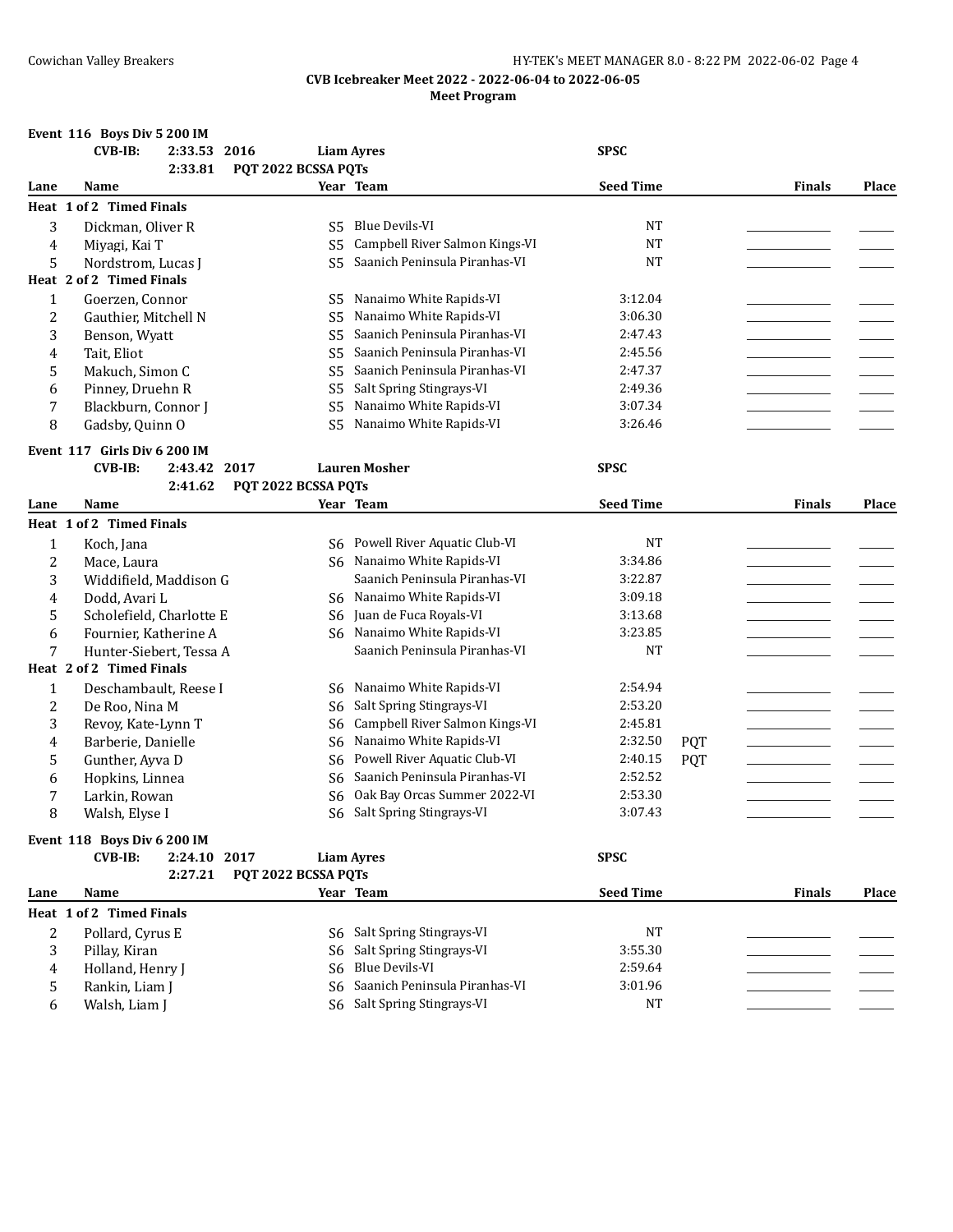|              | Heat 2 Timed Finals (Event 118 Boys Div 6 200 IM) |                     |                                |                  |            |               |              |
|--------------|---------------------------------------------------|---------------------|--------------------------------|------------------|------------|---------------|--------------|
| $\mathbf{1}$ | Williams, Brent                                   | S6                  | Nanaimo White Rapids-VI        | 2:54.55          |            |               |              |
| 2            | Baker, Joel J                                     | S6                  | <b>Blue Devils-VI</b>          | 2:52.67          |            |               |              |
| 3            | Mace, Jack                                        | S6                  | Nanaimo White Rapids-VI        | 2:43.34          |            |               |              |
| 4            | Barberie, Dylan                                   | S <sub>6</sub>      | Nanaimo White Rapids-VI        | 2:25.77          | <b>PQT</b> |               |              |
| 5            | Elzinga, Lukas                                    | S6                  | Nanaimo White Rapids-VI        | 2:28.11          |            |               |              |
| 6            | Telfer, Aiden A                                   | S <sub>6</sub>      | Nanaimo White Rapids-VI        | 2:47.83          |            |               |              |
| 7            | Woodley, Matthias D                               | S6                  | Salt Spring Stingrays-VI       | 2:53.37          |            |               |              |
| 8            | Tam, Jacob D                                      | S6                  | Oak Bay Orcas Summer 2022-VI   | 2:57.09          |            |               |              |
|              | Event 119 Girls "O" Cat 2 200 IM                  |                     |                                |                  |            |               |              |
|              | <b>CVB-IB:</b><br>2:51.94 2015                    |                     | <b>Georgia Stone</b>           | <b>SPSC</b>      |            |               |              |
|              | 2:57.11                                           | PQT 2022 BCSSA PQTs |                                |                  |            |               |              |
| Lane         | Name                                              |                     | Year Team                      | <b>Seed Time</b> |            | <b>Finals</b> | <b>Place</b> |
|              | Heat 1 of 1 Timed Finals                          |                     |                                |                  |            |               |              |
|              |                                                   |                     |                                |                  |            |               |              |
| 2            | McPherson, Taylor R                               | 02                  | Nanaimo White Rapids-VI        | <b>NT</b>        |            |               |              |
| 3            | Howard, Finley A                                  | 02                  | Juan de Fuca Royals-VI         | <b>NT</b>        |            |               |              |
| 4            | Sheppard, Kennadie                                | 02                  | Nanaimo White Rapids-VI        | 2:33.04          | <b>PQT</b> |               |              |
| 5            | Nelson, Anisa S                                   | 02                  | Campbell River Salmon Kings-VI | <b>NT</b>        |            |               |              |
| 6            | Mcarthur, Kenzie E                                | 02                  | Campbell River Salmon Kings-VI | <b>NT</b>        |            |               |              |
| 7            | Dion, Teegan                                      | 02                  | Campbell River Salmon Kings-VI | <b>NT</b>        |            |               |              |
|              | Event 120 Boys "O" Cat 2 200 IM                   |                     |                                |                  |            |               |              |
|              | $CVB-IB:$<br>2:57.54 2016                         | <b>Neo Craig</b>    |                                | <b>IDF</b>       |            |               |              |
|              | 2:47.85                                           | PQT 2022 BCSSA PQTs |                                |                  |            |               |              |
| Lane         | Name                                              |                     | Year Team                      | <b>Seed Time</b> |            | <b>Finals</b> | <b>Place</b> |
|              | Heat 1 of 1 Timed Finals                          |                     |                                |                  |            |               |              |
| 4            | Vanjecek, Oliver S                                | 02                  | Campbell River Salmon Kings-VI | NT               |            |               |              |
| 5            | Wright, Grayson D                                 | 02                  | Campbell River Salmon Kings-VI | <b>NT</b>        |            |               |              |
|              |                                                   |                     |                                |                  |            |               |              |
|              |                                                   |                     |                                |                  |            |               |              |
|              | Event 121 Girls Div 7 200 IM                      |                     |                                |                  |            |               |              |
|              | <b>CVB-IB:</b><br>2:52.93 2016                    |                     | Erin Jackson                   | <b>SPSC</b>      |            |               |              |
|              | 2:51.66                                           | PQT 2022 BCSSA PQTs |                                |                  |            |               |              |
| Lane         | Name                                              |                     | Year Team                      | <b>Seed Time</b> |            | <b>Finals</b> | <b>Place</b> |
|              | Heat 1 of 1 Timed Finals                          |                     |                                |                  |            |               |              |
| 2            | Johnson, Zoey M                                   | S7                  | Salt Spring Stingrays-VI       | <b>NT</b>        |            |               |              |
| 3            | Percevault, Sydney D                              | S7                  | Campbell River Salmon Kings-VI | 3:07.75          |            |               |              |
| 4            | Weir, Johanna S                                   | S7                  | Oak Bay Orcas Summer 2022-VI   | 2:51.96          |            |               |              |
| 5            | Richards, Isabella P                              | S7                  | Nanaimo White Rapids-VI        | 3:02.91          |            |               |              |
| 6            | Miller, Izzy G                                    | S7                  | Saanich Peninsula Piranhas-VI  | <b>NT</b>        |            |               |              |
|              |                                                   |                     |                                |                  |            |               |              |
|              | Event 122 Boys Div 7 200 IM                       |                     |                                |                  |            |               |              |
|              | 2:25.89 2019<br><b>CVB-IB:</b>                    |                     | <b>Brendon Cripps</b>          | <b>SPSC</b>      |            |               |              |
|              | 2:31.64<br>Name                                   | PQT 2022 BCSSA PQTs | Year Team                      | <b>Seed Time</b> |            | <b>Finals</b> |              |
| Lane         |                                                   |                     |                                |                  |            |               | Place        |
|              | Heat 1 of 1 Timed Finals                          |                     |                                |                  |            |               |              |
| 3            | Miyagi, Finn S                                    | S7                  | Campbell River Salmon Kings-VI | 2:50.15          |            |               |              |
| 4            | Moore, Bryan C                                    | S7                  | Nanaimo White Rapids-VI        | 2:31.21          | <b>POT</b> |               |              |
| 5            | Morwood, Reeve B                                  | S7                  | Powell River Aquatic Club-VI   | 2:49.86          |            |               |              |
| 6            | Mangmang, Daniel M                                | S7                  | Cowichan Valley Breakers-VI    | 3:15.55          |            |               |              |
|              | Event 123 Girls "O" Cat Div 8 200 IM              |                     |                                |                  |            |               |              |
|              | 2:27.24 2017<br>$CVB-IB:$                         |                     | Natalia Garriock               | <b>CVB</b>       |            |               |              |
|              | 2:44.75                                           | PQT 2022 BCSSA PQTs |                                |                  |            |               |              |
| Lane         | Name                                              |                     | Year Team                      | <b>Seed Time</b> |            | <b>Finals</b> | <b>Place</b> |
|              | Heat 1 of 1 Timed Finals                          |                     |                                | <b>NT</b>        |            |               |              |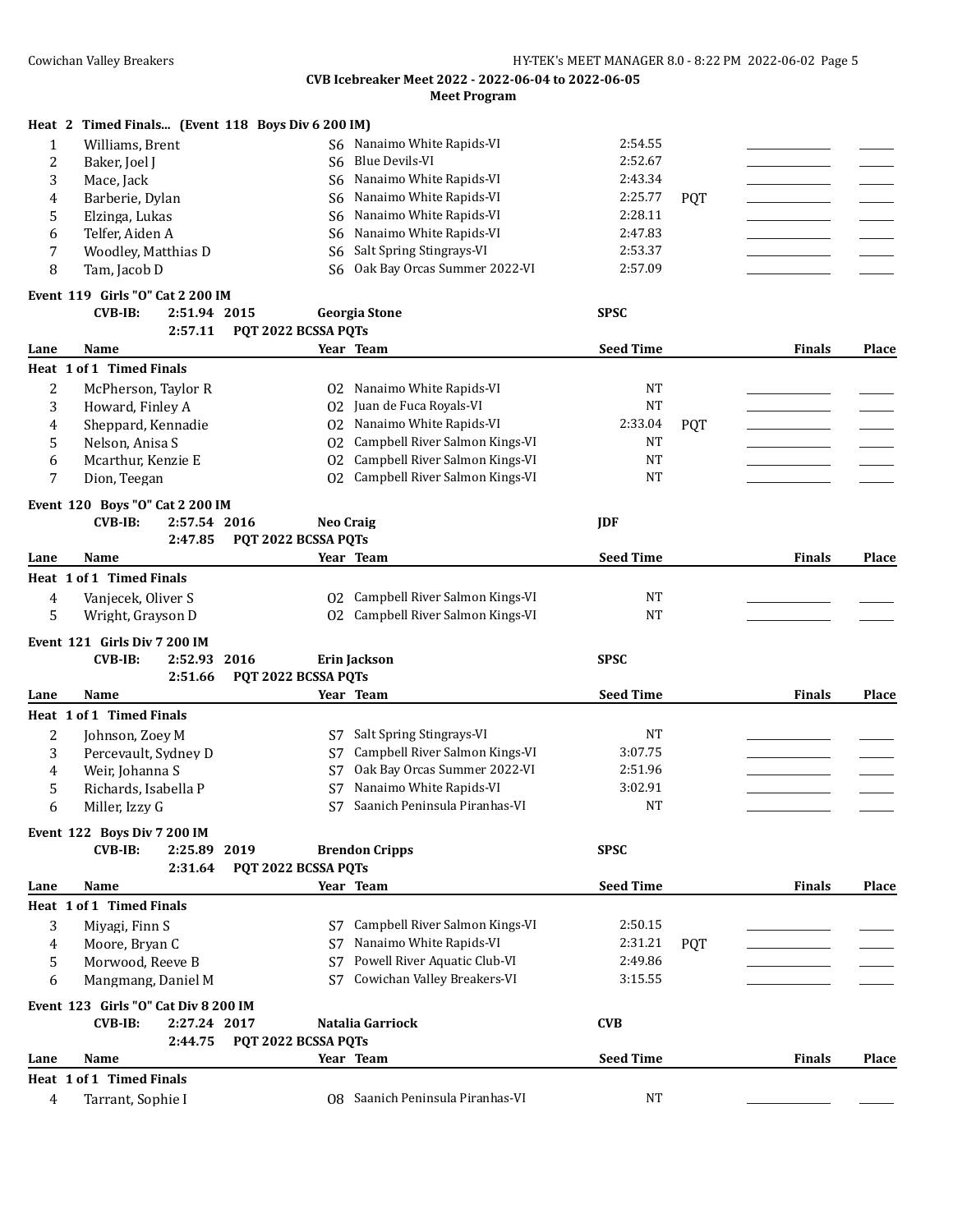|                  | Event 124 Boys "O" Cat Div 8 200 IM                                |                      |                                   |                  |            |               |       |
|------------------|--------------------------------------------------------------------|----------------------|-----------------------------------|------------------|------------|---------------|-------|
|                  | $CVB-IB:$<br>2:13.51 2016                                          |                      | <b>Ryan Howe</b>                  | <b>SPSC</b>      |            |               |       |
|                  | 2:26.17                                                            | PQT 2022 BCSSA PQTs  |                                   |                  |            |               |       |
| Lane             | Name                                                               |                      | Year Team                         | <b>Seed Time</b> |            | <b>Finals</b> | Place |
|                  | Heat 1 of 1 Timed Finals                                           |                      |                                   |                  |            |               |       |
| 4                | Phillips, Ethan J                                                  |                      | 08 Saanich Peninsula Piranhas-VI  | 2:10.19          | <b>PQT</b> |               |       |
| 5                | Mazzulli, Justin P                                                 |                      | 08 Juan de Fuca Royals-VI         | 2:38.67          |            |               |       |
|                  | Event 125 Girls Div 1 50 Freestyle                                 |                      |                                   |                  |            |               |       |
|                  | <b>CVB-IB:</b><br>41.16 2017                                       |                      | Sarah Hagen                       | <b>CVB</b>       |            |               |       |
|                  | 40.38                                                              | PQT 2022 BCSSA PQTs  |                                   |                  |            |               |       |
| Lane             | Name                                                               |                      | Year Team                         | <b>Seed Time</b> |            | <b>Finals</b> | Place |
|                  | Heat 1 of 1 Timed Finals                                           |                      |                                   |                  |            |               |       |
| $\mathbf{1}$     | Nelson, Everly                                                     | S1.                  | Saanich Peninsula Piranhas-VI     | NT               |            |               |       |
| $\boldsymbol{2}$ | Galik-Lemky, Avery E                                               | S <sub>1</sub>       | <b>Blue Devils-VI</b>             | 1:11.01          |            |               |       |
| 3                | Hagen, Thea                                                        |                      | S1 Cowichan Valley Breakers-VI    | 1:01.01          |            |               |       |
| 4                | Makuch, Cassia B                                                   | S1.                  | Saanich Peninsula Piranhas-VI     | 47.85            |            |               |       |
| 5                | Palmer, Hadley                                                     | S1                   | Nanaimo White Rapids-VI           | 57.11            |            |               |       |
| 6                | Paterson, Ivy                                                      | S1 -                 | Saanich Peninsula Piranhas-VI     | 1:06.03          |            |               |       |
| 7                | Nishi, Kiyomi S                                                    | S1                   | Oak Bay Orcas Summer 2022-VI      | 1:12.88          |            |               |       |
| 8                | Nelson, Lua J                                                      | S <sub>1</sub>       | Campbell River Salmon Kings-VI    | <b>NT</b>        |            |               |       |
|                  | Event 126 Boys Div 1 50 Freestyle                                  |                      |                                   |                  |            |               |       |
|                  | $CVB-IB:$<br>41.83 2019                                            |                      | <b>Benjamin Galik</b>             | <b>BD</b>        |            |               |       |
|                  | 40.52                                                              | PQT 2022 BCSSA PQTs  |                                   |                  |            |               |       |
| Lane             | Name                                                               |                      | Year Team                         | <b>Seed Time</b> |            | <b>Finals</b> | Place |
|                  | Heat 1 of 1 Timed Finals                                           |                      |                                   |                  |            |               |       |
| 2                | Huston, Xavier J                                                   |                      | S1 Nanaimo White Rapids-VI        | NT               |            |               |       |
| 3                | Lefler, Blake A                                                    |                      | Powell River Aquatic Club-VI      | <b>NT</b>        |            |               |       |
| 4                | Hamer, Ian A                                                       | S1.                  | Oak Bay Orcas Summer 2022-VI      | XNT              |            |               |       |
| 5                | Walls, Benjamin B                                                  |                      | S1 Campbell River Salmon Kings-VI | <b>NT</b>        |            |               |       |
| 6                | Sinotte, Hayden P                                                  |                      | Powell River Aquatic Club-VI      | <b>NT</b>        |            |               |       |
| 7                | Ogrodnik, Evan D                                                   | S1.                  | Campbell River Salmon Kings-VI    | NT               |            |               |       |
|                  |                                                                    |                      |                                   |                  |            |               |       |
|                  | Event 127 Girls Div 2 50 Freestyle<br><b>CVB-IB:</b><br>35.78 2019 |                      |                                   | <b>NWRSC</b>     |            |               |       |
|                  | 34.95                                                              | PQT 2022 BCSSA PQTs  | <b>Taylor McPherson</b>           |                  |            |               |       |
| Lane             | Name                                                               |                      | Year Team                         | <b>Seed Time</b> |            | <b>Finals</b> | Place |
|                  | Heat 1 of 3 Timed Finals                                           |                      |                                   |                  |            |               |       |
| 3                | Bjermeland, Alex E                                                 |                      | S2 Nanaimo White Rapids-VI        | <b>NT</b>        |            |               |       |
|                  | Hodgson, Naomi A                                                   |                      | Oak Bay Orcas Summer 2022-VI      | <b>NT</b>        |            |               |       |
| 4<br>5           | Hajdu, Charlise T                                                  | S2<br>S <sub>2</sub> | Cowichan Valley Breakers-VI       | NT               |            |               |       |
|                  | Heat 2 of 3 Timed Finals                                           |                      |                                   |                  |            |               |       |
| 1                | Balatti, Cora L                                                    | S2                   | Nanaimo White Rapids-VI           | <b>NT</b>        |            |               |       |
| $\overline{c}$   | Storie, Poppy E                                                    | S <sub>2</sub>       | Cowichan Valley Breakers-VI       | 1:05.56          |            |               |       |
| 3                | Blacklaws, Mira L                                                  |                      | Powell River Aquatic Club-VI      | 59.14            |            |               |       |
| 4                | Wilkie, Amelia E                                                   | S2                   | Oak Bay Orcas Summer 2022-VI      | 55.47            |            |               |       |
| 5                | Kozoriz, Alice                                                     | S <sub>2</sub>       | Cowichan Valley Breakers-VI       | 57.97            |            |               |       |
| 6                | Kovacs, Finley M                                                   | S <sub>2</sub>       | Nanaimo White Rapids-VI           | 1:04.42          |            |               |       |
| 7                | Tong, Lam H                                                        | S <sub>2</sub>       | Oak Bay Orcas Summer 2022-VI      | $\rm{NT}$        |            |               |       |
| 8                | Peters, Ellie E                                                    | S <sub>2</sub>       | <b>Blue Devils-VI</b>             | $_{\rm NT}$      |            |               |       |
|                  |                                                                    |                      |                                   |                  |            |               |       |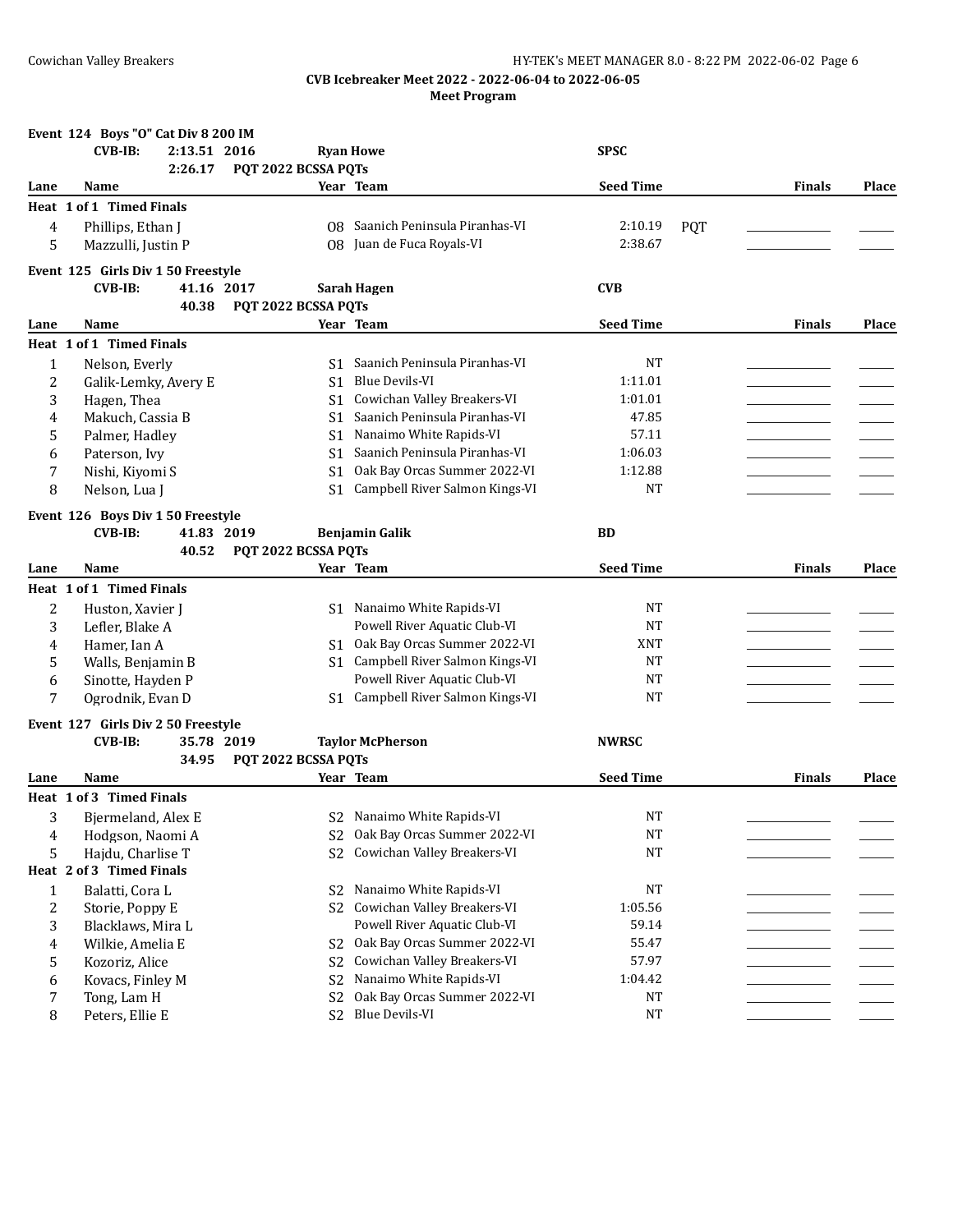## **CVB Icebreaker Meet 2022 - 2022-06-04 to 2022-06-05**

|                  |                                                          |                     | canci McCl2022 - 2022 00 07 to 2022 00<br><b>Meet Program</b> |                  |               |              |
|------------------|----------------------------------------------------------|---------------------|---------------------------------------------------------------|------------------|---------------|--------------|
|                  | Heat 3 Timed Finals (Event 127 Girls Div 2 50 Freestyle) |                     |                                                               |                  |               |              |
| 1                | Mussellam, Joanna F                                      | S2                  | Powell River Aquatic Club-VI                                  | 53.25            |               |              |
| 2                | Belcourt, Teya H                                         | S <sub>2</sub>      | Oak Bay Orcas Summer 2022-VI                                  | 47.27            |               |              |
| 3                | Lowe-Peters, Jasmine                                     | S <sub>2</sub>      | Nanaimo White Rapids-VI                                       | 45.59            |               |              |
| 4                | Nishi, Ayami K                                           | S <sub>2</sub>      | Oak Bay Orcas Summer 2022-VI                                  | 42.21            |               |              |
|                  |                                                          | S <sub>2</sub>      | Salt Spring Stingrays-VI                                      | 44.30            |               |              |
| 5                | Sharp, Erika J                                           |                     | Nanaimo White Rapids-VI                                       | 47.02            |               |              |
| 6                | Lowe-Peters, Lily                                        | S <sub>2</sub>      | Saanich Peninsula Piranhas-VI                                 | 52.61            |               |              |
| 7                | Braun, Lexie S                                           | S <sub>2</sub>      |                                                               | 53.41            |               |              |
| 8                | Deschambault, River S                                    | S <sub>2</sub>      | Nanaimo White Rapids-VI                                       |                  |               |              |
|                  | Event 128 Boys Div 2 50 Freestyle                        |                     |                                                               |                  |               |              |
|                  | $CVB-IB:$<br>34.19 2016                                  |                     | <b>Ben Truong</b>                                             | <b>SPSC</b>      |               |              |
|                  | 34.97                                                    | PQT 2022 BCSSA PQTs |                                                               |                  |               |              |
| Lane             | Name                                                     |                     | Year Team                                                     | <b>Seed Time</b> | <b>Finals</b> | Place        |
|                  | Heat 1 of 1 Timed Finals                                 |                     |                                                               |                  |               |              |
| $\boldsymbol{2}$ | Moore, Kai S                                             | S2                  | Juan de Fuca Royals-VI                                        | <b>NT</b>        |               |              |
| 3                | Huston, Evander W                                        | S2                  | Nanaimo White Rapids-VI                                       | 1:15.25          |               |              |
| 4                | Stoffelsma, Alexander                                    | S <sub>2</sub>      | Saanich Peninsula Piranhas-VI                                 | 43.05            |               |              |
| 5                | Gadsby, Maximus O                                        | S <sub>2</sub>      | Nanaimo White Rapids-VI                                       | 1:04.15          |               |              |
| 6                | Yates, Oliver D                                          | S <sub>2</sub>      | Juan de Fuca Royals-VI                                        | <b>NT</b>        |               |              |
|                  | Event 129 Girls Div 3 50 Freestyle                       |                     |                                                               |                  |               |              |
|                  | <b>CVB-IB:</b><br>31.59 2017                             |                     | <b>Cadence Jones</b>                                          | <b>NWRSC</b>     |               |              |
|                  | 31.34                                                    | PQT 2022 BCSSA PQTs |                                                               |                  |               |              |
| Lane             | Name                                                     |                     | Year Team                                                     | <b>Seed Time</b> | <b>Finals</b> | <b>Place</b> |
|                  | Heat 1 of 3 Timed Finals                                 |                     |                                                               |                  |               |              |
| 2                | Murphy, Nora M                                           | S3                  | Campbell River Salmon Kings-VI                                | <b>NT</b>        |               |              |
| 3                | Macdonald, Anna M                                        | S <sub>3</sub>      | Juan de Fuca Royals-VI                                        | <b>NT</b>        |               |              |
| 4                | Maree, Carla E                                           | S <sub>3</sub>      | Cowichan Valley Breakers-VI                                   | <b>NT</b>        |               |              |
| 5                | Murphy, Claire E                                         | S <sub>3</sub>      | Campbell River Salmon Kings-VI                                | NT               |               |              |
|                  | Postings, Chelsea A                                      | S <sub>3</sub>      | Cowichan Valley Breakers-VI                                   | <b>NT</b>        |               |              |
| 6<br>7           |                                                          | S <sub>3</sub>      | Saanich Peninsula Piranhas-VI                                 | <b>NT</b>        |               |              |
|                  | Eygenraam, Myelle M<br>Heat 2 of 3 Timed Finals          |                     |                                                               |                  |               |              |
|                  |                                                          |                     |                                                               |                  |               |              |
| $\mathbf{1}$     | Baker, Isabelle K                                        | S <sub>3</sub>      | Oak Bay Orcas Summer 2022-VI                                  | <b>NT</b>        |               |              |
| 2                | Hamilton, Edie                                           | S <sub>3</sub>      | Cowichan Valley Breakers-VI                                   | 57.40            |               |              |
| 3                | Bobkova, Liza M                                          | S <sub>3</sub>      | Nanaimo White Rapids-VI                                       | 49.84            |               |              |
| 4                | Smith, Phoebe A                                          | S <sub>3</sub>      | Cowichan Valley Breakers-VI                                   | 48.32            |               |              |
| 5                | Fortney, Maya A                                          |                     | S3 Oak Bay Orcas Summer 2022-VI                               | 49.09            |               |              |
| 6                | Cooledge, Claire F                                       | S3                  | Campbell River Salmon Kings-VI                                | 50.72            |               |              |
| 7                | Wozniak, Nora R                                          | S <sub>3</sub>      | Saanich Peninsula Piranhas-VI                                 | 59.54            |               |              |
| 8                | Van Horne, Miley V                                       | S <sub>3</sub>      | Cowichan Valley Breakers-VI                                   | <b>NT</b>        |               |              |
|                  | Heat 3 of 3 Timed Finals                                 |                     |                                                               |                  |               |              |
| 1                | Sanchez Wickland, Sashi L                                | S <sub>3</sub>      | Salt Spring Stingrays-VI                                      | 43.89            |               |              |
| 2                | Strosher, Maryn E                                        | S <sub>3</sub>      | Saanich Peninsula Piranhas-VI                                 | 41.37            |               |              |
| 3                | Olsen, Savana B                                          | S <sub>3</sub>      | Juan de Fuca Royals-VI                                        | 38.65            |               |              |
| 4                | Tait, Addison                                            | S <sub>3</sub>      | Saanich Peninsula Piranhas-VI                                 | 33.28            |               |              |
| 5                | Paterson, Zoe                                            | S <sub>3</sub>      | Saanich Peninsula Piranhas-VI                                 | 36.46            |               |              |
| 6                | Hendsbee, Lilyan A                                       | S <sub>3</sub>      | Juan de Fuca Royals-VI                                        | 40.40            |               |              |
| 7                | Williams, Kiana O                                        | S <sub>3</sub>      | Juan de Fuca Royals-VI                                        | 41.84            |               |              |
| 8                | Dusanj, Sya K                                            | S <sub>3</sub>      | Cowichan Valley Breakers-VI                                   | 45.27            |               |              |
|                  |                                                          |                     |                                                               |                  |               |              |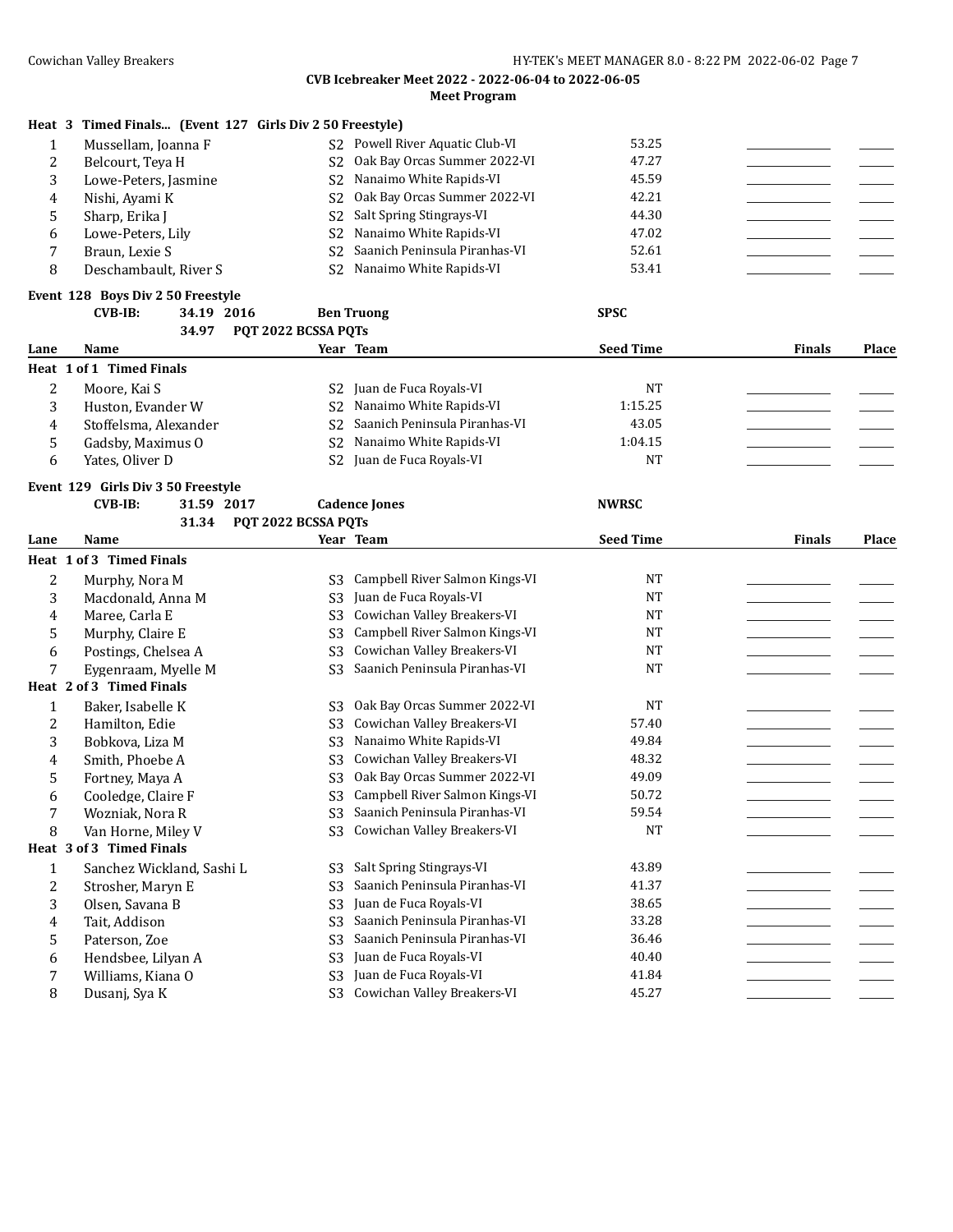## **Event 130 Boys Div 3 50 Freestyle**

|                  | <b>CVB-IB:</b><br>30.54 2017            |                                  | <b>Peter Morch</b>                                             | <b>NWRSC</b>     |               |       |
|------------------|-----------------------------------------|----------------------------------|----------------------------------------------------------------|------------------|---------------|-------|
|                  | 31.15                                   | PQT 2022 BCSSA PQTs              |                                                                |                  |               |       |
| Lane             | Name                                    |                                  | Year Team                                                      | <b>Seed Time</b> | <b>Finals</b> | Place |
|                  | Heat 1 of 3 Timed Finals                |                                  |                                                                |                  |               |       |
| 3                | Cosman, Yannick J                       | S3                               | Cowichan Valley Breakers-VI                                    | NT               |               |       |
| 4                | Soto, Eli F                             | S <sub>3</sub>                   | Cowichan Valley Breakers-VI                                    | <b>NT</b>        |               |       |
| 5                | Csizmadia, Gabriel (Gabe) M             |                                  | Saanich Peninsula Piranhas-VI                                  | <b>NT</b>        |               |       |
|                  | Heat 2 of 3 Timed Finals                |                                  |                                                                |                  |               |       |
| 1                | Roy, Philippe Michel M                  | S3                               | Nanaimo White Rapids-VI                                        | <b>NT</b>        |               |       |
| $\overline{2}$   | MacEachern, Andrew                      | S <sub>3</sub>                   | Oak Bay Orcas Summer 2022-VI                                   | <b>NT</b>        |               |       |
| 3                | Black, Daniel I                         | S <sub>3</sub>                   | Oak Bay Orcas Summer 2022-VI                                   | 1:01.15          |               |       |
| 4                | Goerzen, Chase                          | S <sub>3</sub>                   | Nanaimo White Rapids-VI                                        | 58.35            |               |       |
| 5                | Beaton, Xavier J                        | S <sub>3</sub>                   | Juan de Fuca Royals-VI                                         | 58.60            |               |       |
| 6                | Deibert, Jude C                         | S <sub>3</sub>                   | Nanaimo White Rapids-VI                                        | <b>NT</b>        |               |       |
| 7                | Hamer, Cormac R                         | S <sub>3</sub>                   | Oak Bay Orcas Summer 2022-VI                                   | <b>NT</b>        |               |       |
|                  | Heat 3 of 3 Timed Finals                |                                  |                                                                |                  |               |       |
| $\mathbf{1}$     | Herschler, Oskar W                      | S3                               | Campbell River Salmon Kings-VI                                 | 53.58            |               |       |
| $\boldsymbol{2}$ | Walls, Matthew I                        | S <sub>3</sub>                   | Campbell River Salmon Kings-VI                                 | 50.59            |               |       |
| 3                | Boulding, James H                       | S <sub>3</sub>                   | Nanaimo White Rapids-VI                                        | 43.76            |               |       |
| 4                | Kirk, Gavin W                           | S <sub>3</sub>                   | Nanaimo White Rapids-VI                                        | 39.05            |               |       |
| 5                | Beerends-Meisner, Jasper                | S <sub>3</sub>                   | Salt Spring Stingrays-VI                                       | 43.22            |               |       |
| 6                | Beerends-Meisner, Ruben                 | S <sub>3</sub>                   | Salt Spring Stingrays-VI                                       | 45.19            |               |       |
| 7                | Parker, Piers K                         | S <sub>3</sub>                   | Blue Devils-VI                                                 | 52.60            |               |       |
| 8                | Bunyan, Eric                            | S <sub>3</sub>                   | Salt Spring Stingrays-VI                                       | 53.76            |               |       |
|                  | Event 131 Girls "O" Cat 1 50 Freestyle  |                                  |                                                                |                  |               |       |
|                  |                                         |                                  |                                                                |                  |               |       |
|                  |                                         |                                  |                                                                |                  |               |       |
|                  | <b>CVB-IB:</b><br>30.20 2019            |                                  | <b>Kennadie Sheppard</b>                                       | <b>NWRSC</b>     |               |       |
|                  | 36.63                                   | PQT 2022 BCSSA PQTs              |                                                                |                  |               |       |
| Lane             | Name                                    |                                  | Year Team                                                      | <b>Seed Time</b> | <b>Finals</b> | Place |
|                  | Heat 1 of 1 Timed Finals                |                                  |                                                                |                  |               |       |
| 3                | Christensen, Charlotte T                | 01                               | Nanaimo White Rapids-VI                                        | NT               |               |       |
| 4                | Bignell, Kate L                         | 01                               | Campbell River Salmon Kings-VI                                 | 52.20            |               |       |
| 5                | Weeks, Claire L                         |                                  | 01 Campbell River Salmon Kings-VI                              | <b>NT</b>        |               |       |
|                  | Event 133 Girls Div 4 50 Freestyle      |                                  |                                                                |                  |               |       |
|                  | <b>CVB-IB:</b><br>30.41 2015            |                                  | Samantha Baron                                                 | <b>POW</b>       |               |       |
|                  | 29.77                                   | PQT 2022 BCSSA PQTs              |                                                                |                  |               |       |
| Lane             | Name                                    |                                  | Year Team                                                      | <b>Seed Time</b> | <b>Finals</b> | Place |
|                  | Heat 1 of 3 Timed Finals                |                                  |                                                                |                  |               |       |
| 3                | McNabb, Nigella S                       |                                  | S4 Saanich Peninsula Piranhas-VI                               | <b>NT</b>        |               |       |
| 4                | Dunstan, Lexi M                         | S4                               | Cowichan Valley Breakers-VI                                    | <b>NT</b>        |               |       |
| 5                | Lefler, Quynn A                         | S4                               | Powell River Aquatic Club-VI                                   | <b>NT</b>        |               |       |
| 6                | Murphy, Faye R                          | S4                               | Campbell River Salmon Kings-VI                                 | NT               |               |       |
|                  | Heat 2 of 3 Timed Finals                |                                  |                                                                |                  |               |       |
| 1                |                                         | S4                               | Juan de Fuca Royals-VI                                         | <b>NT</b>        |               |       |
|                  | Sauve, Isabelle S                       | S4                               | Campbell River Salmon Kings-VI                                 | 44.59            |               |       |
| $\overline{c}$   | Herschler, Ava                          | S4                               | Saanich Peninsula Piranhas-VI                                  |                  |               |       |
| 3                | Lott, Addison L                         | S4                               | Nanaimo White Rapids-VI                                        | 39.78<br>37.47   |               |       |
| 4                | Kovacs, Lilika G                        |                                  |                                                                |                  |               |       |
| 5                | Higgins, Cara E                         | S4                               | Saanich Peninsula Piranhas-VI                                  | 39.67            |               |       |
| 6<br>7           | Widdifield, Bailee A<br>Wallace, Rachel | S <sub>4</sub><br>S <sub>4</sub> | Saanich Peninsula Piranhas-VI<br>Saanich Peninsula Piranhas-VI | 43.19<br>58.52   |               |       |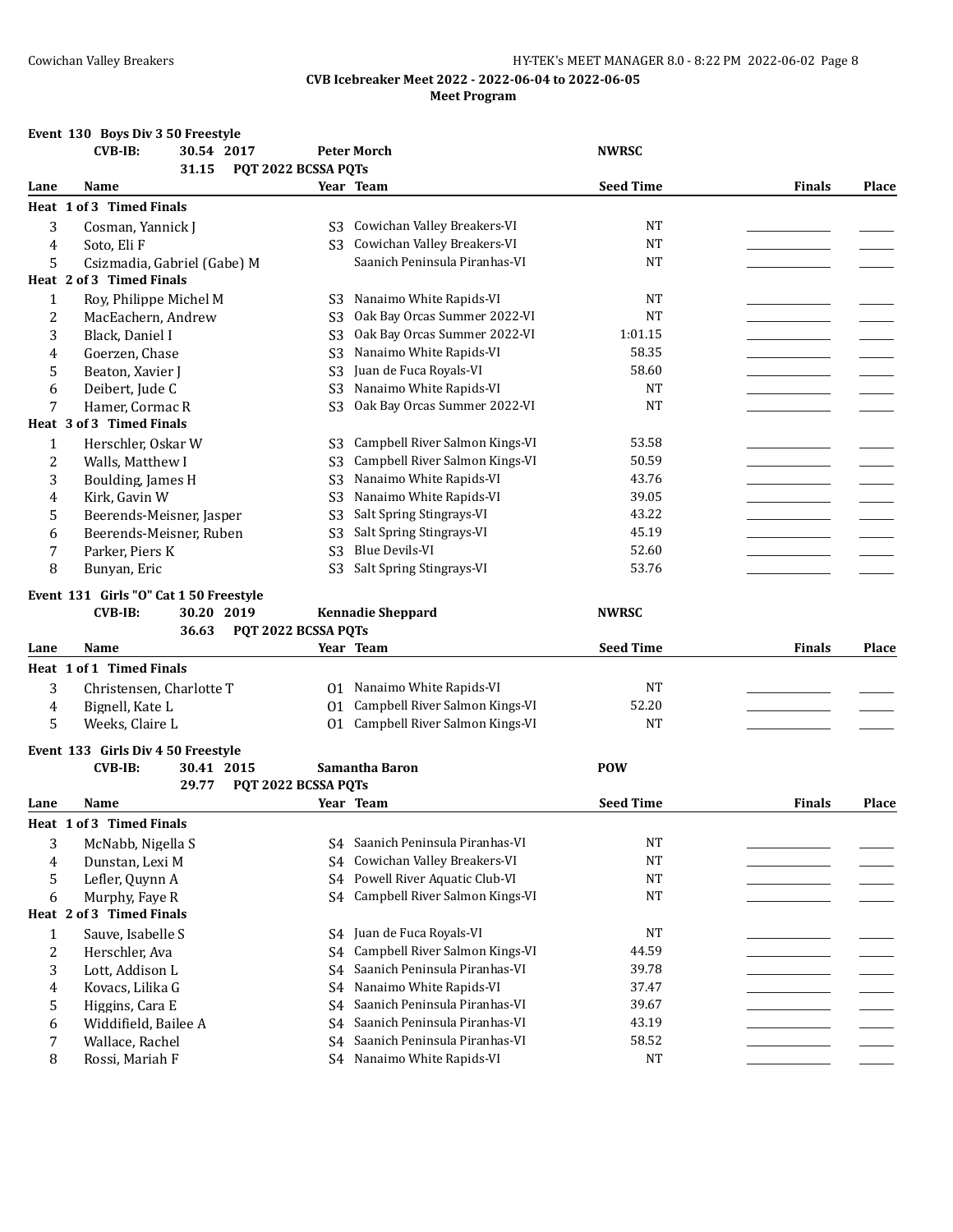## **Heat 3 Timed Finals... (Event 133 Girls Div 4 50 Freestyle)**

|   | Deschambault, Raine T     | Nanaimo White Rapids-VI<br>S4    | 35.01 |  |
|---|---------------------------|----------------------------------|-------|--|
|   | Hogan, Anden L            | S4 Cowichan Valley Breakers-VI   | 34.61 |  |
|   | Braun, Mackenzie E        | S4 Saanich Peninsula Piranhas-VI | 32.06 |  |
| 4 | Postlethwaite, Kate       | S4 Saanich Peninsula Piranhas-VI | 31.64 |  |
|   | Telfer, Faith L           | S4 Nanaimo White Rapids-VI       | 31.86 |  |
|   | Paterson, Mia             | S4 Saanich Peninsula Piranhas-VI | 33.39 |  |
|   | Saunderson, Jemma         | S4 Saanich Peninsula Piranhas-VI | 34.67 |  |
|   | Eldridge-Holland, Adelina | S4 Saanich Peninsula Piranhas-VI | 37.08 |  |

## **Event 134 Boys Div 4 50 Freestyle**

| $CVB-IB:$ | 27.90 2017 |                           | Nate Truong | SPSC |
|-----------|------------|---------------------------|-------------|------|
|           |            | 28.73 POT 2022 BCSSA POTS |             |      |

| Lane | <b>Name</b>              |    | Year Team                         | <b>Seed Time</b> | <b>Finals</b> | Place |
|------|--------------------------|----|-----------------------------------|------------------|---------------|-------|
|      | Heat 1 of 2 Timed Finals |    |                                   |                  |               |       |
| 3    | Stoffelsma, Evan         | S4 | Saanich Peninsula Piranhas-VI     | NT               |               |       |
| 4    | 0'donnell, Russell M     |    | S4 Powell River Aquatic Club-VI   | <b>NT</b>        |               |       |
| 5    | Brunette, Brage K        |    | S4 Nanaimo White Rapids-VI        | NT               |               |       |
|      | Heat 2 of 2 Timed Finals |    |                                   |                  |               |       |
| 1    | Kinnear, LuoYuan         |    | Saanich Peninsula Piranhas-VI     | <b>NT</b>        |               |       |
| 2    | Chewka-Suttie, Hudson M  |    | S4 Oak Bay Orcas Summer 2022-VI   | 43.37            |               |       |
| 3    | Mussellam, Gabriel B     |    | S4 Powell River Aquatic Club-VI   | 36.54            |               |       |
| 4    | Palmer, Hudson           |    | S4 Nanaimo White Rapids-VI        | 35.63            |               |       |
| 5.   | Strosher, Mason T        |    | S4 Saanich Peninsula Piranhas-VI  | 35.66            |               |       |
| 6    | Kirk, Matthew J          |    | S4 Nanaimo White Rapids-VI        | 40.16            |               |       |
| 7    | Bignell, Matthew J       |    | S4 Campbell River Salmon Kings-VI | 1:00.87          |               |       |
| 8    | Deibert, Gavin R         |    | S4 Nanaimo White Rapids-VI        | <b>NT</b>        |               |       |

## **Event 135 Girls Div 5 50 Freestyle**

## **CVB-IB: 29.29 2019 Kate-Lynn Revoy CRSK**

|      | 29.16                           | POT 2022 BCSSA POTS |                                |                  |               |              |
|------|---------------------------------|---------------------|--------------------------------|------------------|---------------|--------------|
| Lane | <b>Name</b>                     |                     | Year Team                      | <b>Seed Time</b> | <b>Finals</b> | <b>Place</b> |
|      | <b>Heat 1 of 2 Timed Finals</b> |                     |                                |                  |               |              |
| 2    | Garside, Leili J                | S5.                 | Cowichan Valley Breakers-VI    | <b>NT</b>        |               |              |
| 3    | Murphy, McKinley A              | S5                  | Campbell River Salmon Kings-VI | <b>NT</b>        |               |              |
| 4    | Williams. Samantha              | S5                  | Nanaimo White Rapids-VI        | 39.55            |               |              |
| 5    | Black, Claire K                 | S5                  | Oak Bay Orcas Summer 2022-VI   | 40.74            |               |              |
| 6    | Brown, Magnolia S               | S5                  | Cowichan Valley Breakers-VI    | <b>NT</b>        |               |              |
| 7    | Macdonald, Rebecca E            | S5                  | Juan de Fuca Royals-VI         | <b>NT</b>        |               |              |
|      | Heat 2 of 2 Timed Finals        |                     |                                |                  |               |              |
|      | Barber, Namiye V                | S5                  | Nanaimo White Rapids-VI        | 37.94            |               |              |
| 2    | Dusanj, Avaya K                 | S5                  | Cowichan Valley Breakers-VI    | 34.27            |               |              |
| 3    | Blasco, Callie N                | S5                  | Blue Devils-VI                 | 33.10            |               |              |
| 4    | Hagen, Sarah                    | S5                  | Cowichan Valley Breakers-VI    | 30.40            |               |              |
| 5    | Richards, Aurora M              | S5                  | Nanaimo White Rapids-VI        | 32.66            |               |              |
| 6    | Sanchez Wickland, Zoe K         | S5                  | Salt Spring Stingrays-VI       | 33.45            |               |              |
| 7    | De Roo, Donna F                 | S5                  | Salt Spring Stingrays-VI       | 37.02            |               |              |
| 8    | Beaton, Ariana                  | S5                  | Juan de Fuca Royals-VI         | 39.28            |               |              |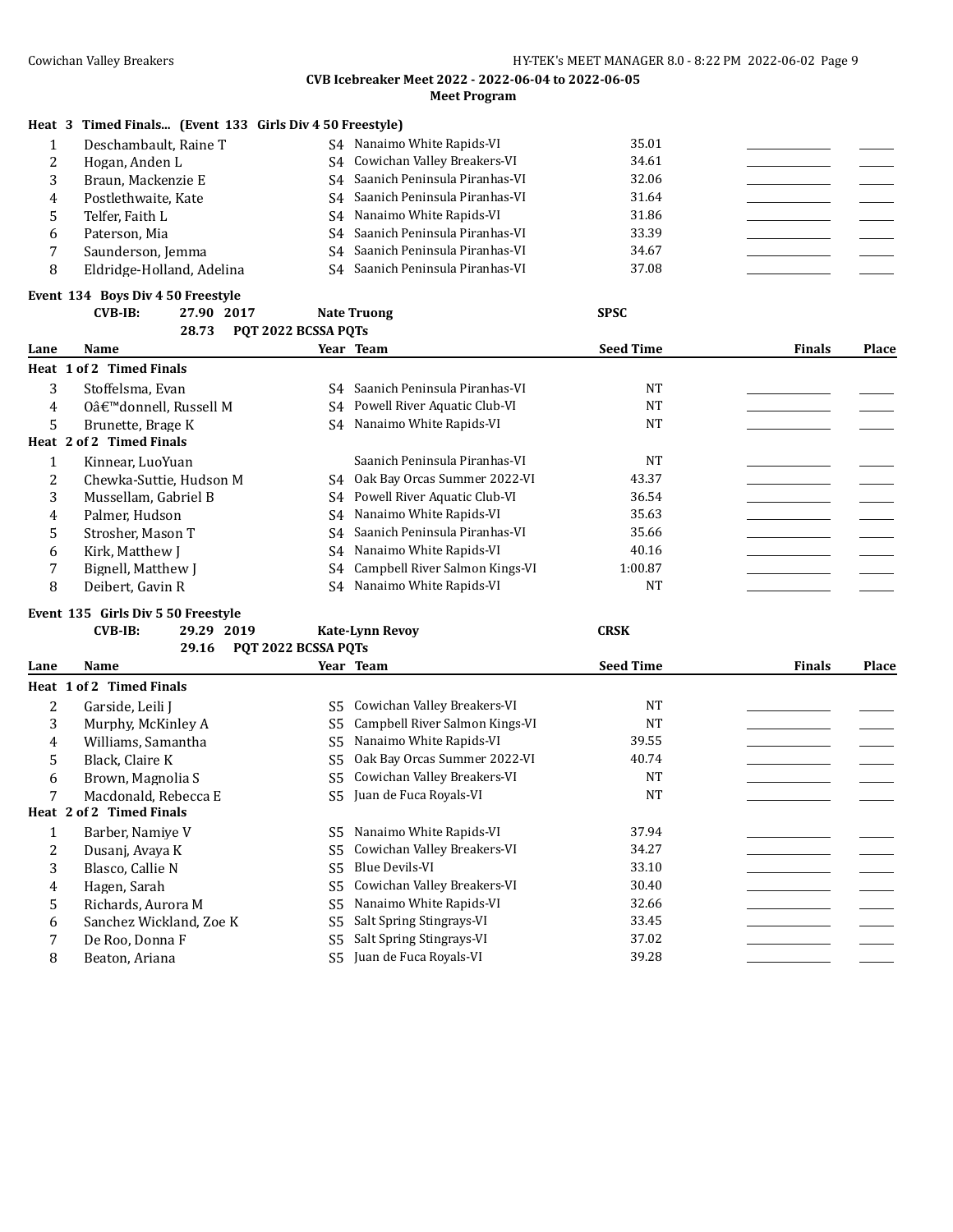#### Cowichan Valley Breakers **HY-TEK's MEET MANAGER 8.0 - 8:22 PM 2022-06-02** Page 10

#### **CVB Icebreaker Meet 2022 - 2022-06-04 to 2022-06-05 Meet Program**

## **Event 136 Boys Div 5 50 Freestyle CVB-IB: 26.99 2019 Peter Morch NWRSC 26.99 PQT 2022 BCSSA PQTs Lane Name Year Team Seed Time Finals Place Heat 1 of 2 Timed Finals** 3 Dickman, Oliver R S5 Blue Devils-VI 38.75 4 Goerzen, Connor S5 Nanaimo White Rapids-VI 34.51 5 Gadsby, Quinn O S5 Nanaimo White Rapids-VI 36.09 6 Miyagi, Kai T S5 Campbell River Salmon Kings-VI 41.97 **Heat 2 of 2 Timed Finals** 1 Nordstrom, Lucas I S5 Saanich Peninsula Piranhas-VI 33.79 2 Cauthier, Mitchell N S5 Nanaimo White Rapids-VI 30.27 3 Pinney, Druehn R S5 Salt Spring Stingrays-VI 28.95 4 Tait, Eliot S5 Saanich Peninsula Piranhas-VI 26.13 POT 5 Benson, Wyatt S5 Saanich Peninsula Piranhas-VI 28.65 6 Makuch, Simon C S5 Saanich Peninsula Piranhas-VI 30.03 7 Blackburn, Connor J S5 Nanaimo White Rapids-VI 31.83 8 Storie, Jack S5 Cowichan Valley Breakers-VI 34.49 **Event 137 Girls Div 6 50 Freestyle CVB-IB: 29.28 2017 Vivienne Nguyen JDF 29.05 PQT 2022 BCSSA PQTs Lane Name Year Team Seed Time Finals Place Heat 1 of 3 Timed Finals** 3 Koch, Jana S6 Powell River Aquatic Club-VI NT 4 Widdifield, Maddison G Saanich Peninsula Piranhas-VI NT 5 Bodrogi, Lavinia M Powell River Aquatic Club-VI NT \_\_\_\_\_\_\_\_\_\_\_\_\_\_\_\_\_ \_\_\_\_\_\_\_ **Heat 2 of 3 Timed Finals** 2 Fournier, Katherine A S6 Nanaimo White Rapids-VI 36.14 3 Scholefield, Charlotte E 56 Juan de Fuca Royals-VI 34.41 4 Walsh, Elyse I S6 Salt Spring Stingrays-VI 31.79 5 Dusanj, Ivshana K  $\sim$  S6 Cowichan Valley Breakers-VI 33.54 6 Dodd, Avari L S6 Nanaimo White Rapids-VI 34.85 \_\_\_\_\_\_\_\_\_\_\_\_\_\_\_\_\_ \_\_\_\_\_\_\_ 7 Mace, Laura S6 Nanaimo White Rapids-VI 38.44 \_\_\_\_\_\_\_\_\_\_\_\_\_\_\_\_\_ \_\_\_\_\_\_\_ **Heat 3 of 3 Timed Finals** 1 Hunter-Siebert, Tessa A Saanich Peninsula Piranhas-VI 30.42<br>2 De Roo Nina M S6 Salt Spring Stingrays-VI 29.72 2 De Roo, Nina M S6 Salt Spring Stingrays-VI 29.72 \_\_\_\_\_\_\_\_\_\_\_\_\_\_\_\_\_ \_\_\_\_\_\_\_ 3 Barberie, Danielle S6 Nanaimo White Rapids-VI 4 Revoy, Kate-Lynn T S6 Campbell River Salmon Kings-VI 28.45 PQT \_\_\_\_\_\_\_\_\_\_\_\_\_\_\_\_\_ \_\_\_\_\_\_\_ 5 Gunther, Ayva D S6 Powell River Aquatic Club-VI 6 Larkin, Rowan S6 Oak Bay Orcas Summer 2022-VI 29.56 7 Hopkins, Linnea S6 Saanich Peninsula Piranhas-VI 29.88 8 Deschambault, Reese I S6 Nanaimo White Rapids-VI 30.54 **Event 138 Boys Div 6 50 Freestyle CVB-IB: 25.40 2015 Colten Craig SPSC 25.70 PQT 2022 BCSSA PQTs Lane Name Year Team Seed Time Finals Place Heat 1 of 2 Timed Finals** 2 Walsh, Liam J S6 Salt Spring Stingrays-VI 36.65 3 Pollard, Cyrus E S6 Salt Spring Stingrays-VI 34.46 4 Holland, Henry J S6 Blue Devils-VI 32.05 5 Tam, Jacob D S6 Oak Bay Orcas Summer 2022-VI 33.93

6 Pillay, Kiran S6 Salt Spring Stingrays-VI 34.72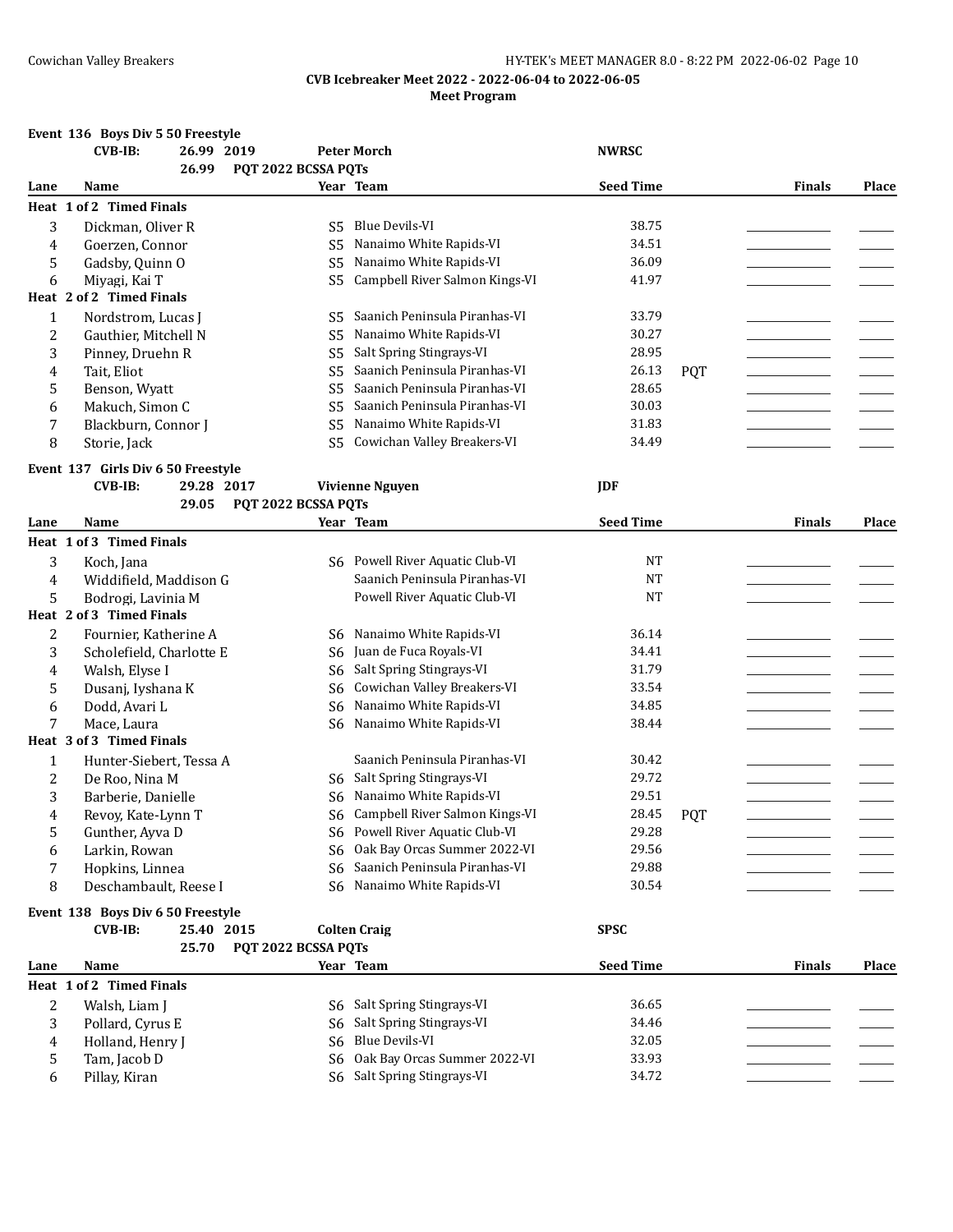|  |  |  |  | Heat 2 Timed Finals (Event 138 Boys Div 6 50 Freestyle) |
|--|--|--|--|---------------------------------------------------------|
|--|--|--|--|---------------------------------------------------------|

|   | Williams, Brent     | S6 Nanaimo White Rapids-VI       | 30.13 |  |
|---|---------------------|----------------------------------|-------|--|
|   | Mace, Jack          | S6 Nanaimo White Rapids-VI       | 29.85 |  |
|   | Elzinga, Lukas      | S6 Nanaimo White Rapids-VI       | 27.73 |  |
| 4 | Barberie, Dylan     | S6 Nanaimo White Rapids-VI       | 26.64 |  |
|   | Telfer, Aiden A     | S6 Nanaimo White Rapids-VI       | 27.29 |  |
| 6 | Rankin. Liam I      | S6 Saanich Peninsula Piranhas-VI | 29.06 |  |
|   | Woodley, Matthias D | S6 Salt Spring Stingrays-VI      | 30.00 |  |
|   | Baker. Joel J       | S6 Blue Devils-VI                | 31.75 |  |

## **Event 139 Girls "O" Cat 2 50 Freestyle**

| CVB-IB: | 31.46 2019 |                           | Lahaela Klak | IDF |
|---------|------------|---------------------------|--------------|-----|
|         |            | 30.79 POT 2022 BCSSA POTS |              |     |

| Lane         | <b>Name</b>                           |                     |                 | Year Team                      | <b>Seed Time</b> |            | <b>Finals</b> | Place |
|--------------|---------------------------------------|---------------------|-----------------|--------------------------------|------------------|------------|---------------|-------|
|              | Heat 1 of 1 Timed Finals              |                     |                 |                                |                  |            |               |       |
| $\mathbf{1}$ | Frano, Yelaina S                      |                     | 02 <sub>z</sub> | Cowichan Valley Breakers-VI    | <b>NT</b>        |            |               |       |
| 2            | Nelson, Anisa S                       |                     | 02              | Campbell River Salmon Kings-VI | <b>NT</b>        |            |               |       |
| 3            | Dion, Teegan                          |                     | 02              | Campbell River Salmon Kings-VI | <b>NT</b>        |            |               |       |
| 4            | Sheppard, Kennadie                    |                     | 0 <sub>2</sub>  | Nanaimo White Rapids-VI        | 28.84            | <b>POT</b> |               |       |
| 5            | Mcarthur, Kenzie E                    |                     | 02              | Campbell River Salmon Kings-VI | 36.42            |            |               |       |
| 6            | Howard, Finley A                      |                     | 02              | Juan de Fuca Royals-VI         | <b>NT</b>        |            |               |       |
| 7            | McPherson, Taylor R                   |                     | 02 <sub>2</sub> | Nanaimo White Rapids-VI        | <b>NT</b>        |            |               |       |
|              | Event 140 Boys "O" Cat 2 50 Freestyle |                     |                 |                                |                  |            |               |       |
|              | <b>CVB-IB:</b>                        | 26.89 2018          |                 | <b>Alex Gerasimov</b>          | <b>GHG</b>       |            |               |       |
|              | 28.10                                 | PQT 2022 BCSSA PQTs |                 |                                |                  |            |               |       |
| Lane         | <b>Name</b>                           |                     |                 | Year Team                      | <b>Seed Time</b> |            | <b>Finals</b> | Place |
|              | Heat 1 of 1 Timed Finals              |                     |                 |                                |                  |            |               |       |
| 4            | Wright, Grayson D                     |                     | 02 <sub>2</sub> | Campbell River Salmon Kings-VI | 48.85            |            |               |       |
| 5            | Vanjecek, Oliver S                    |                     | 02              | Campbell River Salmon Kings-VI | <b>NT</b>        |            |               |       |
|              | Event 141 Girls Div 7 50 Freestyle    |                     |                 |                                |                  |            |               |       |
|              | <b>CVB-IB:</b>                        | 28.79 2015          |                 | <b>Havley Price</b>            | <b>NWRSC</b>     |            |               |       |
|              | 30.01                                 | PQT 2022 BCSSA PQTs |                 |                                |                  |            |               |       |
| Lane         | Name                                  |                     |                 | Year Team                      | <b>Seed Time</b> |            | <b>Finals</b> | Place |
|              | Heat 1 of 1 Timed Finals              |                     |                 |                                |                  |            |               |       |
| $\mathbf{1}$ | Richards, Isabella P                  |                     | S7              | Nanaimo White Rapids-VI        | 34.23            |            |               |       |
| 2            | Percevault, Sydney D                  |                     | S7              | Campbell River Salmon Kings-VI | 33.13            |            |               |       |
| 3            | Peer, Sophie M                        |                     | S7              | Nanaimo White Rapids-VI        | 29.71            | <b>POT</b> |               |       |
| 4            | Weir, Johanna S                       |                     | S7              | Oak Bay Orcas Summer 2022-VI   | 28.98            | PQT        |               |       |
| 5            | Coogan, Brynna C                      |                     | S7              | Cowichan Valley Breakers-VI    | 29.60            | PQT        |               |       |
| 6            | Miller, Izzy G                        |                     | S7              | Saanich Peninsula Piranhas-VI  | 32.62            |            |               |       |
| 7            | Hamill, Jasmine L                     |                     | S7              | Cowichan Valley Breakers-VI    | 33.17            |            |               |       |
| 8            | Armstrong, Lily R                     |                     | S7              | Salt Spring Stingrays-VI       | NT               |            |               |       |
|              | Event 142 Boys Div 7 50 Freestyle     |                     |                 |                                |                  |            |               |       |
|              | <b>CVB-IB:</b>                        | 25.34 2015          |                 | <b>Riley Prout-Holm</b>        | <b>NWRSC</b>     |            |               |       |
|              | 25.76                                 | PQT 2022 BCSSA PQTs |                 |                                |                  |            |               |       |

|      |                          | $20.70 - 101$ 2022 DC0011 013 |                                |                  |               |              |
|------|--------------------------|-------------------------------|--------------------------------|------------------|---------------|--------------|
| Lane | <b>Name</b>              |                               | Year Team                      | <b>Seed Time</b> | <b>Finals</b> | <b>Place</b> |
|      | Heat 1 of 1 Timed Finals |                               |                                |                  |               |              |
| ∼    | Mangmang, Daniel M       | S7                            | Cowichan Valley Breakers-VI    | 29.91            |               |              |
|      | Morwood, Reeve B         | S7                            | Powell River Aquatic Club-VI   | 28.79            |               |              |
| 4    | Flett. Mac               | S7                            | Salt Spring Stingrays-VI       | 27.33            |               |              |
|      | Moore, Bryan C           | S7                            | Nanaimo White Rapids-VI        | 28.31            |               |              |
| b    | Miyagi, Finn S           | S7                            | Campbell River Salmon Kings-VI | 29.31            |               |              |
|      | Martin, Ethan M          | S7                            | Cowichan Valley Breakers-VI    | NT               |               |              |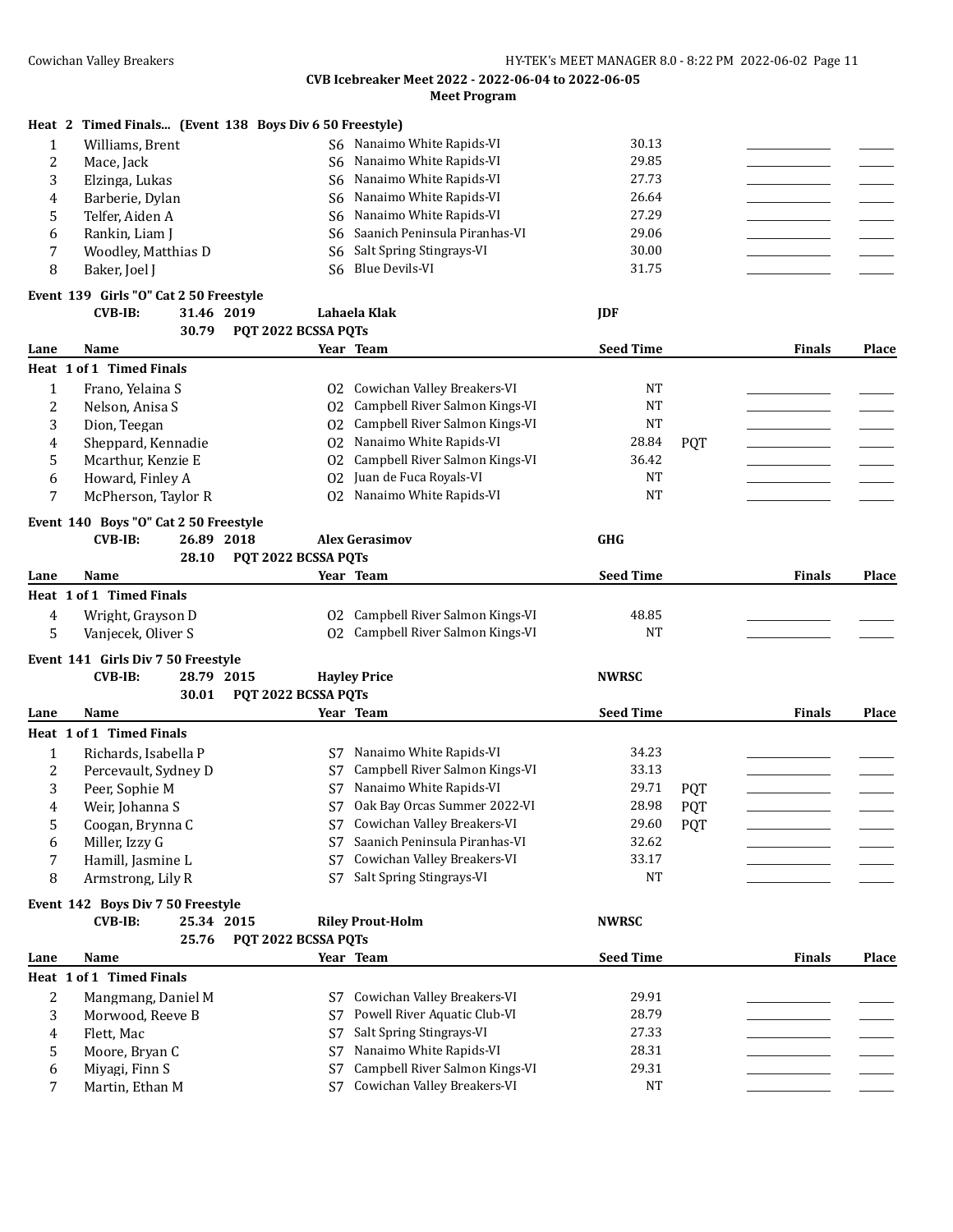|      | Event 143 Girls "O" Cat Div 8 50 Freestyle |                     |                                          |                  |            |               |              |
|------|--------------------------------------------|---------------------|------------------------------------------|------------------|------------|---------------|--------------|
|      | $CVB-IB:$<br>27.72 2019                    |                     | Natalia Garriock                         | <b>CVB</b>       |            |               |              |
|      | 29.43                                      | PQT 2022 BCSSA PQTs |                                          |                  |            |               |              |
| Lane | Name                                       |                     | Year Team                                | <b>Seed Time</b> |            | <b>Finals</b> | Place        |
|      | Heat 1 of 1 Timed Finals                   |                     |                                          |                  |            |               |              |
| 3    | Beauregard, Paige M                        |                     | <b>08</b> Campbell River Salmon Kings-VI | NT               |            |               |              |
| 4    | Hampton, Alllison                          | 08                  | Oak Bay Orcas Summer 2022-VI             | 29.00            | <b>PQT</b> |               |              |
| 5    | Thomas-Perry, McKinley L                   | 08                  | Cowichan Valley Breakers-VI              | 31.25            |            |               |              |
| 6    | Boyle, Sydney G                            | 08                  | Campbell River Salmon Kings-VI           | <b>NT</b>        |            |               |              |
|      | Event 144 Boys "O" Cat Div 8 50 Freestyle  |                     |                                          |                  |            |               |              |
|      | $CVB-IB$ :<br>25.37 2016                   |                     | <b>Ryan Howe</b>                         | <b>SPSC</b>      |            |               |              |
|      | 24.91                                      | PQT 2022 BCSSA PQTs |                                          |                  |            |               |              |
| Lane | Name                                       |                     | Year Team                                | <b>Seed Time</b> |            | <b>Finals</b> | Place        |
|      | <b>Heat 1 of 1 Timed Finals</b>            |                     |                                          |                  |            |               |              |
| 3    | Millns, Ricky T                            |                     | 08 Campbell River Salmon Kings-VI        | <b>NT</b>        |            |               |              |
| 4    | Mazzulli, Justin P                         |                     | 08 Juan de Fuca Royals-VI                | 26.97            |            |               |              |
|      | Heaney-Corns, Fynn                         | 08                  | Saanich Peninsula Piranhas-VI            | 28.33            |            |               |              |
| 5    |                                            |                     |                                          |                  |            |               |              |
|      | Event 145 Girls Div 1 50 Butterfly         |                     |                                          |                  |            |               |              |
|      | <b>CVB-IB:</b><br>51.45 2016               |                     | <b>Sidney Boone</b>                      | <b>PDI</b>       |            |               |              |
|      | 47.34                                      | PQT 2022 BCSSA PQTs |                                          |                  |            |               |              |
| Lane | Name                                       |                     | Year Team                                | <b>Seed Time</b> |            | <b>Finals</b> | Place        |
|      | Heat 1 of 1 Timed Finals                   |                     |                                          |                  |            |               |              |
| 2    | Galik-Lemky, Avery E                       | S1                  | Blue Devils-VI                           | NT               |            |               |              |
| 3    | Makuch, Cassia B                           | S1.                 | Saanich Peninsula Piranhas-VI            | <b>NT</b>        |            |               |              |
| 4    | Palmer, Hadley                             | S <sub>1</sub>      | Nanaimo White Rapids-VI                  | 1:07.80          |            |               |              |
| 5    | Hagen, Thea                                | S1                  | Cowichan Valley Breakers-VI              | NT               |            |               |              |
| 6    | Cosman, Eleanor E                          |                     | S1 Cowichan Valley Breakers-VI           | <b>NT</b>        |            |               |              |
|      | Event 146 Boys Div 1 50 Butterfly          |                     |                                          |                  |            |               |              |
|      | <b>CVB-IB:</b><br>48.90 2018               |                     | <b>Owen Hunter-Siebert</b>               | <b>SPSC</b>      |            |               |              |
|      | 50.42                                      | PQT 2022 BCSSA PQTs |                                          |                  |            |               |              |
| Lane | Name                                       |                     | Year Team                                | <b>Seed Time</b> |            | <b>Finals</b> | <b>Place</b> |
|      | Heat 1 of 1 Timed Finals                   |                     |                                          |                  |            |               |              |
|      |                                            |                     |                                          |                  |            |               |              |
| 3    | Lefler, Blake A                            |                     | Powell River Aquatic Club-VI             | NT<br><b>NT</b>  |            |               |              |
| 4    | Walls, Benjamin B                          |                     | S1 Campbell River Salmon Kings-VI        | <b>NT</b>        |            |               |              |
| 5    | Sinotte, Hayden P                          |                     | Powell River Aquatic Club-VI             |                  |            |               |              |
|      | Event 147 Girls Div 2 50 Butterfly         |                     |                                          |                  |            |               |              |
|      | <b>CVB-IB:</b><br>41.37 2019               |                     | <b>Taylor McPherson</b>                  | <b>NWRSC</b>     |            |               |              |
|      | 39.91                                      | PQT 2022 BCSSA PQTs |                                          |                  |            |               |              |
| Lane | Name                                       |                     | Year Team                                | <b>Seed Time</b> |            | <b>Finals</b> | Place        |
|      | Heat 1 of 2 Timed Finals                   |                     |                                          |                  |            |               |              |
| 1    | Kovacs, Finley M                           | S2                  | Nanaimo White Rapids-VI                  | NT               |            |               |              |
| 2    | Hajdu, Charlise T                          | S <sub>2</sub>      | Cowichan Valley Breakers-VI              | NT               |            |               |              |
| 3    | Hodgson, Naomi A                           | S <sub>2</sub>      | Oak Bay Orcas Summer 2022-VI             | $_{\rm NT}$      |            |               |              |
| 4    | Tong, Lam H                                | S <sub>2</sub>      | Oak Bay Orcas Summer 2022-VI             | $_{\rm NT}$      |            |               |              |
| 5    | Kozoriz, Alice                             | S <sub>2</sub>      | Cowichan Valley Breakers-VI              | $_{\rm NT}$      |            |               |              |
| 6    | Peters, Ellie E                            | S <sub>2</sub>      | <b>Blue Devils-VI</b>                    | NT               |            |               |              |
| 7    | Deschambault, River S                      | S <sub>2</sub>      | Nanaimo White Rapids-VI                  | $_{\rm NT}$      |            |               |              |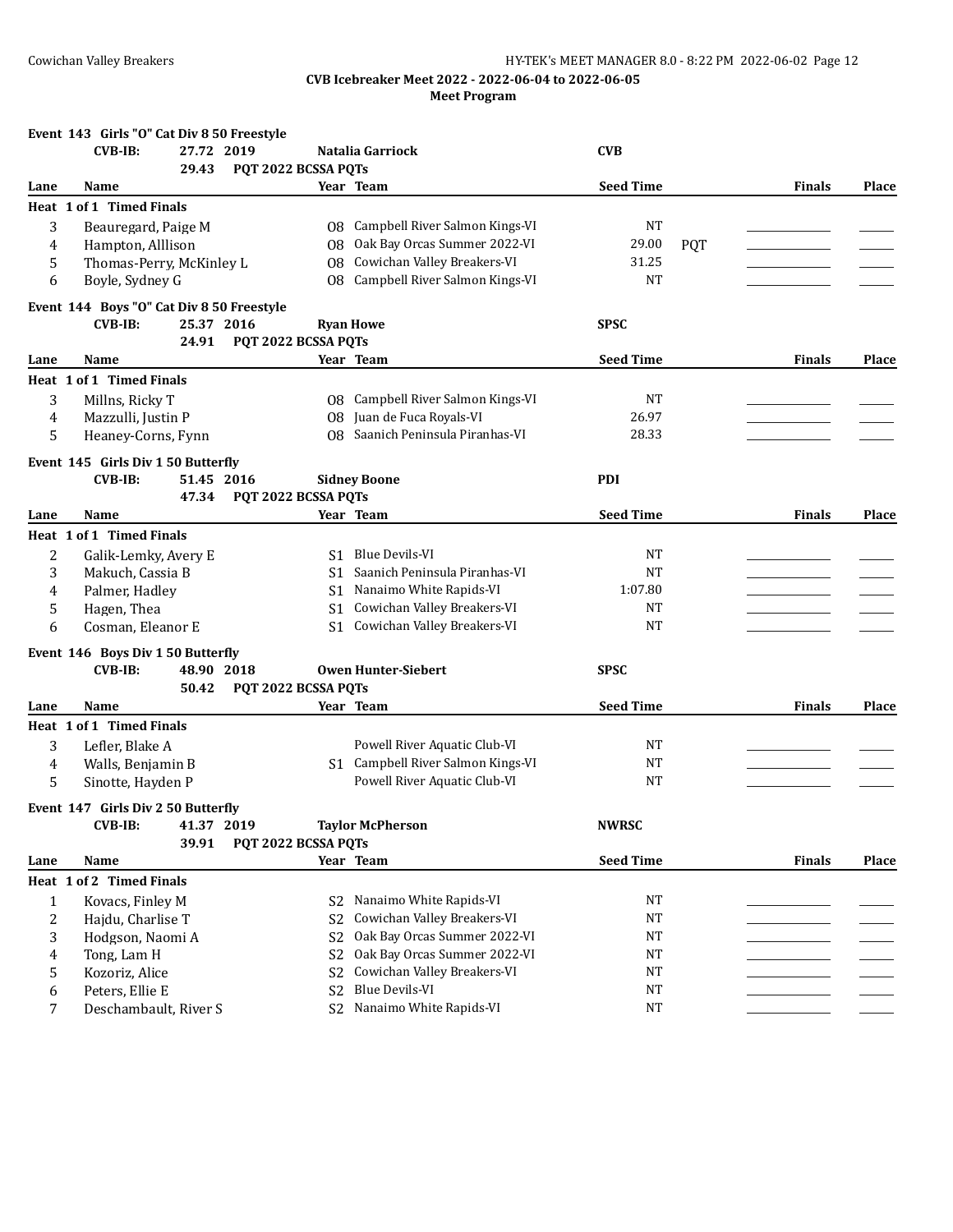|      | Heat 2 Timed Finals (Event 147 Girls Div 2 50 Butterfly) |                     |                                |                  |               |       |
|------|----------------------------------------------------------|---------------------|--------------------------------|------------------|---------------|-------|
| 1    | Storie, Poppy E                                          | S <sub>2</sub>      | Cowichan Valley Breakers-VI    | 1:31.31          |               |       |
| 2    | Lowe-Peters, Jasmine                                     | S <sub>2</sub>      | Nanaimo White Rapids-VI        | 1:13.02          |               |       |
| 3    | Braun, Lexie S                                           | S <sub>2</sub>      | Saanich Peninsula Piranhas-VI  | 1:05.79          |               |       |
| 4    | Sharp, Erika J                                           | S <sub>2</sub>      | Salt Spring Stingrays-VI       | 55.88            |               |       |
| 5    | Nishi, Ayami K                                           | S <sub>2</sub>      | Oak Bay Orcas Summer 2022-VI   | 1:03.81          |               |       |
| 6    | Lowe-Peters, Lily                                        | S <sub>2</sub>      | Nanaimo White Rapids-VI        | 1:07.34          |               |       |
| 7    | Blacklaws, Mira L                                        |                     | Powell River Aquatic Club-VI   | 1:17.74          |               |       |
| 8    | Bjermeland, Alex E                                       | S2                  | Nanaimo White Rapids-VI        | <b>NT</b>        |               |       |
|      | Event 148 Boys Div 2 50 Butterfly                        |                     |                                |                  |               |       |
|      | <b>CVB-IB:</b><br>39.03 2015                             |                     | <b>Peter Morch</b>             | <b>NWRSC</b>     |               |       |
|      | 39.86                                                    | PQT 2022 BCSSA PQTs |                                |                  |               |       |
| Lane | Name                                                     |                     | Year Team                      | <b>Seed Time</b> | <b>Finals</b> | Place |
|      | Heat 1 of 1 Timed Finals                                 |                     |                                |                  |               |       |
| 3    | Huston, Evander W                                        | S2                  | Nanaimo White Rapids-VI        | NT               |               |       |
| 4    | Stoffelsma, Alexander                                    | S <sub>2</sub>      | Saanich Peninsula Piranhas-VI  | 1:09.14          |               |       |
| 5    | Gadsby, Maximus O                                        | S <sub>2</sub>      | Nanaimo White Rapids-VI        | 1:26.62          |               |       |
|      | Event 149 Girls Div 3 50 Butterfly                       |                     |                                |                  |               |       |
|      | <b>CVB-IB:</b><br>36.28 2017                             |                     | <b>Kate-Lynn Revoy</b>         | <b>CRSK</b>      |               |       |
|      | 35.20                                                    | PQT 2022 BCSSA PQTs |                                |                  |               |       |
| Lane | Name                                                     |                     | Year Team                      | <b>Seed Time</b> | <b>Finals</b> | Place |
|      | Heat 1 of 2 Timed Finals                                 |                     |                                |                  |               |       |
| 2    | Murphy, Claire E                                         | S3                  | Campbell River Salmon Kings-VI | <b>NT</b>        |               |       |
| 3    | Van Horne, Miley V                                       | S <sub>3</sub>      | Cowichan Valley Breakers-VI    | <b>NT</b>        |               |       |
| 4    | Smith, Phoebe A                                          | S <sub>3</sub>      | Cowichan Valley Breakers-VI    | <b>NT</b>        |               |       |
| 5    | Eygenraam, Myelle M                                      | S <sub>3</sub>      | Saanich Peninsula Piranhas-VI  | NT               |               |       |
| 6    | Murphy, Nora M                                           | S <sub>3</sub>      | Campbell River Salmon Kings-VI | <b>NT</b>        |               |       |
|      | Heat 2 of 2 Timed Finals                                 |                     |                                |                  |               |       |
| 1    | Bobkova, Liza M                                          | S3                  | Nanaimo White Rapids-VI        | 1:17.17          |               |       |
| 2    | Strosher, Maryn E                                        | S <sub>3</sub>      | Saanich Peninsula Piranhas-VI  | 49.31            |               |       |
| 3    | Olsen, Savana B                                          | S <sub>3</sub>      | Juan de Fuca Royals-VI         | 44.65            |               |       |
| 4    | Tait, Addison                                            | S <sub>3</sub>      | Saanich Peninsula Piranhas-VI  | 35.67            |               |       |
| 5    | Paterson, Zoe                                            | S <sub>3</sub>      | Saanich Peninsula Piranhas-VI  | 38.53            |               |       |
| 6    | Hendsbee, Lilyan A                                       | S <sub>3</sub>      | Juan de Fuca Royals-VI         | 45.99            |               |       |
| 7    | Cooledge, Claire F                                       | S <sub>3</sub>      | Campbell River Salmon Kings-VI | 1:05.14          |               |       |
| 8    | Williams, Kiana O                                        | S <sub>3</sub>      | Juan de Fuca Royals-VI         | <b>NT</b>        |               |       |
|      | Event 150 Boys Div 3 50 Butterfly                        |                     |                                |                  |               |       |
|      | 34.24 2017<br><b>CVB-IB:</b>                             |                     | <b>Peter Morch</b>             | <b>NWRSC</b>     |               |       |
|      | 35.48                                                    | PQT 2022 BCSSA PQTs |                                |                  |               |       |
| Lane | Name                                                     |                     | Year Team                      | <b>Seed Time</b> | <b>Finals</b> | Place |
|      | Heat 1 of 2 Timed Finals                                 |                     |                                |                  |               |       |
| 3    | Roy, Philippe Michel M                                   | S <sub>3</sub>      | Nanaimo White Rapids-VI        | NT               |               |       |
| 4    | Walls, Matthew I                                         | S <sub>3</sub>      | Campbell River Salmon Kings-VI | <b>NT</b>        |               |       |
| 5    | Beerends-Meisner, Ruben                                  | S <sub>3</sub>      | Salt Spring Stingrays-VI       | $_{\rm NT}$      |               |       |
|      | Heat 2 of 2 Timed Finals                                 |                     |                                |                  |               |       |
| 1    | Deibert, Jude C                                          | S <sub>3</sub>      | Nanaimo White Rapids-VI        | $_{\rm NT}$      |               |       |
| 2    | Beerends-Meisner, Jasper                                 | S <sub>3</sub>      | Salt Spring Stingrays-VI       | 1:26.57          |               |       |
| 3    | Beaton, Xavier J                                         | S <sub>3</sub>      | Juan de Fuca Royals-VI         | 1:02.33          |               |       |
| 4    | Kirk, Gavin W                                            | S <sub>3</sub>      | Nanaimo White Rapids-VI        | 52.61            |               |       |
| 5    | Boulding, James H                                        | S <sub>3</sub>      | Nanaimo White Rapids-VI        | 1:00.40          |               |       |
| 6    | Parker, Piers K                                          | S <sub>3</sub>      | <b>Blue Devils-VI</b>          | 1:23.56          |               |       |
| 7    | Goerzen, Chase                                           | S <sub>3</sub>      | Nanaimo White Rapids-VI        | 1:30.43          |               |       |
| 8    | Herschler, Oskar W                                       | S <sub>3</sub>      | Campbell River Salmon Kings-VI | NT               |               |       |
|      |                                                          |                     |                                |                  |               |       |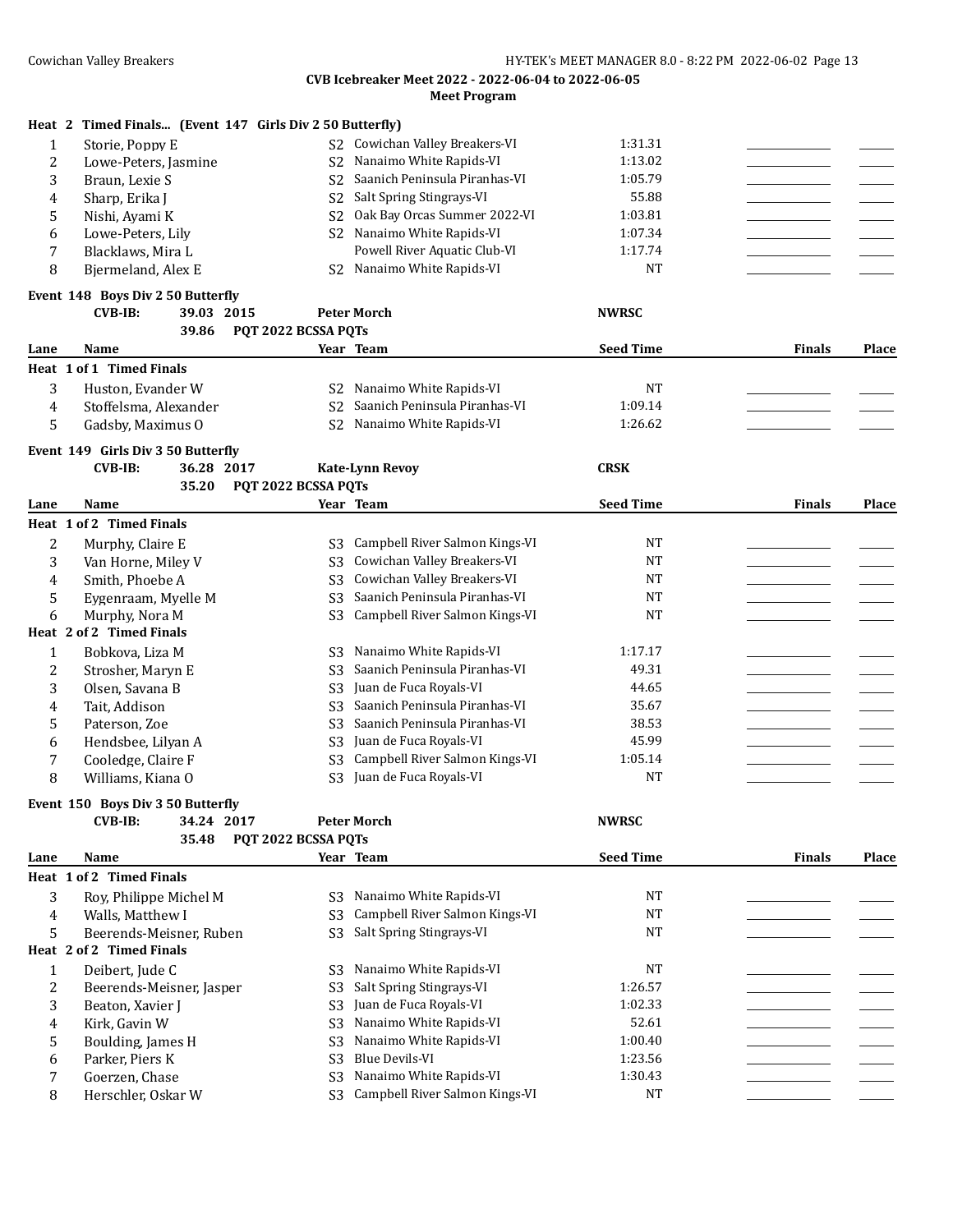## Cowichan Valley Breakers **Exercise 2018** HY-TEK's MEET MANAGER 8.0 - 8:22 PM 2022-06-02 Page 14

|              | Event 151 Girls "O" Cat 1 50 Butterfly |                     |                                  |                  |               |       |
|--------------|----------------------------------------|---------------------|----------------------------------|------------------|---------------|-------|
|              | <b>CVB-IB:</b><br>32.31 2019           |                     | <b>Kennadie Sheppard</b>         | <b>NWRSC</b>     |               |       |
|              | 44.58                                  | PQT 2022 BCSSA PQTs |                                  |                  |               |       |
| Lane         | Name                                   |                     | Year Team                        | <b>Seed Time</b> | <b>Finals</b> | Place |
|              | Heat 1 of 1 Timed Finals               |                     |                                  |                  |               |       |
| 3            | Bignell, Kate L                        | 01.                 | Campbell River Salmon Kings-VI   | <b>NT</b>        |               |       |
| 4            | Christensen, Charlotte T               |                     | 01 Nanaimo White Rapids-VI       | <b>NT</b>        |               |       |
| 5            | Weeks, Claire L                        | 01                  | Campbell River Salmon Kings-VI   | <b>NT</b>        |               |       |
|              | Event 153 Girls Div 4 50 Butterfly     |                     |                                  |                  |               |       |
|              | <b>CVB-IB:</b><br>33.24 2016           |                     | <b>Vivienne Nguyen</b>           | <b>JDF</b>       |               |       |
|              | 32.78                                  | PQT 2022 BCSSA PQTs |                                  |                  |               |       |
| Lane         | Name                                   |                     | Year Team                        | <b>Seed Time</b> | <b>Finals</b> | Place |
|              | Heat 1 of 3 Timed Finals               |                     |                                  |                  |               |       |
| 3            | McNabb, Nigella S                      |                     | S4 Saanich Peninsula Piranhas-VI | NT               |               |       |
| 4            | Lefler, Quynn A                        | S4                  | Powell River Aquatic Club-VI     | <b>NT</b>        |               |       |
| 5            | Rossi, Mariah F                        |                     | S4 Nanaimo White Rapids-VI       | <b>NT</b>        |               |       |
|              | Heat 2 of 3 Timed Finals               |                     |                                  |                  |               |       |
| 1            | Sauve, Isabelle S                      |                     | S4 Juan de Fuca Royals-VI        | NT               |               |       |
| 2            | Wallace, Rachel                        | S4                  | Saanich Peninsula Piranhas-VI    | 1:09.50          |               |       |
| 3            | Widdifield, Bailee A                   | S4                  | Saanich Peninsula Piranhas-VI    | 51.32            |               |       |
| 4            | Saunderson, Jemma                      | S <sub>4</sub>      | Saanich Peninsula Piranhas-VI    | 45.85            |               |       |
| 5            | Higgins, Cara E                        | S <sub>4</sub>      | Saanich Peninsula Piranhas-VI    | 49.42            |               |       |
| 6            | Herschler, Ava                         | S <sub>4</sub>      | Campbell River Salmon Kings-VI   | 58.74            |               |       |
| 7            | Murphy, Faye R                         | S4                  | Campbell River Salmon Kings-VI   | <b>NT</b>        |               |       |
|              | Heat 3 of 3 Timed Finals               |                     |                                  |                  |               |       |
| $\mathbf{1}$ | Eldridge-Holland, Adelina              | S4                  | Saanich Peninsula Piranhas-VI    | 44.21            |               |       |
| 2            | Kovacs, Lilika G                       | S4                  | Nanaimo White Rapids-VI          | 40.03            |               |       |
| 3            | Telfer, Faith L                        | S <sub>4</sub>      | Nanaimo White Rapids-VI          | 36.80            |               |       |
| 4            | Postlethwaite, Kate                    | S4                  | Saanich Peninsula Piranhas-VI    | 35.01            |               |       |
| 5            | Braun, Mackenzie E                     | S4                  | Saanich Peninsula Piranhas-VI    | 36.27            |               |       |
| 6            | Paterson, Mia                          | S <sub>4</sub>      | Saanich Peninsula Piranhas-VI    | 38.23            |               |       |
| 7            | Lott, Addison L                        | S <sub>4</sub>      | Saanich Peninsula Piranhas-VI    | 42.00            |               |       |
| 8            | Deschambault, Raine T                  |                     | S4 Nanaimo White Rapids-VI       | 45.81            |               |       |
|              | Event 154 Boys Div 4 50 Butterfly      |                     |                                  |                  |               |       |
|              | <b>CVB-IB:</b><br>30.14 2017           |                     | <b>Nate Truong</b>               | <b>SPSC</b>      |               |       |
|              | 32.05                                  | PQT 2022 BCSSA PQTs |                                  |                  |               |       |
| Lane         | Name                                   |                     | Year Team                        | <b>Seed Time</b> | <b>Finals</b> | Place |
|              | Heat 1 of 2 Timed Finals               |                     |                                  |                  |               |       |
| 3            | Chewka-Suttie, Hudson M                |                     | S4 Oak Bay Orcas Summer 2022-VI  | <b>NT</b>        |               |       |
| 4            | Bignell, Matthew J                     | S4                  | Campbell River Salmon Kings-VI   | <b>NT</b>        |               |       |
| 5            | Deibert, Gavin R                       |                     | S4 Nanaimo White Rapids-VI       | <b>NT</b>        |               |       |
|              | Heat 2 of 2 Timed Finals               |                     |                                  |                  |               |       |
| $\mathbf{1}$ | Kinnear, LuoYuan                       |                     | Saanich Peninsula Piranhas-VI    | <b>NT</b>        |               |       |
| 2            | Mussellam, Gabriel B                   |                     | S4 Powell River Aquatic Club-VI  | 59.75            |               |       |
| 3            | Stoffelsma, Evan                       | S4                  | Saanich Peninsula Piranhas-VI    | 44.64            |               |       |
| 4            | Strosher, Mason T                      | S4                  | Saanich Peninsula Piranhas-VI    | 38.82            |               |       |
| 5            | Palmer, Hudson                         | S <sub>4</sub>      | Nanaimo White Rapids-VI          | 44.04            |               |       |
| 6            | Kirk, Matthew J                        | S4                  | Nanaimo White Rapids-VI          | 48.92            |               |       |
| 7            | Brunette, Brage K                      | S <sub>4</sub>      | Nanaimo White Rapids-VI          | <b>NT</b>        |               |       |
| 8            | O'donnell, Russell M                   |                     | S4 Powell River Aquatic Club-VI  | <b>NT</b>        |               |       |
|              |                                        |                     |                                  |                  |               |       |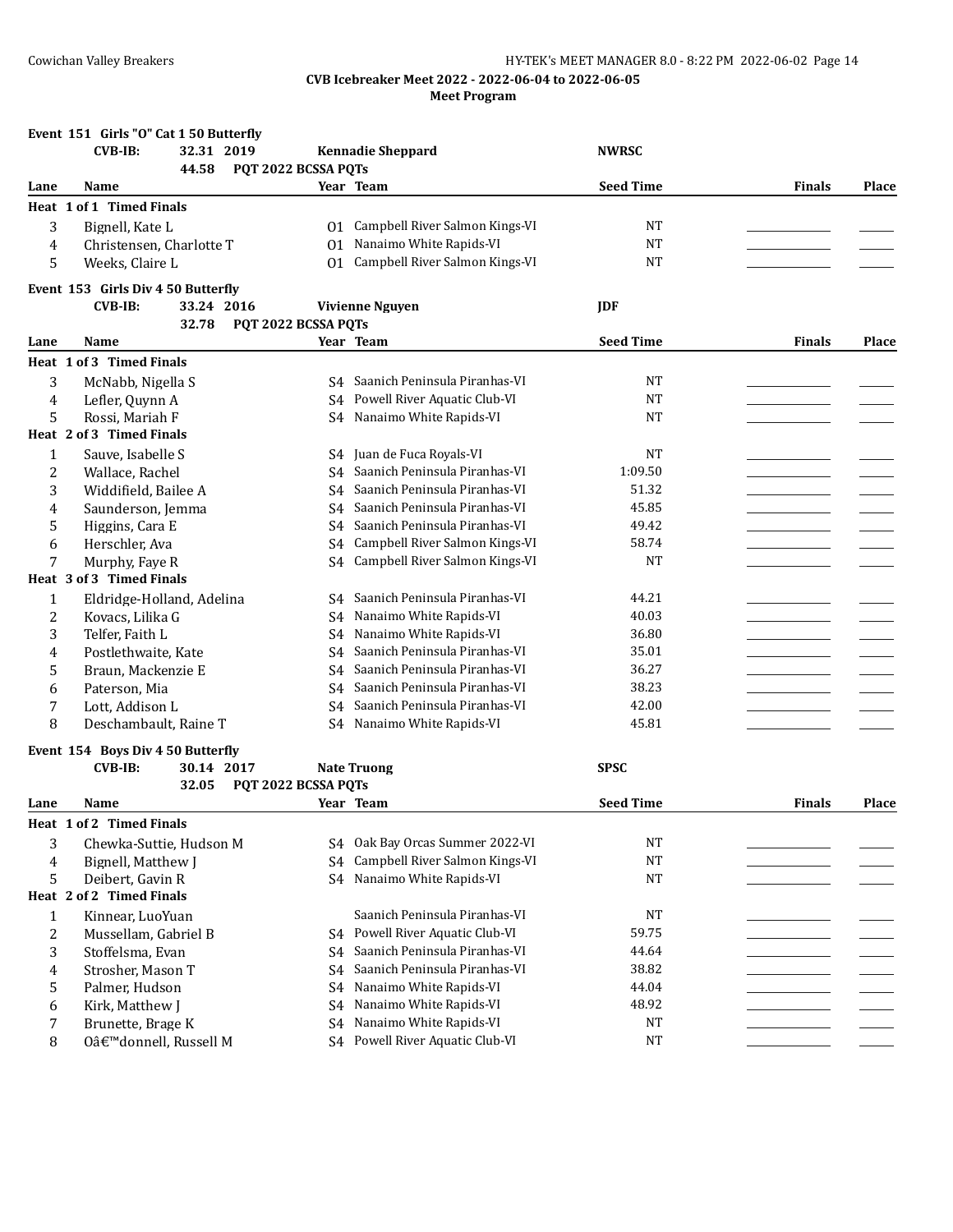|                | Event 155 Girls Div 5 100 Butterfly         |                      |                                  |                  |            |               |       |
|----------------|---------------------------------------------|----------------------|----------------------------------|------------------|------------|---------------|-------|
|                | <b>CVB-IB:</b><br>1:15.21 2016              |                      | <b>Vivienne Nguyen</b>           | <b>IDF</b>       |            |               |       |
|                | 1:14.46                                     | PQT 2022 BCSSA PQTs  |                                  |                  |            |               |       |
| Lane           | Name                                        |                      | Year Team                        | <b>Seed Time</b> |            | <b>Finals</b> | Place |
|                | Heat 1 of 1 Timed Finals                    |                      |                                  |                  |            |               |       |
| $\overline{2}$ | Beaton, Ariana                              |                      | S5 Juan de Fuca Royals-VI        | <b>NT</b>        |            |               |       |
| 3              | Williams, Samantha                          | S5                   | Nanaimo White Rapids-VI          | <b>NT</b>        |            |               |       |
| 4              | Sanchez Wickland, Zoe K                     | S5                   | Salt Spring Stingrays-VI         | 1:33.29          |            |               |       |
| 5              | Richards, Aurora M                          | S <sub>5</sub>       | Nanaimo White Rapids-VI          | 1:48.27          |            |               |       |
| 6              | Blasco, Callie N                            | S <sub>5</sub>       | <b>Blue Devils-VI</b>            | <b>NT</b>        |            |               |       |
| 7              | Barber, Namiye V                            | S <sub>5</sub>       | Nanaimo White Rapids-VI          | <b>NT</b>        |            |               |       |
|                | Event 156 Boys Div 5 100 Butterfly          |                      |                                  |                  |            |               |       |
|                | <b>CVB-IB:</b><br>1:07.52 2018              |                      | <b>Stewart Stephen</b>           | <b>NWRSC</b>     |            |               |       |
|                | 1:09.13                                     | PQT 2022 BCSSA PQTs  |                                  |                  |            |               |       |
| Lane           | Name                                        |                      | Year Team                        | <b>Seed Time</b> |            | <b>Finals</b> | Place |
|                | Heat 1 of 2 Timed Finals                    |                      |                                  |                  |            |               |       |
| 3              |                                             | S5.                  | Saanich Peninsula Piranhas-VI    | NT               |            |               |       |
| 4              | Makuch, Simon C<br>Pinney, Druehn R         | S5                   | Salt Spring Stingrays-VI         | NT               |            |               |       |
|                |                                             |                      | Campbell River Salmon Kings-VI   | <b>NT</b>        |            |               |       |
| 5<br>6         | Miyagi, Kai T<br>Storie, Jack               | S5<br>S <sub>5</sub> | Cowichan Valley Breakers-VI      | <b>NT</b>        |            |               |       |
|                | Heat 2 of 2 Timed Finals                    |                      |                                  |                  |            |               |       |
|                |                                             |                      | Nanaimo White Rapids-VI          | NT               |            |               |       |
| 1              | Gadsby, Quinn O                             | S5                   | <b>Blue Devils-VI</b>            | <b>NT</b>        |            |               |       |
| 2<br>3         | Dickman, Oliver R<br>Goerzen, Connor        | S5                   | Nanaimo White Rapids-VI          | <b>NT</b>        |            |               |       |
|                |                                             | S5<br>S <sub>5</sub> | Saanich Peninsula Piranhas-VI    | 1:21.97          |            |               |       |
| 4              | Benson, Wyatt                               | S <sub>5</sub>       | Nanaimo White Rapids-VI          | 1:37.16          |            |               |       |
| 5              | Blackburn, Connor J<br>Gauthier, Mitchell N | S <sub>5</sub>       | Nanaimo White Rapids-VI          | <b>NT</b>        |            |               |       |
| 6<br>7         |                                             | S <sub>5</sub>       | Saanich Peninsula Piranhas-VI    | <b>NT</b>        |            |               |       |
| 8              | Nordstrom, Lucas J<br>Tait, Eliot           | S5.                  | Saanich Peninsula Piranhas-VI    | <b>NT</b>        |            |               |       |
|                |                                             |                      |                                  |                  |            |               |       |
|                | Event 157 Girls Div 6 100 Butterfly         |                      |                                  |                  |            |               |       |
|                | 1:13.11 2017<br><b>CVB-IB:</b>              |                      | <b>Vivienne Nguyen</b>           | <b>JDF</b>       |            |               |       |
|                | 1:13.95 PQT 2022 BCSSA PQTs                 |                      |                                  |                  |            |               |       |
| Lane           | Name                                        |                      | Year Team                        | <b>Seed Time</b> |            | <b>Finals</b> | Place |
|                | Heat 1 of 2 Timed Finals                    |                      |                                  |                  |            |               |       |
| 3              | Fournier, Katherine A                       |                      | S6 Nanaimo White Rapids-VI       | NT               |            |               |       |
| 4              | Mace, Laura                                 | S6                   | Nanaimo White Rapids-VI          | 1:48.76          |            |               |       |
| 5              | Hunter-Siebert, Tessa A                     |                      | Saanich Peninsula Piranhas-VI    | <b>NT</b>        |            |               |       |
| 6              | Hopkins, Linnea                             |                      | S6 Saanich Peninsula Piranhas-VI | NT               |            |               |       |
|                | Heat 2 of 2 Timed Finals                    |                      |                                  |                  |            |               |       |
| $\mathbf{1}$   | Walsh, Elyse I                              | S6                   | Salt Spring Stingrays-VI         | 1:32.10          |            |               |       |
| $\overline{c}$ | De Roo, Nina M                              | S6                   | Salt Spring Stingrays-VI         | 1:23.56          |            |               |       |
| 3              | Deschambault, Reese I                       | S6                   | Nanaimo White Rapids-VI          | 1:14.65          |            |               |       |
| 4              | Revoy, Kate-Lynn T                          | S6                   | Campbell River Salmon Kings-VI   | 1:12.57          | <b>PQT</b> |               |       |
| 5              | Larkin, Rowan                               | S6                   | Oak Bay Orcas Summer 2022-VI     | 1:13.50          | <b>PQT</b> |               |       |
| 6              | Gunther, Ayva D                             | S6                   | Powell River Aquatic Club-VI     | 1:15.00          |            |               |       |
| 7              | Barberie, Danielle                          | S6                   | Nanaimo White Rapids-VI          | 1:25.14          |            |               |       |
| 8              | Dodd, Avari L                               | S6                   | Nanaimo White Rapids-VI          | 1:42.77          |            |               |       |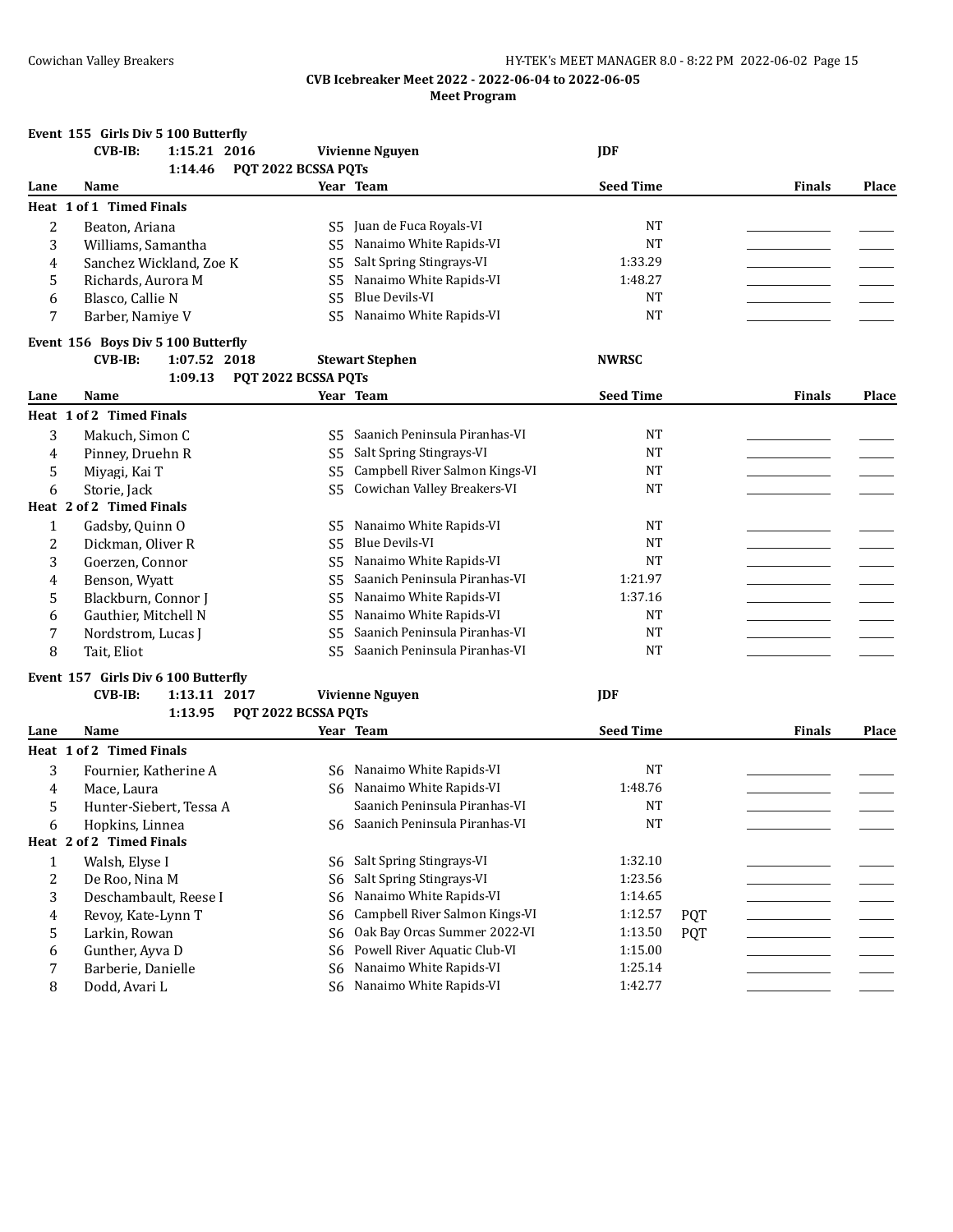## **Event 158 Boys Div 6 100 Butterfly**

| 1:04.82<br>PQT 2022 BCSSA PQTs<br><b>Seed Time</b><br>Year Team<br><b>Finals</b><br>Place<br>Name<br>Lane<br>Heat 1 of 2 Timed Finals<br>Saanich Peninsula Piranhas-VI<br><b>NT</b><br>$\overline{2}$<br>Rankin, Liam J<br>S6<br>3<br>Oak Bay Orcas Summer 2022-VI<br><b>NT</b><br>Tam, Jacob D<br>S6<br>Salt Spring Stingrays-VI<br>Pollard, Cyrus E<br>1:44.33<br>4<br>S6<br>Salt Spring Stingrays-VI<br>Pillay, Kiran<br>NT<br>5<br>S6<br>Salt Spring Stingrays-VI<br><b>NT</b><br>Walsh, Liam J<br>6<br>S6<br>Heat 2 of 2 Timed Finals<br><b>Blue Devils-VI</b><br>1:27.02<br>Baker, Joel J<br>1<br>S6<br>$\overline{2}$<br>Salt Spring Stingrays-VI<br>Woodley, Matthias D<br>1:16.56<br>S6<br>Nanaimo White Rapids-VI<br>3<br>1:09.31<br>Telfer, Aiden A<br>S6<br>Nanaimo White Rapids-VI<br>Barberie, Dylan<br>1:07.47<br>4<br>S6<br>Nanaimo White Rapids-VI<br>1:08.39<br>5<br>Elzinga, Lukas<br>S6<br>Nanaimo White Rapids-VI<br>1:15.29<br>Williams, Brent<br>6<br>S <sub>6</sub><br>Nanaimo White Rapids-VI<br>1:21.82<br>7<br>Mace, Jack<br>S <sub>6</sub><br>Blue Devils-VI<br>8<br>1:34.47<br>Holland, Henry J<br>S6<br>Event 159 Girls "O" Cat 2 100 Butterfly<br><b>CVB-IB:</b><br>1:17.14 2019<br>Lahaela Klak<br><b>JDF</b><br>PQT 2022 BCSSA PQTs<br>1:23.41<br><b>Seed Time</b><br>Year Team<br><b>Finals</b><br>Place<br>Lane<br>Name<br>Heat 1 of 1 Timed Finals<br>02 Nanaimo White Rapids-VI<br><b>NT</b><br>2<br>McPherson, Taylor R<br>Campbell River Salmon Kings-VI<br><b>NT</b><br>Mcarthur, Kenzie E<br>3<br>02<br>Nanaimo White Rapids-VI<br>1:09.92<br>Sheppard, Kennadie<br>02<br><b>PQT</b><br>4<br>Campbell River Salmon Kings-VI<br><b>NT</b><br>5<br>Nelson, Anisa S<br>02<br>Juan de Fuca Royals-VI<br><b>NT</b><br>0 <sub>2</sub><br>6<br>Howard, Finley A<br>Event 160 Boys "O" Cat 2 100 Butterfly<br><b>CVB-IB:</b><br>1:09.87 2018<br><b>Alex Gerasimov</b><br><b>GHG</b><br>PQT 2022 BCSSA PQTs<br>1:13.63<br><b>Seed Time</b><br>Year Team<br><b>Finals</b><br>Place<br>Name<br>Lane<br>Heat 1 of 1 Timed Finals<br>02 Campbell River Salmon Kings-VI<br><b>NT</b><br>Vanjecek, Oliver S<br>4<br>Event 161 Girls Div 7 100 Butterfly<br><b>CVB-IB:</b><br>1:21.14 2015<br><b>Tabitha Craig</b><br><b>SPSC</b><br>PQT 2022 BCSSA PQTs<br>1:17.54<br><b>Seed Time</b><br><b>Finals</b><br>Place<br>Year Team<br>Lane<br>Name<br>Heat 1 of 1 Timed Finals<br>Nanaimo White Rapids-VI<br>1:25.78<br>3<br>Peer, Sophie M<br>S7<br>Oak Bay Orcas Summer 2022-VI<br>1:12.77<br>Weir, Johanna S<br>S7<br><b>PQT</b><br>4<br>Nanaimo White Rapids-VI<br>Richards, Isabella P<br>1:25.31<br>5<br>S7<br>Campbell River Salmon Kings-VI<br>1:26.36<br>Percevault, Sydney D<br>S7<br>6<br>Event 162 Boys Div 7 100 Butterfly<br><b>CVB-IB:</b><br>1:15.57 2019<br><b>Brendan Cripps</b><br><b>SPSC</b><br>1:05.78<br>PQT 2022 BCSSA PQTs<br>Year Team<br><b>Seed Time</b><br>Name<br><b>Finals</b><br>Place<br>Lane<br>Heat 1 of 1 Timed Finals<br>3<br>Campbell River Salmon Kings-VI<br>1:16.25<br>Miyagi, Finn S<br>S7<br>Nanaimo White Rapids-VI<br>1:07.19<br>Moore, Bryan C<br>S7<br>4 |   | <b>CVB-IB:</b> | 1:05.72 2018 |    | <b>Liam Ayres</b>            | <b>SPSC</b> |  |  |
|------------------------------------------------------------------------------------------------------------------------------------------------------------------------------------------------------------------------------------------------------------------------------------------------------------------------------------------------------------------------------------------------------------------------------------------------------------------------------------------------------------------------------------------------------------------------------------------------------------------------------------------------------------------------------------------------------------------------------------------------------------------------------------------------------------------------------------------------------------------------------------------------------------------------------------------------------------------------------------------------------------------------------------------------------------------------------------------------------------------------------------------------------------------------------------------------------------------------------------------------------------------------------------------------------------------------------------------------------------------------------------------------------------------------------------------------------------------------------------------------------------------------------------------------------------------------------------------------------------------------------------------------------------------------------------------------------------------------------------------------------------------------------------------------------------------------------------------------------------------------------------------------------------------------------------------------------------------------------------------------------------------------------------------------------------------------------------------------------------------------------------------------------------------------------------------------------------------------------------------------------------------------------------------------------------------------------------------------------------------------------------------------------------------------------------------------------------------------------------------------------------------------------------------------------------------------------------------------------------------------------------------------------------------------------------------------------------------------------------------------------------------------------------------------------------------------------------------------------------------------------------------------------------------------------------------------------------------------------------------------------------------------------------------------------------------------------------------------------------------------------|---|----------------|--------------|----|------------------------------|-------------|--|--|
|                                                                                                                                                                                                                                                                                                                                                                                                                                                                                                                                                                                                                                                                                                                                                                                                                                                                                                                                                                                                                                                                                                                                                                                                                                                                                                                                                                                                                                                                                                                                                                                                                                                                                                                                                                                                                                                                                                                                                                                                                                                                                                                                                                                                                                                                                                                                                                                                                                                                                                                                                                                                                                                                                                                                                                                                                                                                                                                                                                                                                                                                                                                              |   |                |              |    |                              |             |  |  |
|                                                                                                                                                                                                                                                                                                                                                                                                                                                                                                                                                                                                                                                                                                                                                                                                                                                                                                                                                                                                                                                                                                                                                                                                                                                                                                                                                                                                                                                                                                                                                                                                                                                                                                                                                                                                                                                                                                                                                                                                                                                                                                                                                                                                                                                                                                                                                                                                                                                                                                                                                                                                                                                                                                                                                                                                                                                                                                                                                                                                                                                                                                                              |   |                |              |    |                              |             |  |  |
|                                                                                                                                                                                                                                                                                                                                                                                                                                                                                                                                                                                                                                                                                                                                                                                                                                                                                                                                                                                                                                                                                                                                                                                                                                                                                                                                                                                                                                                                                                                                                                                                                                                                                                                                                                                                                                                                                                                                                                                                                                                                                                                                                                                                                                                                                                                                                                                                                                                                                                                                                                                                                                                                                                                                                                                                                                                                                                                                                                                                                                                                                                                              |   |                |              |    |                              |             |  |  |
|                                                                                                                                                                                                                                                                                                                                                                                                                                                                                                                                                                                                                                                                                                                                                                                                                                                                                                                                                                                                                                                                                                                                                                                                                                                                                                                                                                                                                                                                                                                                                                                                                                                                                                                                                                                                                                                                                                                                                                                                                                                                                                                                                                                                                                                                                                                                                                                                                                                                                                                                                                                                                                                                                                                                                                                                                                                                                                                                                                                                                                                                                                                              |   |                |              |    |                              |             |  |  |
|                                                                                                                                                                                                                                                                                                                                                                                                                                                                                                                                                                                                                                                                                                                                                                                                                                                                                                                                                                                                                                                                                                                                                                                                                                                                                                                                                                                                                                                                                                                                                                                                                                                                                                                                                                                                                                                                                                                                                                                                                                                                                                                                                                                                                                                                                                                                                                                                                                                                                                                                                                                                                                                                                                                                                                                                                                                                                                                                                                                                                                                                                                                              |   |                |              |    |                              |             |  |  |
|                                                                                                                                                                                                                                                                                                                                                                                                                                                                                                                                                                                                                                                                                                                                                                                                                                                                                                                                                                                                                                                                                                                                                                                                                                                                                                                                                                                                                                                                                                                                                                                                                                                                                                                                                                                                                                                                                                                                                                                                                                                                                                                                                                                                                                                                                                                                                                                                                                                                                                                                                                                                                                                                                                                                                                                                                                                                                                                                                                                                                                                                                                                              |   |                |              |    |                              |             |  |  |
|                                                                                                                                                                                                                                                                                                                                                                                                                                                                                                                                                                                                                                                                                                                                                                                                                                                                                                                                                                                                                                                                                                                                                                                                                                                                                                                                                                                                                                                                                                                                                                                                                                                                                                                                                                                                                                                                                                                                                                                                                                                                                                                                                                                                                                                                                                                                                                                                                                                                                                                                                                                                                                                                                                                                                                                                                                                                                                                                                                                                                                                                                                                              |   |                |              |    |                              |             |  |  |
|                                                                                                                                                                                                                                                                                                                                                                                                                                                                                                                                                                                                                                                                                                                                                                                                                                                                                                                                                                                                                                                                                                                                                                                                                                                                                                                                                                                                                                                                                                                                                                                                                                                                                                                                                                                                                                                                                                                                                                                                                                                                                                                                                                                                                                                                                                                                                                                                                                                                                                                                                                                                                                                                                                                                                                                                                                                                                                                                                                                                                                                                                                                              |   |                |              |    |                              |             |  |  |
|                                                                                                                                                                                                                                                                                                                                                                                                                                                                                                                                                                                                                                                                                                                                                                                                                                                                                                                                                                                                                                                                                                                                                                                                                                                                                                                                                                                                                                                                                                                                                                                                                                                                                                                                                                                                                                                                                                                                                                                                                                                                                                                                                                                                                                                                                                                                                                                                                                                                                                                                                                                                                                                                                                                                                                                                                                                                                                                                                                                                                                                                                                                              |   |                |              |    |                              |             |  |  |
|                                                                                                                                                                                                                                                                                                                                                                                                                                                                                                                                                                                                                                                                                                                                                                                                                                                                                                                                                                                                                                                                                                                                                                                                                                                                                                                                                                                                                                                                                                                                                                                                                                                                                                                                                                                                                                                                                                                                                                                                                                                                                                                                                                                                                                                                                                                                                                                                                                                                                                                                                                                                                                                                                                                                                                                                                                                                                                                                                                                                                                                                                                                              |   |                |              |    |                              |             |  |  |
|                                                                                                                                                                                                                                                                                                                                                                                                                                                                                                                                                                                                                                                                                                                                                                                                                                                                                                                                                                                                                                                                                                                                                                                                                                                                                                                                                                                                                                                                                                                                                                                                                                                                                                                                                                                                                                                                                                                                                                                                                                                                                                                                                                                                                                                                                                                                                                                                                                                                                                                                                                                                                                                                                                                                                                                                                                                                                                                                                                                                                                                                                                                              |   |                |              |    |                              |             |  |  |
|                                                                                                                                                                                                                                                                                                                                                                                                                                                                                                                                                                                                                                                                                                                                                                                                                                                                                                                                                                                                                                                                                                                                                                                                                                                                                                                                                                                                                                                                                                                                                                                                                                                                                                                                                                                                                                                                                                                                                                                                                                                                                                                                                                                                                                                                                                                                                                                                                                                                                                                                                                                                                                                                                                                                                                                                                                                                                                                                                                                                                                                                                                                              |   |                |              |    |                              |             |  |  |
|                                                                                                                                                                                                                                                                                                                                                                                                                                                                                                                                                                                                                                                                                                                                                                                                                                                                                                                                                                                                                                                                                                                                                                                                                                                                                                                                                                                                                                                                                                                                                                                                                                                                                                                                                                                                                                                                                                                                                                                                                                                                                                                                                                                                                                                                                                                                                                                                                                                                                                                                                                                                                                                                                                                                                                                                                                                                                                                                                                                                                                                                                                                              |   |                |              |    |                              |             |  |  |
|                                                                                                                                                                                                                                                                                                                                                                                                                                                                                                                                                                                                                                                                                                                                                                                                                                                                                                                                                                                                                                                                                                                                                                                                                                                                                                                                                                                                                                                                                                                                                                                                                                                                                                                                                                                                                                                                                                                                                                                                                                                                                                                                                                                                                                                                                                                                                                                                                                                                                                                                                                                                                                                                                                                                                                                                                                                                                                                                                                                                                                                                                                                              |   |                |              |    |                              |             |  |  |
|                                                                                                                                                                                                                                                                                                                                                                                                                                                                                                                                                                                                                                                                                                                                                                                                                                                                                                                                                                                                                                                                                                                                                                                                                                                                                                                                                                                                                                                                                                                                                                                                                                                                                                                                                                                                                                                                                                                                                                                                                                                                                                                                                                                                                                                                                                                                                                                                                                                                                                                                                                                                                                                                                                                                                                                                                                                                                                                                                                                                                                                                                                                              |   |                |              |    |                              |             |  |  |
|                                                                                                                                                                                                                                                                                                                                                                                                                                                                                                                                                                                                                                                                                                                                                                                                                                                                                                                                                                                                                                                                                                                                                                                                                                                                                                                                                                                                                                                                                                                                                                                                                                                                                                                                                                                                                                                                                                                                                                                                                                                                                                                                                                                                                                                                                                                                                                                                                                                                                                                                                                                                                                                                                                                                                                                                                                                                                                                                                                                                                                                                                                                              |   |                |              |    |                              |             |  |  |
|                                                                                                                                                                                                                                                                                                                                                                                                                                                                                                                                                                                                                                                                                                                                                                                                                                                                                                                                                                                                                                                                                                                                                                                                                                                                                                                                                                                                                                                                                                                                                                                                                                                                                                                                                                                                                                                                                                                                                                                                                                                                                                                                                                                                                                                                                                                                                                                                                                                                                                                                                                                                                                                                                                                                                                                                                                                                                                                                                                                                                                                                                                                              |   |                |              |    |                              |             |  |  |
|                                                                                                                                                                                                                                                                                                                                                                                                                                                                                                                                                                                                                                                                                                                                                                                                                                                                                                                                                                                                                                                                                                                                                                                                                                                                                                                                                                                                                                                                                                                                                                                                                                                                                                                                                                                                                                                                                                                                                                                                                                                                                                                                                                                                                                                                                                                                                                                                                                                                                                                                                                                                                                                                                                                                                                                                                                                                                                                                                                                                                                                                                                                              |   |                |              |    |                              |             |  |  |
|                                                                                                                                                                                                                                                                                                                                                                                                                                                                                                                                                                                                                                                                                                                                                                                                                                                                                                                                                                                                                                                                                                                                                                                                                                                                                                                                                                                                                                                                                                                                                                                                                                                                                                                                                                                                                                                                                                                                                                                                                                                                                                                                                                                                                                                                                                                                                                                                                                                                                                                                                                                                                                                                                                                                                                                                                                                                                                                                                                                                                                                                                                                              |   |                |              |    |                              |             |  |  |
|                                                                                                                                                                                                                                                                                                                                                                                                                                                                                                                                                                                                                                                                                                                                                                                                                                                                                                                                                                                                                                                                                                                                                                                                                                                                                                                                                                                                                                                                                                                                                                                                                                                                                                                                                                                                                                                                                                                                                                                                                                                                                                                                                                                                                                                                                                                                                                                                                                                                                                                                                                                                                                                                                                                                                                                                                                                                                                                                                                                                                                                                                                                              |   |                |              |    |                              |             |  |  |
|                                                                                                                                                                                                                                                                                                                                                                                                                                                                                                                                                                                                                                                                                                                                                                                                                                                                                                                                                                                                                                                                                                                                                                                                                                                                                                                                                                                                                                                                                                                                                                                                                                                                                                                                                                                                                                                                                                                                                                                                                                                                                                                                                                                                                                                                                                                                                                                                                                                                                                                                                                                                                                                                                                                                                                                                                                                                                                                                                                                                                                                                                                                              |   |                |              |    |                              |             |  |  |
|                                                                                                                                                                                                                                                                                                                                                                                                                                                                                                                                                                                                                                                                                                                                                                                                                                                                                                                                                                                                                                                                                                                                                                                                                                                                                                                                                                                                                                                                                                                                                                                                                                                                                                                                                                                                                                                                                                                                                                                                                                                                                                                                                                                                                                                                                                                                                                                                                                                                                                                                                                                                                                                                                                                                                                                                                                                                                                                                                                                                                                                                                                                              |   |                |              |    |                              |             |  |  |
|                                                                                                                                                                                                                                                                                                                                                                                                                                                                                                                                                                                                                                                                                                                                                                                                                                                                                                                                                                                                                                                                                                                                                                                                                                                                                                                                                                                                                                                                                                                                                                                                                                                                                                                                                                                                                                                                                                                                                                                                                                                                                                                                                                                                                                                                                                                                                                                                                                                                                                                                                                                                                                                                                                                                                                                                                                                                                                                                                                                                                                                                                                                              |   |                |              |    |                              |             |  |  |
|                                                                                                                                                                                                                                                                                                                                                                                                                                                                                                                                                                                                                                                                                                                                                                                                                                                                                                                                                                                                                                                                                                                                                                                                                                                                                                                                                                                                                                                                                                                                                                                                                                                                                                                                                                                                                                                                                                                                                                                                                                                                                                                                                                                                                                                                                                                                                                                                                                                                                                                                                                                                                                                                                                                                                                                                                                                                                                                                                                                                                                                                                                                              |   |                |              |    |                              |             |  |  |
|                                                                                                                                                                                                                                                                                                                                                                                                                                                                                                                                                                                                                                                                                                                                                                                                                                                                                                                                                                                                                                                                                                                                                                                                                                                                                                                                                                                                                                                                                                                                                                                                                                                                                                                                                                                                                                                                                                                                                                                                                                                                                                                                                                                                                                                                                                                                                                                                                                                                                                                                                                                                                                                                                                                                                                                                                                                                                                                                                                                                                                                                                                                              |   |                |              |    |                              |             |  |  |
|                                                                                                                                                                                                                                                                                                                                                                                                                                                                                                                                                                                                                                                                                                                                                                                                                                                                                                                                                                                                                                                                                                                                                                                                                                                                                                                                                                                                                                                                                                                                                                                                                                                                                                                                                                                                                                                                                                                                                                                                                                                                                                                                                                                                                                                                                                                                                                                                                                                                                                                                                                                                                                                                                                                                                                                                                                                                                                                                                                                                                                                                                                                              |   |                |              |    |                              |             |  |  |
|                                                                                                                                                                                                                                                                                                                                                                                                                                                                                                                                                                                                                                                                                                                                                                                                                                                                                                                                                                                                                                                                                                                                                                                                                                                                                                                                                                                                                                                                                                                                                                                                                                                                                                                                                                                                                                                                                                                                                                                                                                                                                                                                                                                                                                                                                                                                                                                                                                                                                                                                                                                                                                                                                                                                                                                                                                                                                                                                                                                                                                                                                                                              |   |                |              |    |                              |             |  |  |
|                                                                                                                                                                                                                                                                                                                                                                                                                                                                                                                                                                                                                                                                                                                                                                                                                                                                                                                                                                                                                                                                                                                                                                                                                                                                                                                                                                                                                                                                                                                                                                                                                                                                                                                                                                                                                                                                                                                                                                                                                                                                                                                                                                                                                                                                                                                                                                                                                                                                                                                                                                                                                                                                                                                                                                                                                                                                                                                                                                                                                                                                                                                              |   |                |              |    |                              |             |  |  |
|                                                                                                                                                                                                                                                                                                                                                                                                                                                                                                                                                                                                                                                                                                                                                                                                                                                                                                                                                                                                                                                                                                                                                                                                                                                                                                                                                                                                                                                                                                                                                                                                                                                                                                                                                                                                                                                                                                                                                                                                                                                                                                                                                                                                                                                                                                                                                                                                                                                                                                                                                                                                                                                                                                                                                                                                                                                                                                                                                                                                                                                                                                                              |   |                |              |    |                              |             |  |  |
|                                                                                                                                                                                                                                                                                                                                                                                                                                                                                                                                                                                                                                                                                                                                                                                                                                                                                                                                                                                                                                                                                                                                                                                                                                                                                                                                                                                                                                                                                                                                                                                                                                                                                                                                                                                                                                                                                                                                                                                                                                                                                                                                                                                                                                                                                                                                                                                                                                                                                                                                                                                                                                                                                                                                                                                                                                                                                                                                                                                                                                                                                                                              |   |                |              |    |                              |             |  |  |
|                                                                                                                                                                                                                                                                                                                                                                                                                                                                                                                                                                                                                                                                                                                                                                                                                                                                                                                                                                                                                                                                                                                                                                                                                                                                                                                                                                                                                                                                                                                                                                                                                                                                                                                                                                                                                                                                                                                                                                                                                                                                                                                                                                                                                                                                                                                                                                                                                                                                                                                                                                                                                                                                                                                                                                                                                                                                                                                                                                                                                                                                                                                              |   |                |              |    |                              |             |  |  |
|                                                                                                                                                                                                                                                                                                                                                                                                                                                                                                                                                                                                                                                                                                                                                                                                                                                                                                                                                                                                                                                                                                                                                                                                                                                                                                                                                                                                                                                                                                                                                                                                                                                                                                                                                                                                                                                                                                                                                                                                                                                                                                                                                                                                                                                                                                                                                                                                                                                                                                                                                                                                                                                                                                                                                                                                                                                                                                                                                                                                                                                                                                                              |   |                |              |    |                              |             |  |  |
|                                                                                                                                                                                                                                                                                                                                                                                                                                                                                                                                                                                                                                                                                                                                                                                                                                                                                                                                                                                                                                                                                                                                                                                                                                                                                                                                                                                                                                                                                                                                                                                                                                                                                                                                                                                                                                                                                                                                                                                                                                                                                                                                                                                                                                                                                                                                                                                                                                                                                                                                                                                                                                                                                                                                                                                                                                                                                                                                                                                                                                                                                                                              |   |                |              |    |                              |             |  |  |
|                                                                                                                                                                                                                                                                                                                                                                                                                                                                                                                                                                                                                                                                                                                                                                                                                                                                                                                                                                                                                                                                                                                                                                                                                                                                                                                                                                                                                                                                                                                                                                                                                                                                                                                                                                                                                                                                                                                                                                                                                                                                                                                                                                                                                                                                                                                                                                                                                                                                                                                                                                                                                                                                                                                                                                                                                                                                                                                                                                                                                                                                                                                              |   |                |              |    |                              |             |  |  |
|                                                                                                                                                                                                                                                                                                                                                                                                                                                                                                                                                                                                                                                                                                                                                                                                                                                                                                                                                                                                                                                                                                                                                                                                                                                                                                                                                                                                                                                                                                                                                                                                                                                                                                                                                                                                                                                                                                                                                                                                                                                                                                                                                                                                                                                                                                                                                                                                                                                                                                                                                                                                                                                                                                                                                                                                                                                                                                                                                                                                                                                                                                                              |   |                |              |    |                              |             |  |  |
|                                                                                                                                                                                                                                                                                                                                                                                                                                                                                                                                                                                                                                                                                                                                                                                                                                                                                                                                                                                                                                                                                                                                                                                                                                                                                                                                                                                                                                                                                                                                                                                                                                                                                                                                                                                                                                                                                                                                                                                                                                                                                                                                                                                                                                                                                                                                                                                                                                                                                                                                                                                                                                                                                                                                                                                                                                                                                                                                                                                                                                                                                                                              |   |                |              |    |                              |             |  |  |
|                                                                                                                                                                                                                                                                                                                                                                                                                                                                                                                                                                                                                                                                                                                                                                                                                                                                                                                                                                                                                                                                                                                                                                                                                                                                                                                                                                                                                                                                                                                                                                                                                                                                                                                                                                                                                                                                                                                                                                                                                                                                                                                                                                                                                                                                                                                                                                                                                                                                                                                                                                                                                                                                                                                                                                                                                                                                                                                                                                                                                                                                                                                              |   |                |              |    |                              |             |  |  |
|                                                                                                                                                                                                                                                                                                                                                                                                                                                                                                                                                                                                                                                                                                                                                                                                                                                                                                                                                                                                                                                                                                                                                                                                                                                                                                                                                                                                                                                                                                                                                                                                                                                                                                                                                                                                                                                                                                                                                                                                                                                                                                                                                                                                                                                                                                                                                                                                                                                                                                                                                                                                                                                                                                                                                                                                                                                                                                                                                                                                                                                                                                                              |   |                |              |    |                              |             |  |  |
|                                                                                                                                                                                                                                                                                                                                                                                                                                                                                                                                                                                                                                                                                                                                                                                                                                                                                                                                                                                                                                                                                                                                                                                                                                                                                                                                                                                                                                                                                                                                                                                                                                                                                                                                                                                                                                                                                                                                                                                                                                                                                                                                                                                                                                                                                                                                                                                                                                                                                                                                                                                                                                                                                                                                                                                                                                                                                                                                                                                                                                                                                                                              |   |                |              |    |                              |             |  |  |
|                                                                                                                                                                                                                                                                                                                                                                                                                                                                                                                                                                                                                                                                                                                                                                                                                                                                                                                                                                                                                                                                                                                                                                                                                                                                                                                                                                                                                                                                                                                                                                                                                                                                                                                                                                                                                                                                                                                                                                                                                                                                                                                                                                                                                                                                                                                                                                                                                                                                                                                                                                                                                                                                                                                                                                                                                                                                                                                                                                                                                                                                                                                              |   |                |              |    |                              |             |  |  |
|                                                                                                                                                                                                                                                                                                                                                                                                                                                                                                                                                                                                                                                                                                                                                                                                                                                                                                                                                                                                                                                                                                                                                                                                                                                                                                                                                                                                                                                                                                                                                                                                                                                                                                                                                                                                                                                                                                                                                                                                                                                                                                                                                                                                                                                                                                                                                                                                                                                                                                                                                                                                                                                                                                                                                                                                                                                                                                                                                                                                                                                                                                                              |   |                |              |    |                              |             |  |  |
|                                                                                                                                                                                                                                                                                                                                                                                                                                                                                                                                                                                                                                                                                                                                                                                                                                                                                                                                                                                                                                                                                                                                                                                                                                                                                                                                                                                                                                                                                                                                                                                                                                                                                                                                                                                                                                                                                                                                                                                                                                                                                                                                                                                                                                                                                                                                                                                                                                                                                                                                                                                                                                                                                                                                                                                                                                                                                                                                                                                                                                                                                                                              |   |                |              |    |                              |             |  |  |
|                                                                                                                                                                                                                                                                                                                                                                                                                                                                                                                                                                                                                                                                                                                                                                                                                                                                                                                                                                                                                                                                                                                                                                                                                                                                                                                                                                                                                                                                                                                                                                                                                                                                                                                                                                                                                                                                                                                                                                                                                                                                                                                                                                                                                                                                                                                                                                                                                                                                                                                                                                                                                                                                                                                                                                                                                                                                                                                                                                                                                                                                                                                              |   |                |              |    |                              |             |  |  |
|                                                                                                                                                                                                                                                                                                                                                                                                                                                                                                                                                                                                                                                                                                                                                                                                                                                                                                                                                                                                                                                                                                                                                                                                                                                                                                                                                                                                                                                                                                                                                                                                                                                                                                                                                                                                                                                                                                                                                                                                                                                                                                                                                                                                                                                                                                                                                                                                                                                                                                                                                                                                                                                                                                                                                                                                                                                                                                                                                                                                                                                                                                                              |   |                |              |    |                              |             |  |  |
|                                                                                                                                                                                                                                                                                                                                                                                                                                                                                                                                                                                                                                                                                                                                                                                                                                                                                                                                                                                                                                                                                                                                                                                                                                                                                                                                                                                                                                                                                                                                                                                                                                                                                                                                                                                                                                                                                                                                                                                                                                                                                                                                                                                                                                                                                                                                                                                                                                                                                                                                                                                                                                                                                                                                                                                                                                                                                                                                                                                                                                                                                                                              |   |                |              |    |                              |             |  |  |
|                                                                                                                                                                                                                                                                                                                                                                                                                                                                                                                                                                                                                                                                                                                                                                                                                                                                                                                                                                                                                                                                                                                                                                                                                                                                                                                                                                                                                                                                                                                                                                                                                                                                                                                                                                                                                                                                                                                                                                                                                                                                                                                                                                                                                                                                                                                                                                                                                                                                                                                                                                                                                                                                                                                                                                                                                                                                                                                                                                                                                                                                                                                              |   |                |              |    |                              |             |  |  |
|                                                                                                                                                                                                                                                                                                                                                                                                                                                                                                                                                                                                                                                                                                                                                                                                                                                                                                                                                                                                                                                                                                                                                                                                                                                                                                                                                                                                                                                                                                                                                                                                                                                                                                                                                                                                                                                                                                                                                                                                                                                                                                                                                                                                                                                                                                                                                                                                                                                                                                                                                                                                                                                                                                                                                                                                                                                                                                                                                                                                                                                                                                                              |   |                |              |    |                              |             |  |  |
|                                                                                                                                                                                                                                                                                                                                                                                                                                                                                                                                                                                                                                                                                                                                                                                                                                                                                                                                                                                                                                                                                                                                                                                                                                                                                                                                                                                                                                                                                                                                                                                                                                                                                                                                                                                                                                                                                                                                                                                                                                                                                                                                                                                                                                                                                                                                                                                                                                                                                                                                                                                                                                                                                                                                                                                                                                                                                                                                                                                                                                                                                                                              |   |                |              |    |                              |             |  |  |
|                                                                                                                                                                                                                                                                                                                                                                                                                                                                                                                                                                                                                                                                                                                                                                                                                                                                                                                                                                                                                                                                                                                                                                                                                                                                                                                                                                                                                                                                                                                                                                                                                                                                                                                                                                                                                                                                                                                                                                                                                                                                                                                                                                                                                                                                                                                                                                                                                                                                                                                                                                                                                                                                                                                                                                                                                                                                                                                                                                                                                                                                                                                              |   |                |              |    |                              |             |  |  |
|                                                                                                                                                                                                                                                                                                                                                                                                                                                                                                                                                                                                                                                                                                                                                                                                                                                                                                                                                                                                                                                                                                                                                                                                                                                                                                                                                                                                                                                                                                                                                                                                                                                                                                                                                                                                                                                                                                                                                                                                                                                                                                                                                                                                                                                                                                                                                                                                                                                                                                                                                                                                                                                                                                                                                                                                                                                                                                                                                                                                                                                                                                                              |   |                |              |    |                              |             |  |  |
|                                                                                                                                                                                                                                                                                                                                                                                                                                                                                                                                                                                                                                                                                                                                                                                                                                                                                                                                                                                                                                                                                                                                                                                                                                                                                                                                                                                                                                                                                                                                                                                                                                                                                                                                                                                                                                                                                                                                                                                                                                                                                                                                                                                                                                                                                                                                                                                                                                                                                                                                                                                                                                                                                                                                                                                                                                                                                                                                                                                                                                                                                                                              |   |                |              |    |                              |             |  |  |
| Morwood, Reeve B                                                                                                                                                                                                                                                                                                                                                                                                                                                                                                                                                                                                                                                                                                                                                                                                                                                                                                                                                                                                                                                                                                                                                                                                                                                                                                                                                                                                                                                                                                                                                                                                                                                                                                                                                                                                                                                                                                                                                                                                                                                                                                                                                                                                                                                                                                                                                                                                                                                                                                                                                                                                                                                                                                                                                                                                                                                                                                                                                                                                                                                                                                             | 5 |                |              | S7 | Powell River Aquatic Club-VI | 1:15.57     |  |  |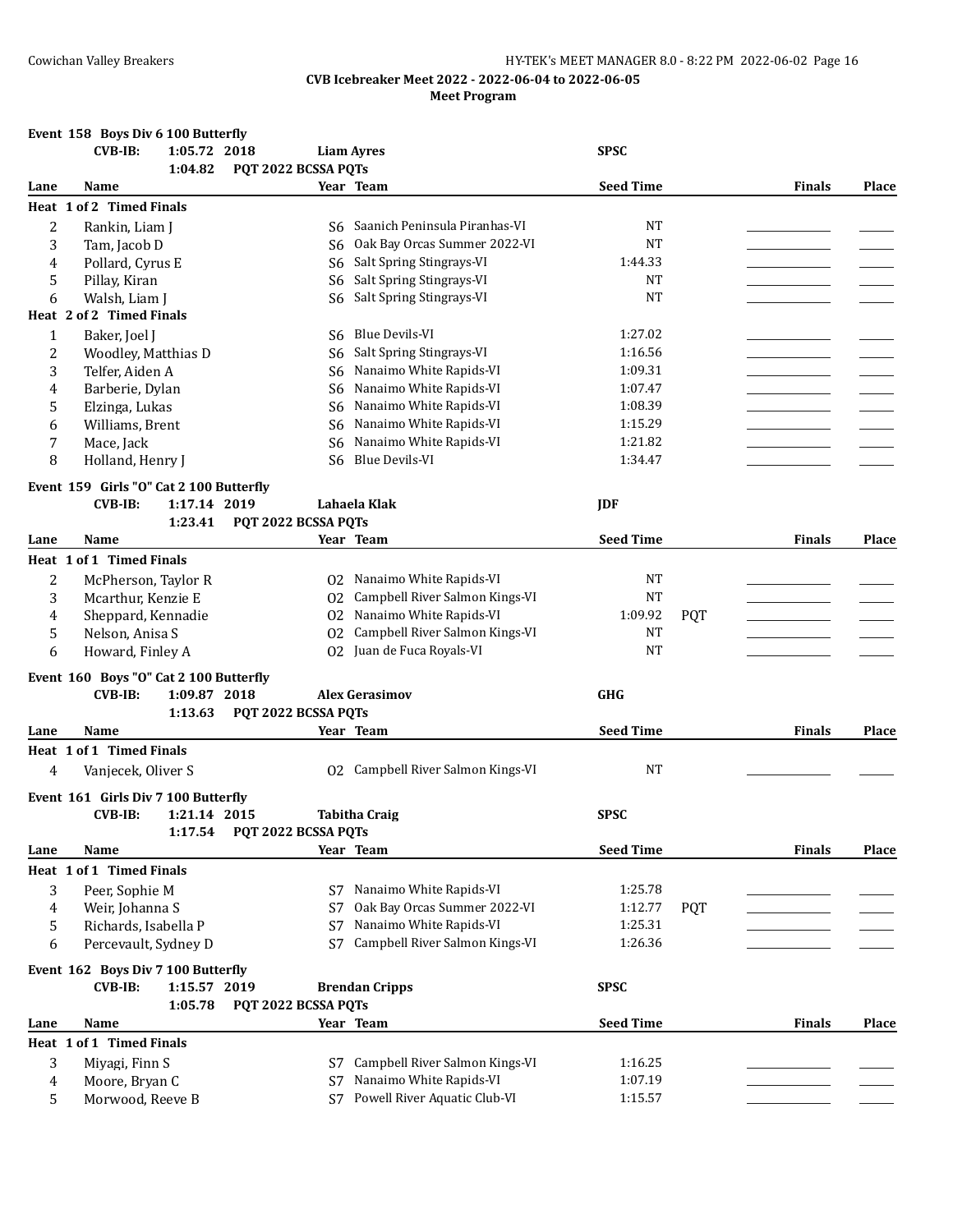|                | Event 164 Boys "O" Cat Div 8 100 Butterfly |                     |                                                         |                  |            |               |              |
|----------------|--------------------------------------------|---------------------|---------------------------------------------------------|------------------|------------|---------------|--------------|
|                | <b>CVB-IB:</b><br>59.58 2017<br>1:03.24    | PQT 2022 BCSSA PQTs | <b>Ryan Howe</b>                                        | <b>SPSC</b>      |            |               |              |
| Lane           | Name                                       |                     | Year Team                                               | <b>Seed Time</b> |            | <b>Finals</b> | <b>Place</b> |
|                | Heat 1 of 1 Timed Finals                   |                     |                                                         |                  |            |               |              |
| 4              | Mazzulli, Justin P                         |                     | 08 Juan de Fuca Royals-VI                               | 1:11.09          |            |               |              |
|                | Event 205 Girls Div 5 50 Butterfly         |                     |                                                         |                  |            |               |              |
|                | <b>CVB-IB:</b><br>31.42 2015               |                     | <b>Lauren Mosher</b>                                    | <b>SPSC</b>      |            |               |              |
|                | 1:04.78                                    | PQT 2022 BCSSA PQTs |                                                         |                  |            |               |              |
| Lane           | Name                                       |                     | Year Team                                               | <b>Seed Time</b> |            | Finals        | <b>Place</b> |
|                | Heat 1 of 2 Timed Finals                   |                     |                                                         |                  |            |               |              |
| 3              | Brown, Magnolia S                          | S5                  | Cowichan Valley Breakers-VI                             | NT               |            |               |              |
| 4              | Black, Claire K                            | S5                  | Oak Bay Orcas Summer 2022-VI                            | 55.74            | <b>PQT</b> |               |              |
| 5              | Frampton, Elena S                          | S <sub>5</sub>      | Oak Bay Orcas Summer 2022-VI                            | 58.87            | <b>PQT</b> |               |              |
|                | Heat 2 of 2 Timed Finals                   |                     |                                                         |                  |            |               |              |
| $\mathbf{1}$   | Barber, Namiye V                           | S <sub>5</sub>      | Nanaimo White Rapids-VI                                 | 47.07            | <b>PQT</b> |               |              |
| 2              | De Roo, Donna F                            | S5                  | Salt Spring Stingrays-VI                                | 44.40            | <b>PQT</b> |               |              |
| 3              | Richards, Aurora M                         | S5                  | Nanaimo White Rapids-VI                                 | 38.10            | <b>PQT</b> |               |              |
| 4              | Blasco, Callie N                           | S <sub>5</sub>      | <b>Blue Devils-VI</b>                                   | 36.90            | <b>PQT</b> |               |              |
| 5              | Sanchez Wickland, Zoe K                    | S5                  | Salt Spring Stingrays-VI                                | 37.19            | <b>PQT</b> |               |              |
| 6              | Marshall, Indigo S                         | S5                  | Salt Spring Stingrays-VI                                | 42.78            | <b>PQT</b> |               |              |
| 7              | Beaton, Ariana                             | S5                  | Juan de Fuca Royals-VI                                  | 46.56            | <b>PQT</b> |               |              |
|                | Event 206 Boys Div 5 50 Butterfly          |                     |                                                         |                  |            |               |              |
|                | <b>CVB-IB:</b><br>29.69 2019               |                     | <b>Peter Morch</b>                                      | <b>NWRSC</b>     |            |               |              |
|                | 30.01                                      | PQT 2022 BCSSA PQTs |                                                         |                  |            |               |              |
| Lane           | Name                                       |                     | Year Team                                               | <b>Seed Time</b> |            | <b>Finals</b> | Place        |
|                | Heat 1 of 2 Timed Finals                   |                     |                                                         |                  |            |               |              |
| 3              | Dickman, Oliver R                          | S5                  | <b>Blue Devils-VI</b>                                   | 47.96            |            |               |              |
| 4              | Gadsby, Quinn O                            | S5                  | Nanaimo White Rapids-VI                                 | 40.46            |            |               |              |
| 5              | Makuch, Simon C                            | S5                  | Saanich Peninsula Piranhas-VI                           | 43.92            |            |               |              |
| 6              | Miyagi, Kai T                              | S <sub>5</sub>      | Campbell River Salmon Kings-VI                          | 1:02.08          |            |               |              |
|                | Heat 2 of 2 Timed Finals                   |                     |                                                         |                  |            |               |              |
| $\mathbf{1}$   | Nordstrom, Lucas J                         | S <sub>5</sub>      | Saanich Peninsula Piranhas-VI                           | 38.53            |            |               |              |
| 2              | Blackburn, Connor J                        | S5                  | Nanaimo White Rapids-VI                                 | 37.57            |            |               |              |
| 3              | Benson, Wyatt                              | S5                  | Saanich Peninsula Piranhas-VI                           | 33.59            |            |               |              |
| 4              | Tait, Eliot                                | S5                  | Saanich Peninsula Piranhas-VI                           | 29.12            | <b>PQT</b> |               |              |
| 5              | Pinney, Druehn R                           |                     | S5 Salt Spring Stingrays-VI                             | 32.41            |            |               |              |
| 6              | Gauthier, Mitchell N                       |                     | S5 Nanaimo White Rapids-VI                              | 35.57            |            |               |              |
| 7              | Hayden, Emerson B                          | S <sub>5</sub>      | Salt Spring Stingrays-VI<br>Cowichan Valley Breakers-VI | 38.03            |            |               |              |
| 8              | Storie, Jack                               | S <sub>5</sub>      |                                                         | 39.90            |            |               |              |
|                | Event 207 Girls Div 6 50 Butterfly         |                     |                                                         |                  |            |               |              |
|                | <b>CVB-IB:</b><br>31.35 2017               |                     | <b>Lauren Mosher</b>                                    | <b>SPSC</b>      |            |               |              |
|                | 32.05                                      | PQT 2022 BCSSA PQTs |                                                         |                  |            |               |              |
| Lane           | Name                                       |                     | Year Team                                               | <b>Seed Time</b> |            | <b>Finals</b> | Place        |
|                | Heat 1 of 2 Timed Finals                   |                     |                                                         |                  |            |               |              |
| $\overline{c}$ | Threlfall, Lauren E                        | S6                  | Oak Bay Orcas Summer 2022-VI                            | 53.65            |            |               |              |
| 3              | Scholefield, Charlotte E                   | S6                  | Juan de Fuca Royals-VI                                  | 45.73            |            |               |              |
| 4              | Fournier, Katherine A                      | S6                  | Nanaimo White Rapids-VI                                 | 42.41            |            |               |              |
| 5              | Kerrigan, Isabelle V                       | S6                  | Salt Spring Stingrays-VI                                | 42.70            |            |               |              |
| 6              | Mace, Laura                                | S6                  | Nanaimo White Rapids-VI                                 | 49.20            |            |               |              |
| 7              | Koch, Jana                                 |                     | S6 Powell River Aquatic Club-VI                         | NT               |            |               |              |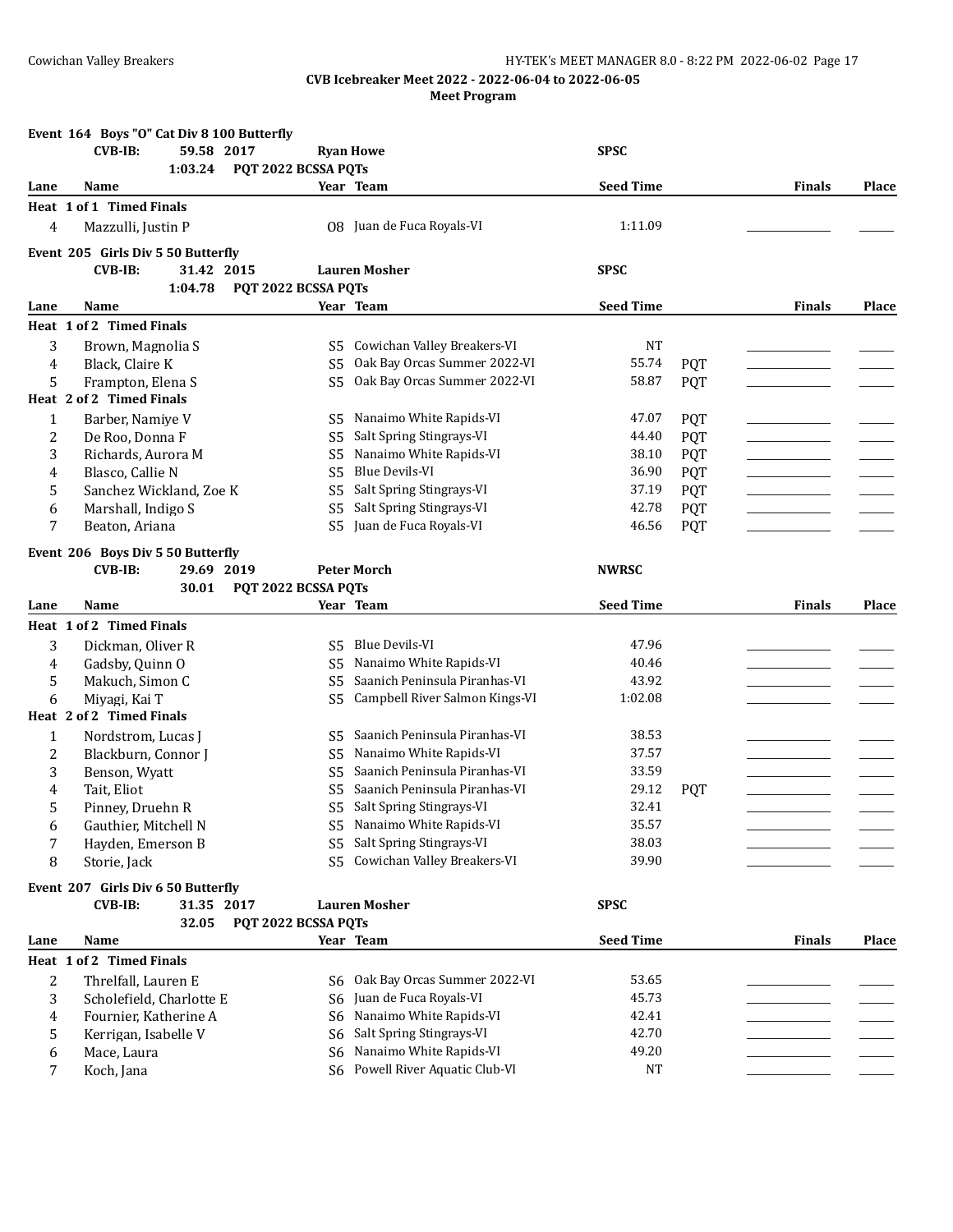| Heat 2 | Timed Finals (Event 207 Girls Div 6 50 Butterfly) |                     |                                |                  |            |               |       |
|--------|---------------------------------------------------|---------------------|--------------------------------|------------------|------------|---------------|-------|
|        | Walsh, Elyse I                                    | S6                  | Salt Spring Stingrays-VI       | 39.04            |            |               |       |
| 2      | Barberie, Danielle                                | S6                  | Nanaimo White Rapids-VI        | 34.26            |            |               |       |
| 3      | Revoy, Kate-Lynn T                                | S6                  | Campbell River Salmon Kings-VI | 31.93            | <b>POT</b> |               |       |
| 4      | Gunther, Ayva D                                   | S6                  | Powell River Aquatic Club-VI   | 31.64            | <b>PQT</b> |               |       |
| 5      | Deschambault, Reese I                             | S6                  | Nanaimo White Rapids-VI        | 31.92            | <b>POT</b> |               |       |
| 6      | De Roo, Nina M                                    | S6                  | Salt Spring Stingrays-VI       | 33.45            |            |               |       |
|        | Dusanj, Iyshana K                                 | S6                  | Cowichan Valley Breakers-VI    | 37.44            |            |               |       |
| 8      | Hayden, India A                                   | S6.                 | Salt Spring Stingrays-VI       | 40.10            |            |               |       |
|        | Event 208 Boys Div 6 50 Butterfly                 |                     |                                |                  |            |               |       |
|        | $CVB-IB:$<br>28.33                                | 2015                | <b>Colten Craig</b>            | <b>SPSC</b>      |            |               |       |
|        | 28.43                                             | PQT 2022 BCSSA PQTs |                                |                  |            |               |       |
| Lane   | Name                                              |                     | Year Team                      | <b>Seed Time</b> |            | <b>Finals</b> | Place |
|        | Heat 1 of 1 Timed Finals                          |                     |                                |                  |            |               |       |
|        | Tam, Jacob D                                      | S6                  | Oak Bay Orcas Summer 2022-VI   | 38.46            |            |               |       |
| 2      | Mace, Jack                                        | S6                  | Nanaimo White Rapids-VI        | 32.08            |            |               |       |
| 3      | Barberie, Dylan                                   | S6                  | Nanaimo White Rapids-VI        | 30.44            |            |               |       |
| 4      | Elzinga, Lukas                                    | S6                  | Nanaimo White Rapids-VI        | 29.19            |            |               |       |
| 5      | Telfer, Aiden A                                   |                     | S6 Nanaimo White Rapids-VI     | 30.28            |            |               |       |

#### **Event 209 Girls "O" Cat 2 50 Butterfly**

#### **CVB-IB: 33.95 2019 Lahaela Klak JDF 34.23 PQT 2022 BCSSA PQTs**

6 Baker, Joel J S6 Blue Devils-VI 31.86 7 Otsubo-Papp, Keegan S6 Salt Spring Stingrays-VI 35.62

6 Wright, Grayson D 02 Campbell River Salmon Kings-VI NT

**Lane Name Year Team Seed Time Finals Place Heat 1 of 1 Timed Finals** 1 Dion, Teegan O2 Campbell River Salmon Kings-VI NT \_\_\_\_\_\_\_\_\_\_\_\_\_\_\_\_\_ \_\_\_\_\_\_\_ 2 Frano, Yelaina S  $_{O2}$  Cowichan Valley Breakers-VI NT 3 Trevena, Maggie R  $02$  Campbell River Salmon Kings-VI NT 4 Sheppard, Kennadie O2 Nanaimo White Rapids-VI 31.15 PQT \_\_\_\_\_\_\_\_\_\_\_\_\_\_\_\_\_ \_\_\_\_\_\_\_ 5 Vose, Ella B  $02$  Campbell River Salmon Kings-VI 55.49 6 McPherson, Taylor R O2 Nanaimo White Rapids-VI NT \_\_\_\_\_\_\_\_\_\_\_\_\_\_\_\_\_ \_\_\_\_\_\_\_ 7 Nelson, Anisa S O2 Campbell River Salmon Kings-VI NT **Event 210 Boys "O" Cat 2 50 Butterfly CVB-IB: 31.19 2018 Alex Gerasimov GHG 32.65 PQT 2022 BCSSA PQTs Lane Name Year Team Seed Time Finals Place Heat 1 of 1 Timed Finals** 3 Vanjecek, Oliver S O2 Campbell River Salmon Kings-VI NT<br>
4 Wigger: Logan C O2 Blue Devils-VI 1:12.19 4 Wigger, Logan C 02 Blue Devils-VI 1:12.19 5 Wigger, Liam B 02 Blue Devils-VI NT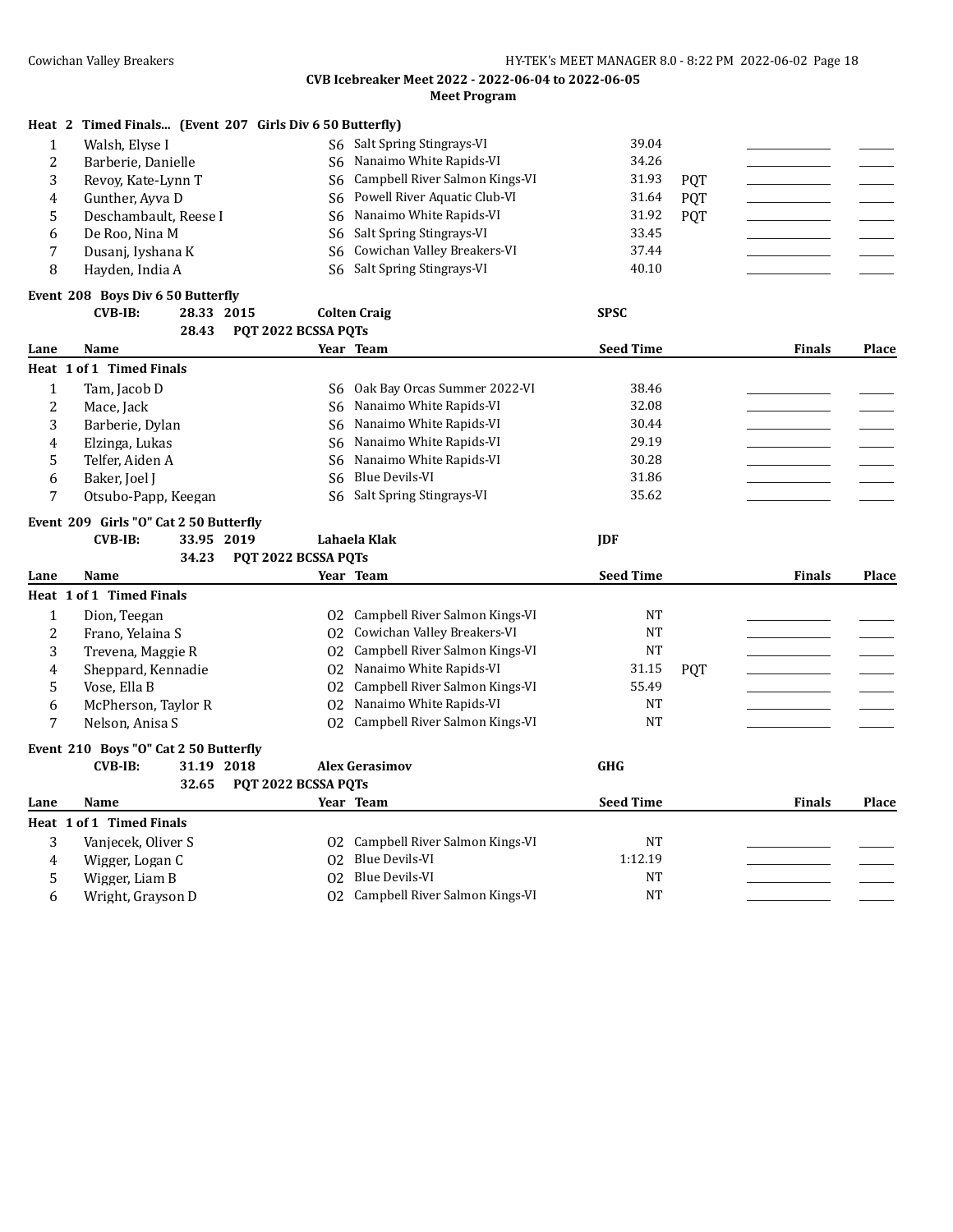|      | Event 211 Girls Div 7 50 Butterfly         |                     |                                  |                  |            |               |              |
|------|--------------------------------------------|---------------------|----------------------------------|------------------|------------|---------------|--------------|
|      | $CVB-IB:$<br>32.69 2016                    |                     | <b>Vivienne Nguyen</b>           | <b>JDF</b>       |            |               |              |
|      | 33.23                                      | PQT 2022 BCSSA PQTs |                                  |                  |            |               |              |
| Lane | Name                                       |                     | Year Team                        | <b>Seed Time</b> |            | <b>Finals</b> | Place        |
|      | Heat 1 of 1 Timed Finals                   |                     |                                  |                  |            |               |              |
| 1    | Johnson, Zoey M                            | S7                  | Salt Spring Stingrays-VI         | <b>NT</b>        |            |               |              |
| 2    | Kerrigan, Mia R                            | S7                  | Salt Spring Stingrays-VI         | 39.12            |            |               |              |
| 3    | Percevault, Sydney D                       | S7                  | Campbell River Salmon Kings-VI   | 35.38            |            |               |              |
| 4    | Coogan, Brynna C                           | S7                  | Cowichan Valley Breakers-VI      | 32.75            | <b>POT</b> |               |              |
| 5    | Peer, Sophie M                             | S7                  | Nanaimo White Rapids-VI          | 33.51            |            |               |              |
| 6    | Miller, Izzy G                             | S7                  | Saanich Peninsula Piranhas-VI    | 36.23            |            |               |              |
|      |                                            |                     | Cowichan Valley Breakers-VI      | <b>NT</b>        |            |               |              |
| 7    | Hamill, Jasmine L                          | S7                  |                                  |                  |            |               |              |
|      | Event 212 Boys Div 7 50 Butterfly          |                     |                                  |                  |            |               |              |
|      | $CVB-IB:$<br>28.72 2017                    |                     | <b>Colten Craig</b>              | <b>SPSC</b>      |            |               |              |
|      | 28.48                                      | PQT 2022 BCSSA PQTs |                                  |                  |            |               |              |
| Lane | Name                                       |                     | Year Team                        | <b>Seed Time</b> |            | <b>Finals</b> | <b>Place</b> |
|      | Heat 1 of 1 Timed Finals                   |                     |                                  |                  |            |               |              |
| 1    | Pendergast, Coen R                         | S7                  | Campbell River Salmon Kings-VI   | <b>NT</b>        |            |               |              |
| 2    | Miyagi, Finn S                             | S7                  | Campbell River Salmon Kings-VI   | 34.25            |            |               |              |
| 3    | Mangmang, Daniel M                         | S7                  | Cowichan Valley Breakers-VI      | 32.81            |            |               |              |
| 4    | Moore, Bryan C                             | S7                  | Nanaimo White Rapids-VI          | 30.77            |            |               |              |
| 5    | Morwood, Reeve B                           | S7                  | Powell River Aquatic Club-VI     | 31.31            |            |               |              |
| 6    | Otsubo-Papp, Aiden                         | S7                  | Salt Spring Stingrays-VI         | 33.16            |            |               |              |
| 7    | Rithaler, William E                        | S7                  | Salt Spring Stingrays-VI         | 41.55            |            |               |              |
|      |                                            |                     |                                  |                  |            |               |              |
|      | Event 213 Girls "O" Cat Div 8 50 Butterfly |                     |                                  |                  |            |               |              |
|      | <b>CVB-IB:</b><br>29.36 2019               |                     | Natalia Garriock                 | <b>CVB</b>       |            |               |              |
|      | 32.18                                      | PQT 2022 BCSSA PQTs |                                  |                  |            |               |              |
| Lane | Name                                       |                     | Year Team                        | <b>Seed Time</b> |            | <b>Finals</b> | <b>Place</b> |
|      | Heat 1 of 1 Timed Finals                   |                     |                                  |                  |            |               |              |
| 4    | Hampton, Alllison                          | 08                  | Oak Bay Orcas Summer 2022-VI     | 31.00            | <b>PQT</b> |               |              |
| 5    | Thomas-Perry, McKinley L                   |                     | 08 Cowichan Valley Breakers-VI   | 32.33            |            |               |              |
|      |                                            |                     |                                  |                  |            |               |              |
|      | Event 214 Boys "O" Cat Div 8 50 Butterfly  |                     |                                  |                  |            |               |              |
|      | <b>CVB-IB:</b><br>27.04 2017               |                     | <b>Ryan Howe</b>                 | <b>SPSC</b>      |            |               |              |
|      | 27.39                                      | PQT 2022 BCSSA PQTs |                                  |                  |            |               |              |
| Lane | <b>Name</b>                                |                     | Year Team                        | <b>Seed Time</b> |            | <b>Finals</b> | <b>Place</b> |
|      | Heat 1 of 1 Timed Finals                   |                     |                                  |                  |            |               |              |
| 4    | Phillips, Ethan J                          |                     | 08 Saanich Peninsula Piranhas-VI | 28.00            |            |               |              |
| 5    | Heaney-Corns, Fynn                         |                     | 08 Saanich Peninsula Piranhas-VI | 28.22            |            |               |              |
|      |                                            |                     |                                  |                  |            |               |              |
|      | Event 215 Girls Div 1 50 Backstroke        |                     |                                  |                  |            |               |              |
|      | <b>CVB-IB:</b><br>46.96 2017               |                     | <b>Sarah Hagen</b>               | <b>CVB</b>       |            |               |              |
|      | 47.30                                      | PQT 2022 BCSSA PQTs |                                  |                  |            |               |              |
| Lane | Name                                       |                     | Year Team                        | <b>Seed Time</b> |            | <b>Finals</b> | Place        |
|      | Heat 1 of 2 Timed Finals                   |                     |                                  |                  |            |               |              |
| 3    | Nelson, Everly                             |                     | S1 Saanich Peninsula Piranhas-VI | NT               |            |               |              |
| 4    | Smecher, Nico M                            | S1                  | Oak Bay Orcas Summer 2022-VI     | <b>NT</b>        |            |               |              |
| 5    | Sanche, Adelaide A                         |                     | S1 Oak Bay Orcas Summer 2022-VI  | <b>NT</b>        |            |               |              |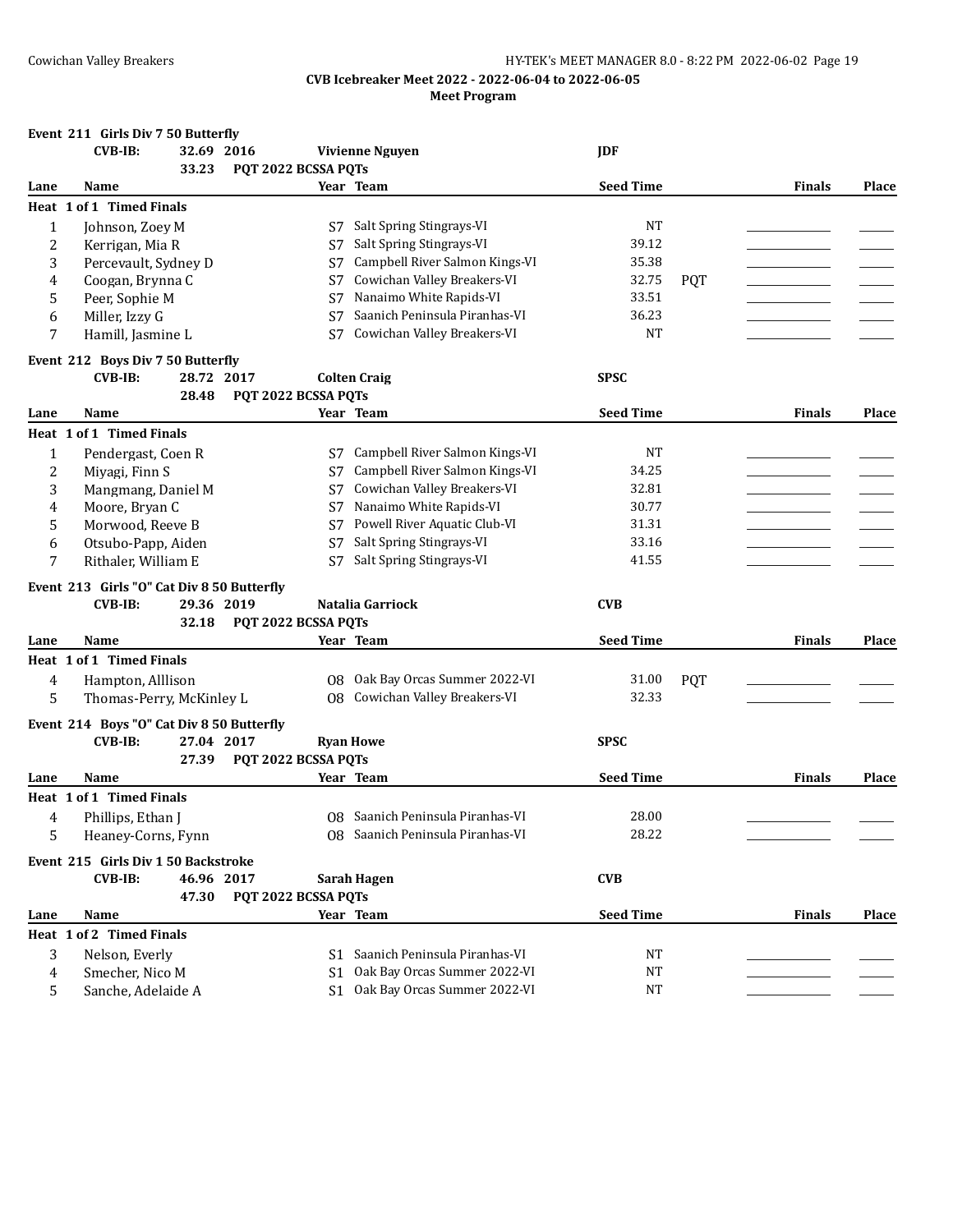|                | Heat 2 Timed Finals (Event 215 Girls Div 1 50 Backstroke) |                     |                                                         |                  |               |       |
|----------------|-----------------------------------------------------------|---------------------|---------------------------------------------------------|------------------|---------------|-------|
| $\mathbf{1}$   | Paterson, Ivy                                             |                     | S1 Saanich Peninsula Piranhas-VI                        | <b>NT</b>        |               |       |
| $\overline{2}$ | Nishi, Kiyomi S                                           | S <sub>1</sub>      | Oak Bay Orcas Summer 2022-VI                            | 1:17.96          |               |       |
| 3              | Palmer, Hadley                                            |                     | S1 Nanaimo White Rapids-VI                              | 1:05.75          |               |       |
| 4              | Makuch, Cassia B                                          | S1                  | Saanich Peninsula Piranhas-VI                           | 54.47            |               |       |
| 5              | Hagen, Thea                                               |                     | S1 Cowichan Valley Breakers-VI                          | 1:03.83          |               |       |
| 6              | Galik-Lemky, Avery E                                      | S <sub>1</sub>      | <b>Blue Devils-VI</b>                                   | 1:14.53          |               |       |
| 7              | Nelson, Lua J                                             |                     | S1 Campbell River Salmon Kings-VI                       | <b>NT</b>        |               |       |
|                | Event 216 Boys Div 1 50 Backstroke                        |                     |                                                         |                  |               |       |
|                | <b>CVB-IB:</b><br>50.47 2018                              |                     | <b>Owen Hunter-Siebert</b>                              | <b>SPSC</b>      |               |       |
|                | 48.61                                                     | PQT 2022 BCSSA PQTs |                                                         |                  |               |       |
| Lane           | Name                                                      |                     | Year Team                                               | <b>Seed Time</b> | <b>Finals</b> | Place |
|                | Heat 1 of 1 Timed Finals                                  |                     |                                                         |                  |               |       |
| 3              | Ogrodnik, Evan D                                          |                     | S1 Campbell River Salmon Kings-VI                       | NT               |               |       |
| $\overline{4}$ | Lefler, Blake A                                           |                     | Powell River Aquatic Club-VI                            | NT               |               |       |
| 5              | Huston, Xavier J                                          |                     | S1 Nanaimo White Rapids-VI                              | <b>NT</b>        |               |       |
| 6              | Sinotte, Hayden P                                         |                     | Powell River Aquatic Club-VI                            | <b>NT</b>        |               |       |
|                | Event 217 Girls Div 2 50 Backstroke                       |                     |                                                         |                  |               |       |
|                | <b>CVB-IB:</b><br>42.85 2017                              |                     | <b>Danielle Barberie</b>                                | <b>NWRSC</b>     |               |       |
|                | 41.27                                                     | PQT 2022 BCSSA PQTs |                                                         |                  |               |       |
|                |                                                           |                     |                                                         |                  |               |       |
| Lane           | Name                                                      |                     | Year Team                                               | <b>Seed Time</b> | <b>Finals</b> | Place |
|                | Heat 1 of 3 Timed Finals                                  |                     |                                                         |                  |               |       |
|                |                                                           | S <sub>2</sub>      | Nanaimo White Rapids-VI                                 | <b>NT</b>        |               |       |
| 3<br>4         | Bjermeland, Alex E                                        | S <sub>2</sub>      | Oak Bay Orcas Summer 2022-VI                            | <b>NT</b>        |               |       |
| 5              | Hodgson, Naomi A                                          | S <sub>2</sub>      | Cowichan Valley Breakers-VI                             | <b>NT</b>        |               |       |
|                | Storie, Poppy E<br>Heat 2 of 3 Timed Finals               |                     |                                                         |                  |               |       |
| $\overline{2}$ |                                                           | S <sub>2</sub>      |                                                         | NT               |               |       |
|                | Demner, Robyn S                                           | S <sub>2</sub>      | Salt Spring Stingrays-VI<br>Cowichan Valley Breakers-VI | <b>NT</b>        |               |       |
| 3<br>4         | Hajdu, Charlise T                                         | S <sub>2</sub>      | Oak Bay Orcas Summer 2022-VI                            | 1:20.81          |               |       |
| 5              | Skirrow, Maya S                                           | S <sub>2</sub>      | Oak Bay Orcas Summer 2022-VI                            | <b>NT</b>        |               |       |
|                | Tong, Lam H                                               | S <sub>2</sub>      | Nanaimo White Rapids-VI                                 | <b>NT</b>        |               |       |
| 6<br>7         | Balatti, Cora L<br>Peters, Ellie E                        | S <sub>2</sub>      | <b>Blue Devils-VI</b>                                   | <b>NT</b>        |               |       |
|                | Heat 3 of 3 Timed Finals                                  |                     |                                                         |                  |               |       |
| $\mathbf{1}$   |                                                           | S <sub>2</sub>      | Nanaimo White Rapids-VI                                 | 1:02.25          |               |       |
| $\overline{c}$ | Deschambault, River S                                     | S <sub>2</sub>      | Oak Bay Orcas Summer 2022-VI                            | 58.77            |               |       |
| 3              | Belcourt, Teya H<br>Lowe-Peters, Lily                     | S <sub>2</sub>      | Nanaimo White Rapids-VI                                 | 54.92            |               |       |
| $\overline{4}$ | Nishi, Ayami K                                            | S <sub>2</sub>      | Oak Bay Orcas Summer 2022-VI                            | 48.35            |               |       |
| 5              | Braun, Lexie S                                            | S <sub>2</sub>      | Saanich Peninsula Piranhas-VI                           | 52.83            |               |       |
| 6              | Lowe-Peters, Jasmine                                      | S <sub>2</sub>      | Nanaimo White Rapids-VI                                 | 54.93            |               |       |
| 7              | Mussellam, Joanna F                                       | S <sub>2</sub>      | Powell River Aquatic Club-VI                            | 1:01.91          |               |       |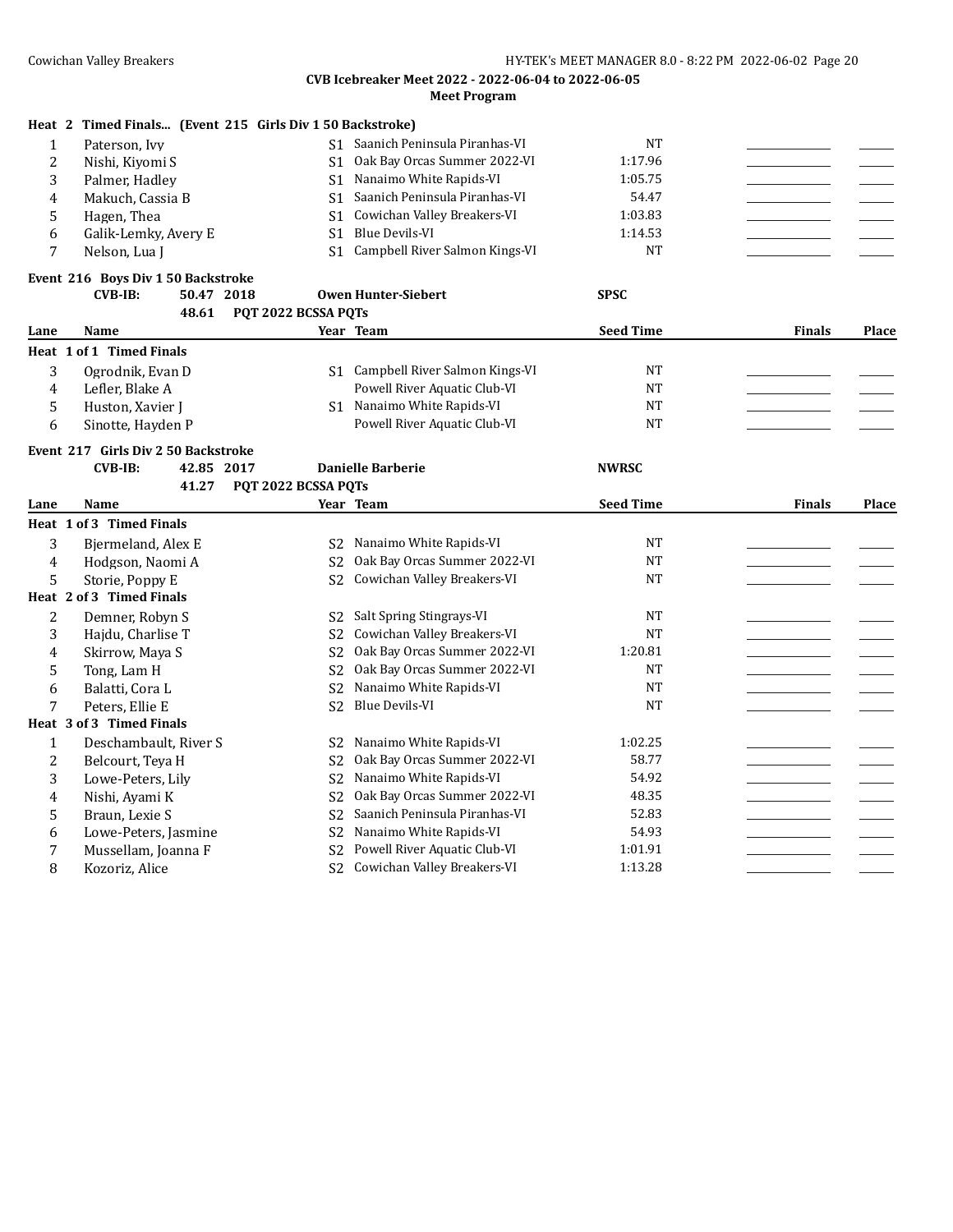#### **Event 218 Boys Div 2 50 Backstroke**

|                         | <b>CVB-IB:</b><br>40.05 2016        |                     | <b>Ben Truong</b>              | <b>SPSC</b>      |               |       |
|-------------------------|-------------------------------------|---------------------|--------------------------------|------------------|---------------|-------|
|                         | 42.23                               | PQT 2022 BCSSA PQTs |                                |                  |               |       |
| Lane                    | Name                                |                     | Year Team                      | <b>Seed Time</b> | <b>Finals</b> | Place |
|                         | Heat 1 of 1 Timed Finals            |                     |                                |                  |               |       |
| $\mathbf{1}$            | Moore, Kai S                        | S <sub>2</sub>      | Juan de Fuca Royals-VI         | <b>NT</b>        |               |       |
| $\overline{\mathbf{c}}$ | Yates, Oliver D                     | S <sub>2</sub>      | Juan de Fuca Royals-VI         | <b>NT</b>        |               |       |
| 3                       | Gadsby, Maximus O                   | S <sub>2</sub>      | Nanaimo White Rapids-VI        | 1:21.70          |               |       |
| 4                       | Stoffelsma, Alexander               | S <sub>2</sub>      | Saanich Peninsula Piranhas-VI  | 52.03            |               |       |
| 5                       | Huston, Evander W                   | S <sub>2</sub>      | Nanaimo White Rapids-VI        | 1:12.24          |               |       |
| 6                       | Moore, Asher K                      | S <sub>2</sub>      | Oak Bay Orcas Summer 2022-VI   | 1:31.55          |               |       |
| 7                       | Gagnon, Rowen D                     | S <sub>2</sub>      | Juan de Fuca Royals-VI         | <b>NT</b>        |               |       |
| 8                       | McKale, Greyson H                   | S <sub>2</sub>      | Campbell River Salmon Kings-VI | NT               |               |       |
|                         |                                     |                     |                                |                  |               |       |
|                         | Event 219 Girls Div 3 50 Backstroke |                     |                                |                  |               |       |
|                         | $CVB-IB:$<br>37.13 2018             |                     | <b>Ayva Gunther</b>            | <b>POW</b>       |               |       |
|                         | 36.98                               | PQT 2022 BCSSA PQTs |                                |                  |               |       |
| Lane                    | Name                                |                     | Year Team                      | <b>Seed Time</b> | <b>Finals</b> | Place |
|                         | Heat 1 of 3 Timed Finals            |                     |                                |                  |               |       |
| 2                       | Fudge, Haley S                      | S3                  | Juan de Fuca Royals-VI         | <b>NT</b>        |               |       |
| 3                       | Dunham, Leah A                      | S <sub>3</sub>      | Nanaimo White Rapids-VI        | $\rm{NT}$        |               |       |
| 4                       | Baker, Isabelle K                   | S <sub>3</sub>      | Oak Bay Orcas Summer 2022-VI   | <b>NT</b>        |               |       |
| 5                       | Van Horne, Miley V                  | S <sub>3</sub>      | Cowichan Valley Breakers-VI    | <b>NT</b>        |               |       |
| 6                       | Maree, Carla E                      | S <sub>3</sub>      | Cowichan Valley Breakers-VI    | NT               |               |       |
| 7                       | Postings, Chelsea A                 | S <sub>3</sub>      | Cowichan Valley Breakers-VI    | <b>NT</b>        |               |       |
|                         | Heat 2 of 3 Timed Finals            |                     |                                |                  |               |       |
| 1                       | Hamilton, Edie                      | S <sub>3</sub>      | Cowichan Valley Breakers-VI    | <b>NT</b>        |               |       |
| 2                       | Wozniak, Nora R                     | S <sub>3</sub>      | Saanich Peninsula Piranhas-VI  | <b>NT</b>        |               |       |
| 3                       | Smith, Phoebe A                     | S <sub>3</sub>      | Cowichan Valley Breakers-VI    | 1:05.21          |               |       |
| 4                       | Hendsbee, Lilyan A                  | S <sub>3</sub>      | Juan de Fuca Royals-VI         | 52.49            |               |       |
| 5                       | Bobkova, Liza M                     | S <sub>3</sub>      | Nanaimo White Rapids-VI        | 58.95            |               |       |
| 6                       | Fortney, Maya A                     | S <sub>3</sub>      | Oak Bay Orcas Summer 2022-VI   | 1:05.42          |               |       |
| 7                       | Eygenraam, Myelle M                 | S <sub>3</sub>      | Saanich Peninsula Piranhas-VI  | <b>NT</b>        |               |       |
| 8                       | Martin, Sydney E                    | S <sub>3</sub>      | Oak Bay Orcas Summer 2022-VI   | <b>NT</b>        |               |       |
|                         | Heat 3 of 3 Timed Finals            |                     |                                |                  |               |       |
| $\mathbf{1}$            | Sanchez Wickland, Sashi L           | S <sub>3</sub>      | Salt Spring Stingrays-VI       | 51.88            |               |       |
| 2                       | Hayden, Pasley S                    | S <sub>3</sub>      | Salt Spring Stingrays-VI       | 49.86            |               |       |
| 3                       | Langdon, Mikayla                    | S <sub>3</sub>      | Salt Spring Stingrays-VI       | 45.65            |               |       |
| 4                       | Tait, Addison                       | S <sub>3</sub>      | Saanich Peninsula Piranhas-VI  | 39.42            |               |       |
| 5                       | Paterson, Zoe                       | S <sub>3</sub>      | Saanich Peninsula Piranhas-VI  | 41.95            |               |       |
| 6                       | Olsen, Savana B                     |                     | S3 Juan de Fuca Royals-VI      | 46.07            |               |       |
| 7                       | TownSchon, Delaila M                |                     | S3 Juan de Fuca Royals-VI      | 51.80            |               |       |
| 8                       | Dusanj, Sya K                       |                     | S3 Cowichan Valley Breakers-VI | 52.24            |               |       |
|                         |                                     |                     |                                |                  |               |       |
|                         | Event 220 Boys Div 3 50 Backstroke  |                     |                                |                  |               |       |
|                         | <b>CVB-IB:</b><br>36.58 2017        |                     | <b>Peter Morch</b>             | <b>NWRSC</b>     |               |       |
|                         | 37.76                               | PQT 2022 BCSSA PQTs |                                |                  |               |       |
| Lane                    | <b>Name</b>                         |                     | Year Team                      | <b>Seed Time</b> | <b>Finals</b> | Place |
|                         | Heat 1 of 2 Timed Finals            |                     |                                |                  |               |       |
| 3                       | MacEachern, Andrew                  | S3                  | Oak Bay Orcas Summer 2022-VI   | NT               |               |       |
| 4                       | Beaton, Xavier J                    |                     | S3 Juan de Fuca Royals-VI      | 1:25.50          |               |       |
| 5                       | Hamer, Cormac R                     | S <sub>3</sub>      | Oak Bay Orcas Summer 2022-VI   | NT               |               |       |
| 6                       | Csizmadia, Gabriel (Gabe) M         |                     | Saanich Peninsula Piranhas-VI  | NT               |               |       |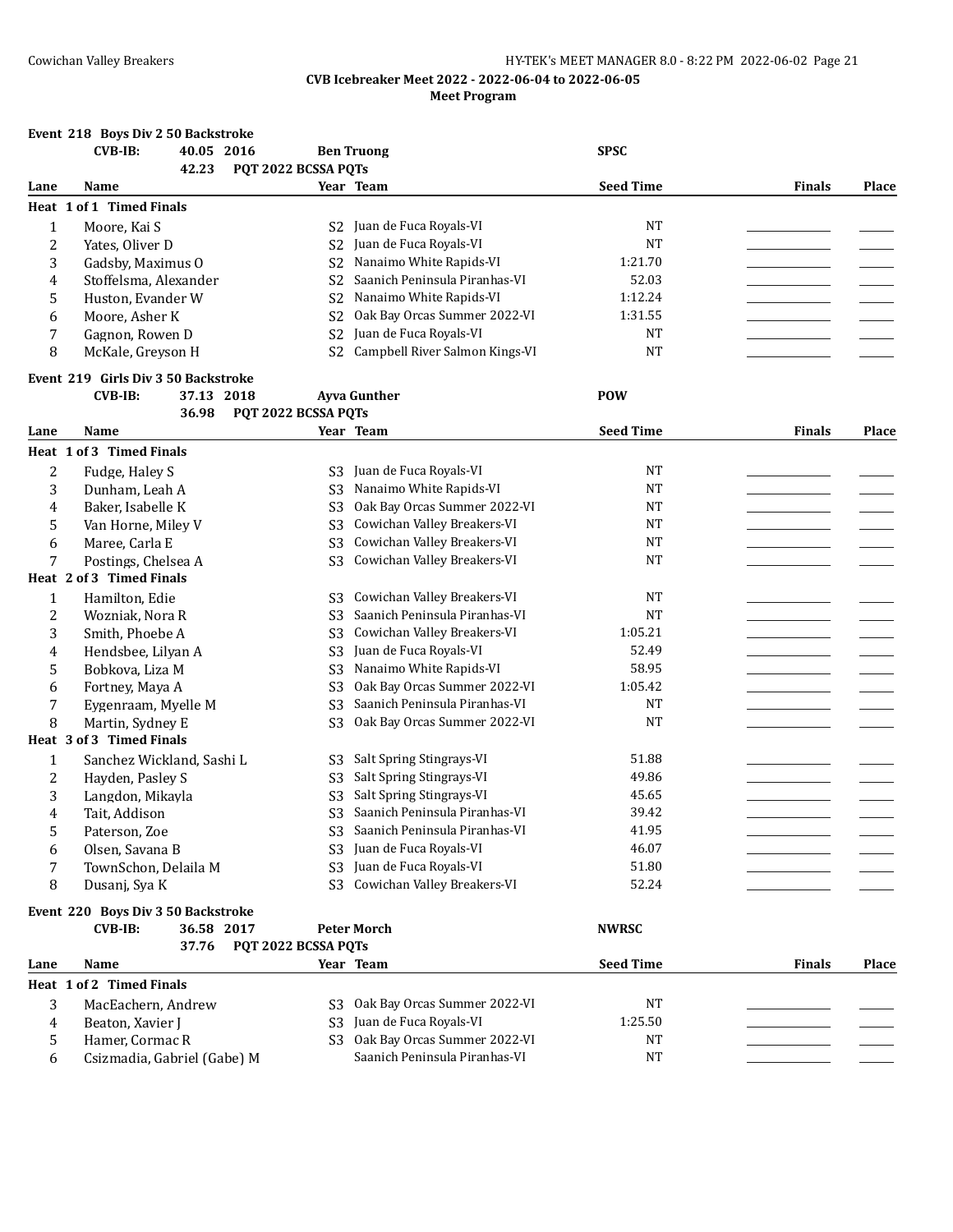|                | Heat 2 Timed Finals (Event 220 Boys Div 3 50 Backstroke) |                     |                                 |                  |               |       |
|----------------|----------------------------------------------------------|---------------------|---------------------------------|------------------|---------------|-------|
| $\mathbf{1}$   | Odurukwe, Asher                                          | S <sub>3</sub>      | Salt Spring Stingrays-VI        | 1:05.93          |               |       |
| $\overline{c}$ | Bunyan, Eric                                             | S <sub>3</sub>      | Salt Spring Stingrays-VI        | 1:02.92          |               |       |
| 3              | Boulding, James H                                        | S <sub>3</sub>      | Nanaimo White Rapids-VI         | 52.42            |               |       |
| 4              | Kirk, Gavin W                                            | S <sub>3</sub>      | Nanaimo White Rapids-VI         | 45.96            |               |       |
| 5              | Beerends-Meisner, Jasper                                 | S <sub>3</sub>      | Salt Spring Stingrays-VI        | 52.05            |               |       |
| 6              | Beerends-Meisner, Ruben                                  | S <sub>3</sub>      | Salt Spring Stingrays-VI        | 59.16            |               |       |
| 7              | Parker, Piers K                                          | S <sub>3</sub>      | <b>Blue Devils-VI</b>           | 1:03.87          |               |       |
| 8              | Goerzen, Chase                                           | S <sub>3</sub>      | Nanaimo White Rapids-VI         | 1:09.07          |               |       |
|                | Event 221 Girls "O" Cat 1 50 Backstroke                  |                     |                                 |                  |               |       |
|                | $CVB-IB:$<br>37.79 2019                                  |                     | <b>Rowyn Vincent</b>            | <b>NWRSC</b>     |               |       |
|                | 44.04                                                    | PQT 2022 BCSSA PQTs |                                 |                  |               |       |
| Lane           | Name                                                     |                     | Year Team                       | <b>Seed Time</b> | <b>Finals</b> | Place |
|                | Heat 1 of 1 Timed Finals                                 |                     |                                 |                  |               |       |
| 3              | Weeks, Claire L                                          | 01                  | Campbell River Salmon Kings-VI  | NT               |               |       |
| 4              | Bignell, Kate L                                          | 01                  | Campbell River Salmon Kings-VI  | <b>NT</b>        |               |       |
| 5              | Christensen, Charlotte T                                 |                     | 01 Nanaimo White Rapids-VI      | <b>NT</b>        |               |       |
|                | Event 223 Girls Div 4 100 Backstroke                     |                     |                                 |                  |               |       |
|                | <b>CVB-IB:</b><br>1:18.32 2018                           |                     | <b>Brynna Coogan</b>            | <b>CVB</b>       |               |       |
|                | 1:16.00                                                  | PQT 2022 BCSSA PQTs |                                 |                  |               |       |
| Lane           | Name                                                     |                     | Year Team                       | <b>Seed Time</b> | <b>Finals</b> | Place |
|                | Heat 1 of 2 Timed Finals                                 |                     |                                 |                  |               |       |
| 3              | Eldridge-Holland, Adelina                                | S4                  | Saanich Peninsula Piranhas-VI   | <b>NT</b>        |               |       |
| 4              | Lefler, Quynn A                                          | S4                  | Powell River Aquatic Club-VI    | <b>NT</b>        |               |       |
| 5              | Lott, Addison L                                          | S4                  | Saanich Peninsula Piranhas-VI   | <b>NT</b>        |               |       |
| 6              | Deschambault, Raine T                                    | S4                  | Nanaimo White Rapids-VI         | <b>NT</b>        |               |       |
|                | Heat 2 of 2 Timed Finals                                 |                     |                                 |                  |               |       |
| 1              | Hayden, ReneÂ'e V                                        |                     | S4 Salt Spring Stingrays-VI     | <b>NT</b>        |               |       |
| 2              | Rossi, Mariah F                                          | S4                  | Nanaimo White Rapids-VI         | <b>NT</b>        |               |       |
| 3              | Fudge, Claire E                                          | S4                  | Juan de Fuca Royals-VI          | 1:42.03          |               |       |
| 4              | Postlethwaite, Kate                                      | S4                  | Saanich Peninsula Piranhas-VI   | 1:20.52          |               |       |
| 5              | Paterson, Mia                                            | S4                  | Saanich Peninsula Piranhas-VI   | 1:26.83          |               |       |
| 6              | Sauve, Isabelle S                                        | S4                  | Juan de Fuca Royals-VI          | <b>NT</b>        |               |       |
| 7              | Poulin, Holli R                                          | S <sub>4</sub>      | Juan de Fuca Royals-VI          | <b>NT</b>        |               |       |
| 8              | Telfer, Faith L                                          |                     | S4 Nanaimo White Rapids-VI      | <b>NT</b>        |               |       |
|                | Event 224 Boys Div 4 100 Backstroke                      |                     |                                 |                  |               |       |
|                | <b>CVB-IB:</b><br>1:08.64 2017                           |                     | <b>Nate Truong</b>              | <b>SPSC</b>      |               |       |
|                | 1:14.85                                                  | PQT 2022 BCSSA PQTs |                                 |                  |               |       |
| Lane           | Name                                                     |                     | Year Team                       | <b>Seed Time</b> | Finals        | Place |
|                | Heat 1 of 2 Timed Finals                                 |                     |                                 |                  |               |       |
| 2              | Kinnear, LuoYuan                                         |                     | Saanich Peninsula Piranhas-VI   | <b>NT</b>        |               |       |
| 3              | O'donnell, Russell M                                     |                     | S4 Powell River Aquatic Club-VI | <b>NT</b>        |               |       |
| 4              | Brunette, Brage K                                        |                     | S4 Nanaimo White Rapids-VI      | <b>NT</b>        |               |       |
| 5              | Bignell, Matthew J                                       | S4                  | Campbell River Salmon Kings-VI  | <b>NT</b>        |               |       |
| 6              | Kirk, Matthew J                                          |                     | S4 Nanaimo White Rapids-VI      | <b>NT</b>        |               |       |
|                |                                                          |                     |                                 |                  |               |       |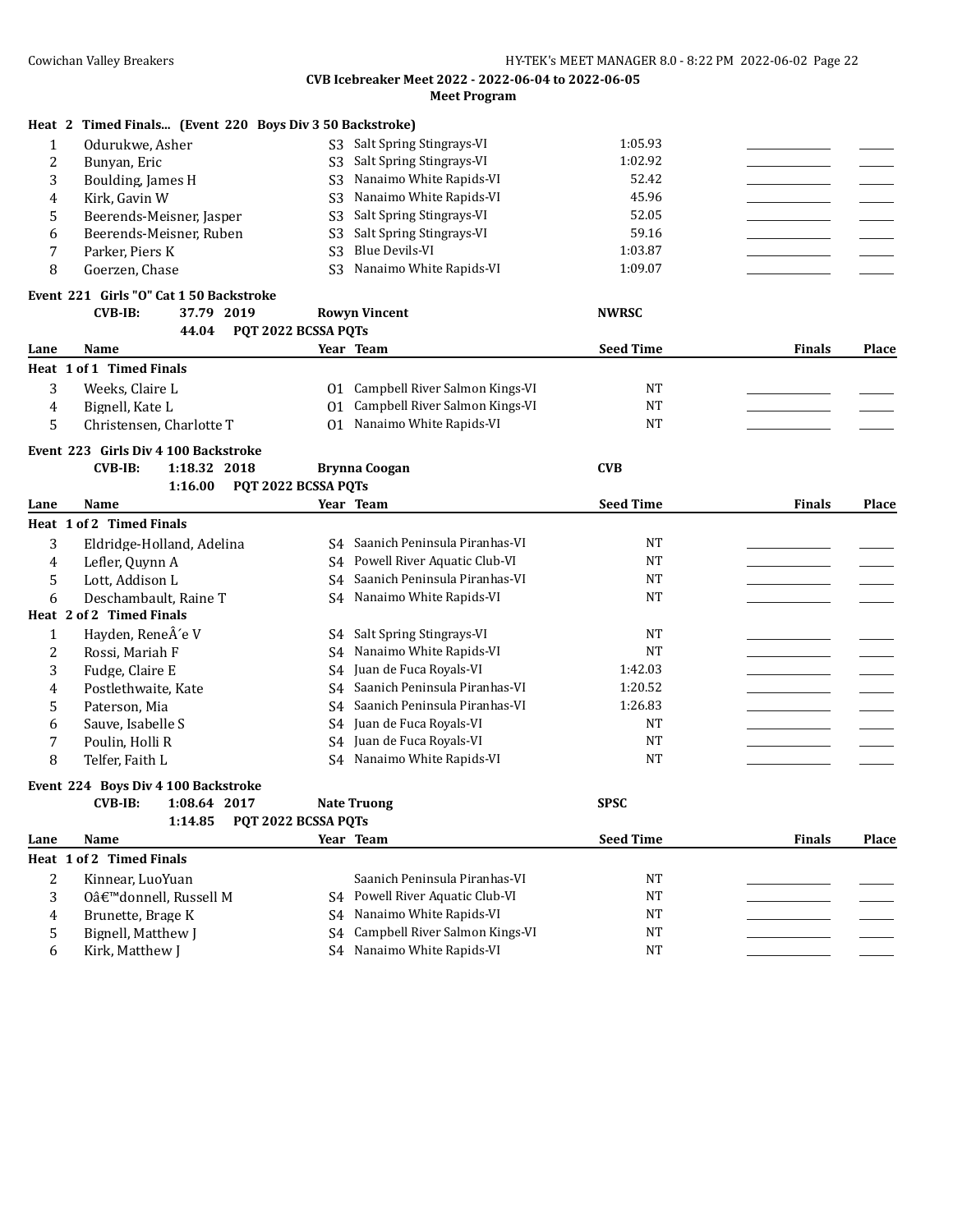|   | Heat 2 Timed Finals (Event 224 Boys Div 4 100 Backstroke) |                                      |         |  |
|---|-----------------------------------------------------------|--------------------------------------|---------|--|
|   | McKale, Hudson F                                          | Campbell River Salmon Kings-VI<br>S4 | NT      |  |
| ∠ | Stoffelsma, Evan                                          | S4 Saanich Peninsula Piranhas-VI     | 1:41.61 |  |
|   | Krieger, Gray R                                           | S4 Saanich Peninsula Piranhas-VI     | 1:37.73 |  |
| 4 | Hopkins, Torsten                                          | S4 Saanich Peninsula Piranhas-VI     | 1:22.65 |  |
|   | Hunter-Siebert, Owen J                                    | S4 Saanich Peninsula Piranhas-VI     | 1:24.36 |  |
| b | Palmer, Hudson                                            | S4 Nanaimo White Rapids-VI           | 1:39.86 |  |
|   | Chewka-Suttie, Hudson M                                   | S4 Oak Bay Orcas Summer 2022-VI      | 1:48.68 |  |
| 8 | Mussellam, Gabriel B                                      | S4 Powell River Aquatic Club-VI      | NT      |  |

| Event  225   Girls Div 5 100 Backstroke |              |                    |      |
|-----------------------------------------|--------------|--------------------|------|
| CVB-IB:                                 | 1:15.33 2018 | Emma Winter-Pelkev | SPSC |

|      | 1:14.61                  | PQT 2022 BCSSA PQTs |                              |                  |               |       |
|------|--------------------------|---------------------|------------------------------|------------------|---------------|-------|
| Lane | Name                     |                     | Year Team                    | <b>Seed Time</b> | <b>Finals</b> | Place |
|      | Heat 1 of 2 Timed Finals |                     |                              |                  |               |       |
| 3    | Blasco, Callie N         | S5                  | Blue Devils-VI               | <b>NT</b>        |               |       |
| 4    | Beaton, Ariana           | S5                  | Juan de Fuca Royals-VI       | 1:51.13          |               |       |
| 5    | De Roo, Donna F          | S5                  | Salt Spring Stingrays-VI     | <b>NT</b>        |               |       |
|      | Heat 2 of 2 Timed Finals |                     |                              |                  |               |       |
|      | Barber, Namiye V         | S5                  | Nanaimo White Rapids-VI      | 1:41.68          |               |       |
| 2    | Marshall, Indigo S       | S5                  | Salt Spring Stingrays-VI     | 1:31.16          |               |       |
| 3    | Sanchez Wickland, Zoe K  | S5                  | Salt Spring Stingrays-VI     | 1:27.43          |               |       |
| 4    | Hagen, Sarah             | S5                  | Cowichan Valley Breakers-VI  | 1:23.76          |               |       |
| 5    | Richards, Aurora M       | S5                  | Nanaimo White Rapids-VI      | 1:25.03          |               |       |
| 6    | Dusanj, Avaya K          | S5                  | Cowichan Valley Breakers-VI  | 1:28.80          |               |       |
|      | Frampton, Elena S        | S5                  | Oak Bay Orcas Summer 2022-VI | 1:36.67          |               |       |
| 8    | Black, Claire K          | S5                  | Oak Bay Orcas Summer 2022-VI | 1:48.46          |               |       |

#### **Event 226 Boys Div 5 100 Backstroke**

## **CVB-IB: 1:08.93 2019 Peter Morch NWRSC**

|      | 1:10.86                              | POT 2022 BCSSA POTS |                                |                  |            |               |              |
|------|--------------------------------------|---------------------|--------------------------------|------------------|------------|---------------|--------------|
| Lane | Name                                 |                     | Year Team                      | <b>Seed Time</b> |            | <b>Finals</b> | <b>Place</b> |
|      | Heat 1 of 1 Timed Finals             |                     |                                |                  |            |               |              |
|      | Miyagi, Kai T                        | S5.                 | Campbell River Salmon Kings-VI | NT               |            |               |              |
| 2    | Havden. Emerson B                    | S5.                 | Salt Spring Stingrays-VI       | 1:34.70          |            |               |              |
| 3    | Gauthier. Mitchell N                 | S5                  | Nanaimo White Rapids-VI        | 1:23.45          |            |               |              |
| 4    | Tait. Eliot                          | S5.                 | Saanich Peninsula Piranhas-VI  | 1:08.31          | <b>POT</b> |               |              |
| 5    | Pinney, Druehn R                     | S5                  | Salt Spring Stingrays-VI       | 1:09.65          | <b>POT</b> |               |              |
| 6    | Blackburn, Connor I                  | S5                  | Nanaimo White Rapids-VI        | 1:24.43          |            |               |              |
| 7    | Gadsby, Quinn O                      | S5                  | Nanaimo White Rapids-VI        | 1:39.32          |            |               |              |
| 8    | Dickman, Oliver R                    | S5                  | Blue Devils-VI                 | NT               |            |               |              |
|      | Event 227 Girls Div 6 100 Backstroke |                     |                                |                  |            |               |              |
|      | $CVB-IB:$<br>1:13.97 2017            |                     | <b>Lauren Mosher</b>           | <b>SPSC</b>      |            |               |              |

## **1:13.40 PQT 2022 BCSSA PQTs**

| Lane | Name                     | Year Team                       | <b>Seed Time</b> | <b>Finals</b> | <b>Place</b> |
|------|--------------------------|---------------------------------|------------------|---------------|--------------|
|      | Heat 1 of 2 Timed Finals |                                 |                  |               |              |
|      | Koch, Jana               | S6 Powell River Aquatic Club-VI | NT               |               |              |
|      | Kerrigan, Isabelle V     | S6 Salt Spring Stingrays-VI     | 1:38.81          |               |              |
|      | Fournier, Katherine A    | S6 Nanaimo White Rapids-VI      | 1:37.82          |               |              |
|      | Mace, Laura              | S6 Nanaimo White Rapids-VI      | 1:38.09          |               |              |
| h    | Threlfall, Lauren E      | S6 Oak Bay Orcas Summer 2022-VI | 1:52.54          |               |              |
|      | Bodrogi, Lavinia M       | Powell River Aquatic Club-VI    | NT               |               |              |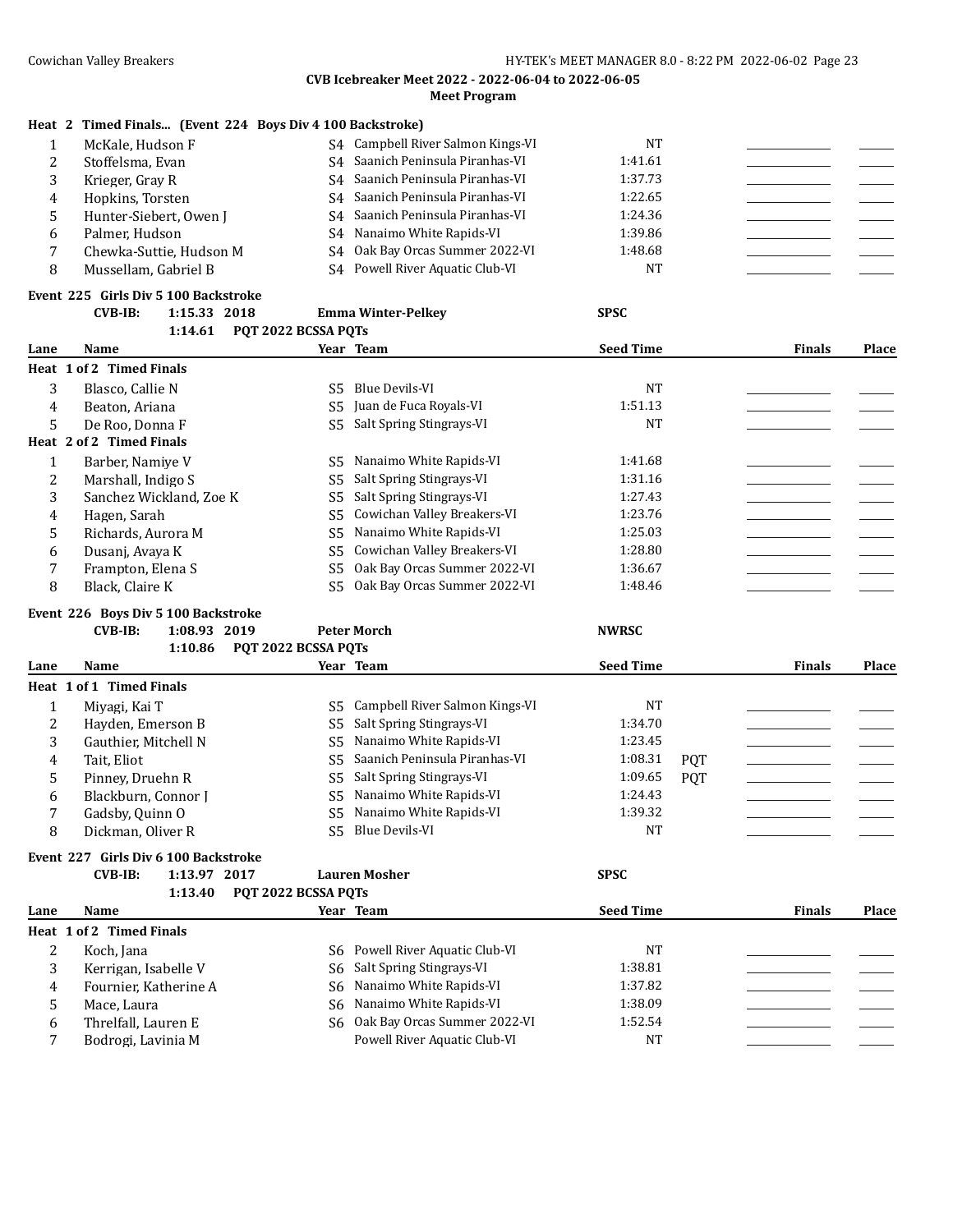|  |  |  |  | Heat 2 Timed Finals (Event 227 Girls Div 6 100 Backstroke) |
|--|--|--|--|------------------------------------------------------------|
|--|--|--|--|------------------------------------------------------------|

|   | Dusanj, Iyshana K     | S6 Cowichan Valley Breakers-VI    | 1:23.45 |            |  |
|---|-----------------------|-----------------------------------|---------|------------|--|
| ∠ | De Roo, Nina M        | S6 Salt Spring Stingrays-VI       | 1:17.47 |            |  |
|   | Deschambault, Reese I | S6 Nanaimo White Rapids-VI        | 1:14.77 |            |  |
|   | Barberie, Danielle    | S6 Nanaimo White Rapids-VI        | 1:11.09 | <b>POT</b> |  |
|   | Gunther, Ayya D       | S6 Powell River Aquatic Club-VI   | 1:11.21 | <b>POT</b> |  |
|   | Revoy, Kate-Lynn T    | S6 Campbell River Salmon Kings-VI | 1:16.62 |            |  |
|   | Walsh, Elyse I        | S6 Salt Spring Stingrays-VI       | 1:21.30 |            |  |
|   | Hayden, India A       | S6 Salt Spring Stingrays-VI       | 1:30.65 |            |  |

## **Event 228 Boys Div 6 100 Backstroke**

|      | CVB-IB:                  | 1:04.32 2019 | Haldon Craig                | <b>SPSC</b>      |               |       |
|------|--------------------------|--------------|-----------------------------|------------------|---------------|-------|
|      |                          |              | 1:06.65 POT 2022 BCSSA POTS |                  |               |       |
| Lane | Name                     |              | Year Team                   | <b>Seed Time</b> | <b>Finals</b> | Place |
|      | Heat 1 of 1 Timed Finals |              |                             |                  |               |       |

|        | Tam, Jacob D        | S6 Oak Bay Orcas Summer 2022-VI | 1:22.18 |  |
|--------|---------------------|---------------------------------|---------|--|
| C<br>∼ | Otsubo-Papp, Keegan | S6 Salt Spring Stingrays-VI     | 1:18.66 |  |
| ມ      | Mace, Jack          | Nanaimo White Rapids-VI<br>S6.  | 1:15.75 |  |
| 4      | Barberie, Dylan     | Nanaimo White Rapids-VI<br>S6.  | 1:09.68 |  |
|        | Telfer, Aiden A     | S6 Nanaimo White Rapids-VI      | 1:11.07 |  |
| b      | Elzinga, Lukas      | Nanaimo White Rapids-VI<br>S6.  | 1:18.08 |  |
|        | Baker, Joel J       | S6 Blue Devils-VI               | 1:20.16 |  |

# **Event 229 Girls "O" Cat 2 100 Backstroke**

| CVB-IB:<br>1:14.37 2019<br>Lahaela Klak<br>. | IDF |
|----------------------------------------------|-----|
|----------------------------------------------|-----|

|      | 1:18.12                                 | POT 2022 BCSSA POTS |                                |                  |            |               |       |
|------|-----------------------------------------|---------------------|--------------------------------|------------------|------------|---------------|-------|
| Lane | Name                                    |                     | Year Team                      | <b>Seed Time</b> |            | <b>Finals</b> | Place |
|      | Heat 1 of 1 Timed Finals                |                     |                                |                  |            |               |       |
|      | Vose, Ella B                            | 02                  | Campbell River Salmon Kings-VI | <b>NT</b>        |            |               |       |
| 2    | Dion, Teegan                            | 02                  | Campbell River Salmon Kings-VI | <b>NT</b>        |            |               |       |
| 3    | Trevena, Maggie R                       | 02                  | Campbell River Salmon Kings-VI | <b>NT</b>        |            |               |       |
| 4    | Sheppard, Kennadie                      | 02                  | Nanaimo White Rapids-VI        | 1:11.67          | <b>PQT</b> |               |       |
| 5    | Frano, Yelaina S                        | 02                  | Cowichan Valley Breakers-VI    | <b>NT</b>        |            |               |       |
| 6    | Nelson, Anisa S                         | 02                  | Campbell River Salmon Kings-VI | <b>NT</b>        |            |               |       |
| 7    | McPherson, Taylor R                     | 02                  | Nanaimo White Rapids-VI        | <b>NT</b>        |            |               |       |
|      | Event 230 Boys "O" Cat 2 100 Backstroke |                     |                                |                  |            |               |       |
|      | 1:12.54 2017<br>$CVB-IB$ :              |                     | Neo Craig                      | <b>IDF</b>       |            |               |       |
|      | 1:23.38                                 | POT 2022 BCSSA POTS |                                |                  |            |               |       |
| Lane | Name                                    |                     | Year Team                      | <b>Seed Time</b> |            | <b>Finals</b> | Place |
|      | Heat 1 of 1 Timed Finals                |                     |                                |                  |            |               |       |
| 3    | Wigger, Logan C                         | 02                  | Blue Devils-VI                 | <b>NT</b>        |            |               |       |
| 4    | Wigger, Liam B                          | 02                  | Blue Devils-VI                 | 1:29.51          |            |               |       |
| 5    | Vanjecek, Oliver S                      | 02                  | Campbell River Salmon Kings-VI | <b>NT</b>        |            |               |       |
| 6    | Wright, Grayson D                       | 02                  | Campbell River Salmon Kings-VI | <b>NT</b>        |            |               |       |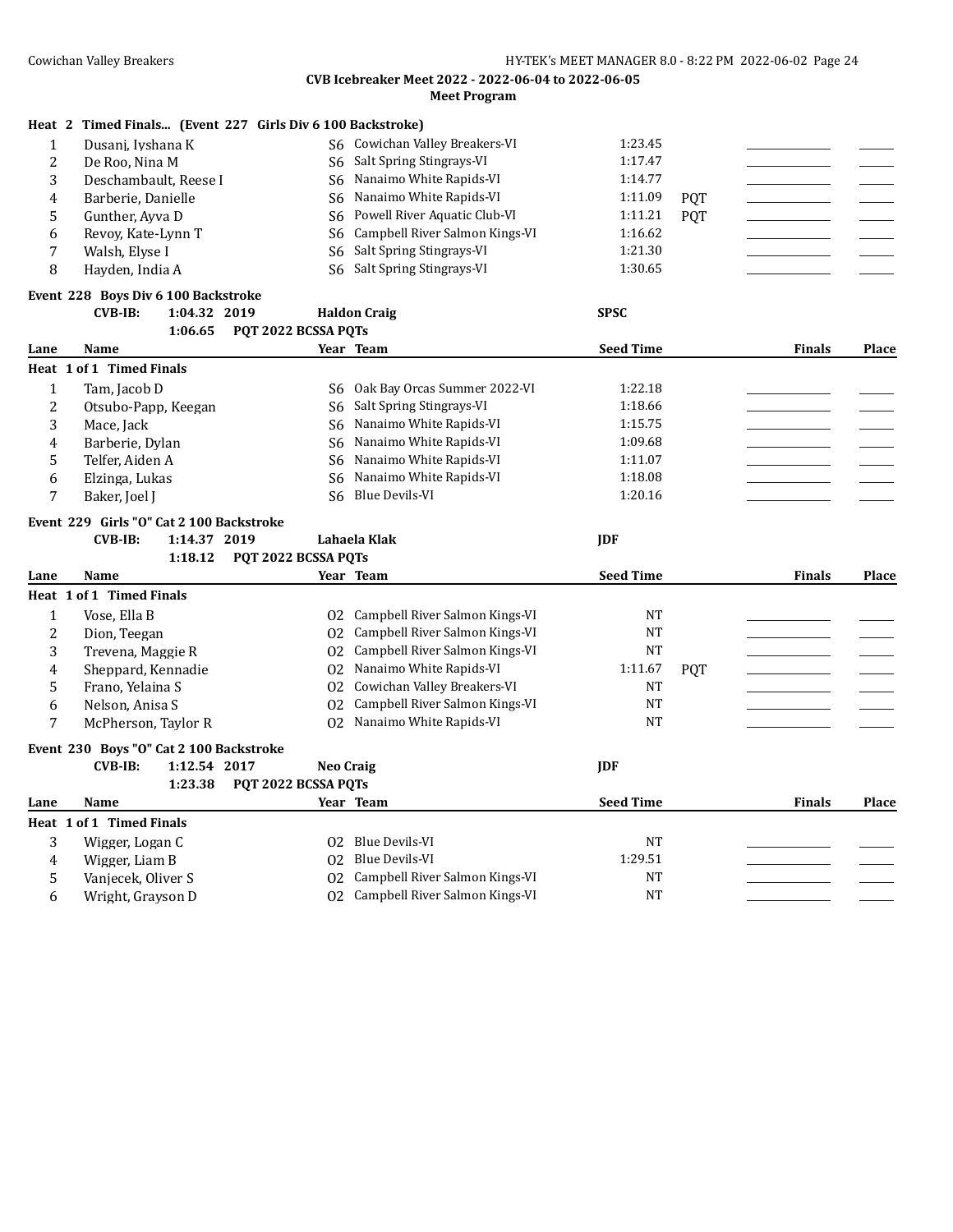|              | Event 231 Girls Div 7 100 Backstroke                  |                     |                                                                |                        |            |               |       |
|--------------|-------------------------------------------------------|---------------------|----------------------------------------------------------------|------------------------|------------|---------------|-------|
|              | $CVB-IB:$<br>1:19.25 2015                             |                     | <b>Tabitha Craig</b>                                           | <b>SPSC</b>            |            |               |       |
|              | 1:18.77                                               | PQT 2022 BCSSA PQTs |                                                                |                        |            |               |       |
| Lane         | Name                                                  |                     | Year Team                                                      | <b>Seed Time</b>       |            | <b>Finals</b> | Place |
|              | Heat 1 of 1 Timed Finals                              |                     |                                                                |                        |            |               |       |
| $\mathbf{1}$ | Hamill, Jasmine L                                     | S7                  | Cowichan Valley Breakers-VI                                    | NT                     |            |               |       |
| 2            | Miller, Izzy G                                        | S7                  | Saanich Peninsula Piranhas-VI                                  | 1:24.45                |            |               |       |
| 3            | Peer, Sophie M                                        | S7                  | Nanaimo White Rapids-VI                                        | 1:19.41                |            |               |       |
| 4            | Coogan, Brynna C                                      | S7                  | Cowichan Valley Breakers-VI                                    | 1:12.29                | <b>POT</b> |               |       |
| 5            | Weir, Johanna S                                       | S7                  | Oak Bay Orcas Summer 2022-VI                                   | 1:14.89                | <b>PQT</b> |               |       |
| 6            | Percevault, Sydney D                                  | S7                  | Campbell River Salmon Kings-VI                                 | 1:21.84                |            |               |       |
| 7            | Kerrigan, Mia R                                       | S7                  | Salt Spring Stingrays-VI                                       | 1:26.45                |            |               |       |
| 8            | Johnson, Zoey M                                       | S7                  | Salt Spring Stingrays-VI                                       | NT                     |            |               |       |
|              |                                                       |                     |                                                                |                        |            |               |       |
|              | Event 232 Boys Div 7 100 Backstroke<br><b>CVB-IB:</b> |                     |                                                                | <b>SPSC</b>            |            |               |       |
|              | 1:04.94 2019                                          |                     | <b>Brendan Cripps</b>                                          |                        |            |               |       |
|              | 1:09.01                                               | PQT 2022 BCSSA PQTs | Year Team                                                      | <b>Seed Time</b>       |            |               |       |
| Lane         | Name                                                  |                     |                                                                |                        |            | <b>Finals</b> | Place |
|              | Heat 1 of 1 Timed Finals                              |                     |                                                                |                        |            |               |       |
| 2            | Martin, Ethan M                                       | S7                  | Cowichan Valley Breakers-VI                                    | NT                     |            |               |       |
| 3            | Moore, Bryan C                                        | S7                  | Nanaimo White Rapids-VI                                        | 1:16.84                |            |               |       |
| 4            | Otsubo-Papp, Aiden                                    | S7                  | Salt Spring Stingrays-VI                                       | 1:10.13                |            |               |       |
| 5            | Miyagi, Finn S                                        | S7                  | Campbell River Salmon Kings-VI                                 | 1:16.41                |            |               |       |
| 6            | Mangmang, Daniel M                                    | S7                  | Cowichan Valley Breakers-VI                                    | 1:24.54                |            |               |       |
| 7            | Pendergast, Coen R                                    | S7                  | Campbell River Salmon Kings-VI                                 | <b>NT</b>              |            |               |       |
|              | Event 233 Girls "O" Cat Div 8 100 Backstroke          |                     |                                                                |                        |            |               |       |
|              | <b>CVB-IB:</b><br>1:07.28 2019                        |                     | Natalia Garriock                                               | <b>CVB</b>             |            |               |       |
|              | 1:17.08                                               | PQT 2022 BCSSA PQTs |                                                                |                        |            |               |       |
| Lane         | Name                                                  |                     | Year Team                                                      | <b>Seed Time</b>       |            | <b>Finals</b> | Place |
|              |                                                       |                     |                                                                |                        |            |               |       |
|              |                                                       |                     |                                                                |                        |            |               |       |
|              | <b>Heat 1 of 1 Timed Finals</b>                       |                     |                                                                |                        |            |               |       |
| 3            | Beauregard, Paige M                                   | 08                  | Campbell River Salmon Kings-VI                                 | <b>NT</b>              |            |               |       |
| 4            | Thomas-Perry, McKinley L                              | 08                  | Cowichan Valley Breakers-VI                                    | 1:12.11                | <b>PQT</b> |               |       |
| 5            | Tarrant, Sophie I                                     | 08                  | Saanich Peninsula Piranhas-VI                                  | NT                     |            |               |       |
| 6            | Boyle, Sydney G                                       | 08                  | Campbell River Salmon Kings-VI                                 | <b>NT</b>              |            |               |       |
|              |                                                       |                     |                                                                |                        |            |               |       |
|              | Event 235 Girls Div 1 50 Breaststroke<br>52.74 2017   |                     |                                                                |                        |            |               |       |
|              | <b>CVB-IB:</b><br>54.43                               |                     | Sarah Hagen                                                    | <b>CVB</b>             |            |               |       |
| Lane         | Name                                                  | PQT 2022 BCSSA PQTs | Year Team                                                      | <b>Seed Time</b>       |            | <b>Finals</b> | Place |
|              |                                                       |                     |                                                                |                        |            |               |       |
|              | Heat 1 of 1 Timed Finals                              |                     |                                                                |                        |            |               |       |
| 1            | Galik-Lemky, Avery E                                  | S1                  | Blue Devils-VI                                                 | <b>NT</b>              |            |               |       |
| 2            | Hagen, Thea                                           | S1                  | Cowichan Valley Breakers-VI                                    | $_{\rm NT}$            |            |               |       |
| 3            | Makuch, Cassia B                                      | S1                  | Saanich Peninsula Piranhas-VI                                  | 1:26.52                |            |               |       |
| 4            | Palmer, Hadley                                        | S1                  | Nanaimo White Rapids-VI                                        | 1:13.33                |            |               |       |
| 5            | Paterson, Ivy                                         | S <sub>1</sub>      | Saanich Peninsula Piranhas-VI                                  | 1:23.58                |            |               |       |
| 6            | Nishi, Kiyomi S                                       | S <sub>1</sub>      | Oak Bay Orcas Summer 2022-VI                                   | 1:43.47                |            |               |       |
| 7            | Nelson, Lua J                                         | S1                  | Campbell River Salmon Kings-VI                                 | <b>NT</b>              |            |               |       |
|              |                                                       |                     |                                                                |                        |            |               |       |
|              | Event 236 Boys Div 1 50 Breaststroke                  |                     |                                                                |                        |            |               |       |
|              | 56.21 2019<br><b>CVB-IB:</b>                          |                     | <b>James Boulding</b>                                          | <b>NWRSC</b>           |            |               |       |
|              | 54.12                                                 | PQT 2022 BCSSA PQTs |                                                                |                        |            |               |       |
| Lane         | Name                                                  |                     | Year Team                                                      | <b>Seed Time</b>       |            | <b>Finals</b> | Place |
|              | Heat 1 of 1 Timed Finals                              |                     |                                                                |                        |            |               |       |
| 3            | Sinotte, Hayden P                                     |                     | Powell River Aquatic Club-VI                                   | NT                     |            |               |       |
| 4<br>5.      | Lefler, Blake A<br>Ogrodnik, Evan D                   | S1                  | Powell River Aquatic Club-VI<br>Campbell River Salmon Kings-VI | <b>NT</b><br><b>NT</b> |            |               |       |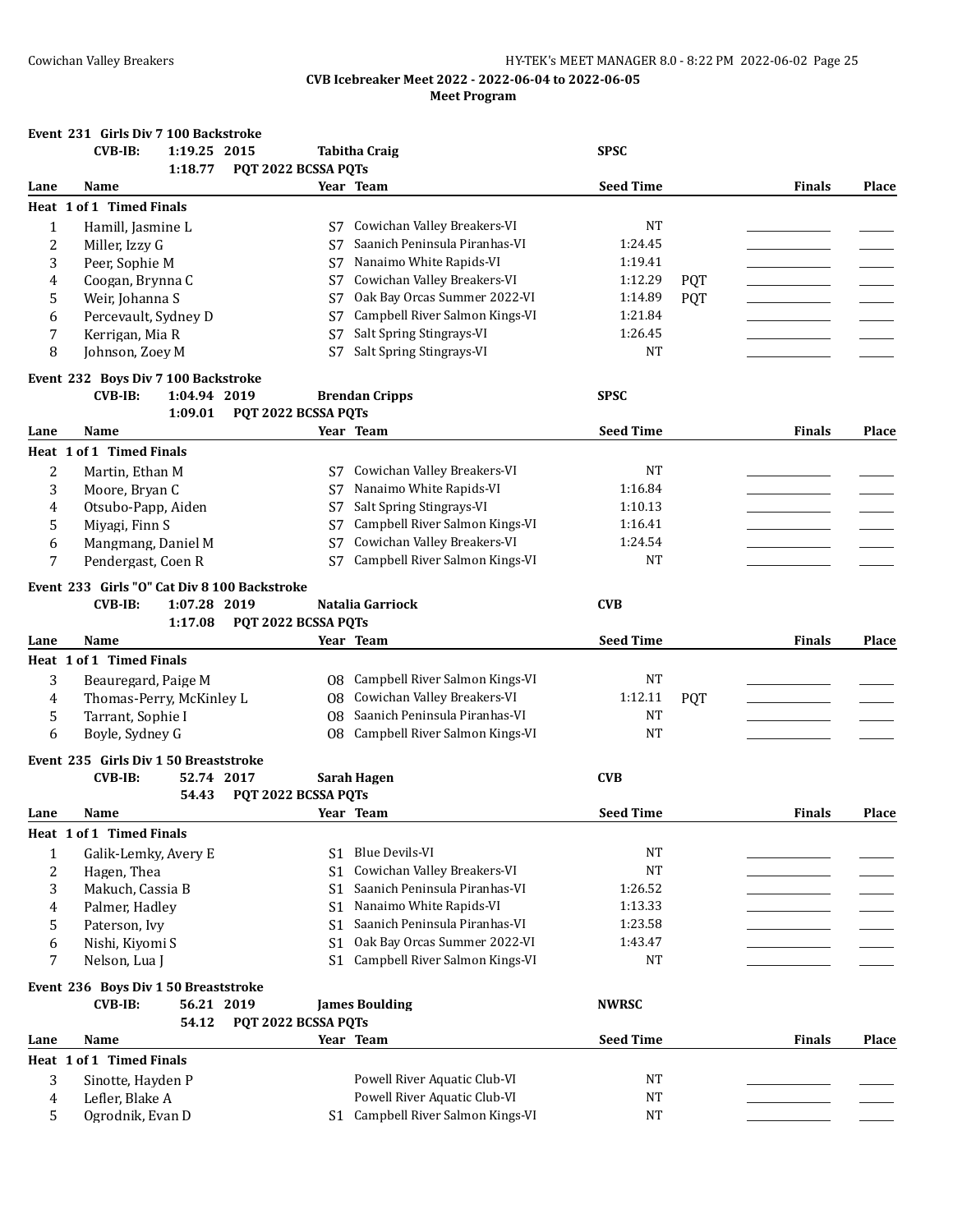## Cowichan Valley Breakers **Exercise 20 and Servers 19 and Servers HY-TEK's MEET MANAGER 8.0 - 8:22 PM 2022-06-02 Page 26**

## **CVB Icebreaker Meet 2022 - 2022-06-04 to 2022-06-05 Meet Program**

## **Event 237 Girls Div 2 50 Breaststroke**

|      | <b>CVB-IB:</b>                        | 45.20 2017<br>46.21 | PQT 2022 BCSSA PQTs |                | <b>Tessa Hunter-Siebert</b>      | <b>SPSC</b>      |               |              |
|------|---------------------------------------|---------------------|---------------------|----------------|----------------------------------|------------------|---------------|--------------|
| Lane | Name                                  |                     |                     |                | Year Team                        | <b>Seed Time</b> | <b>Finals</b> | <b>Place</b> |
|      | Heat 1 of 3 Timed Finals              |                     |                     |                |                                  |                  |               |              |
| 3    | Belcourt, Teya H                      |                     |                     | S <sub>2</sub> | Oak Bay Orcas Summer 2022-VI     | <b>NT</b>        |               |              |
| 4    | Deschambault, River S                 |                     |                     | S <sub>2</sub> | Nanaimo White Rapids-VI          | <b>NT</b>        |               |              |
| 5    | Storie, Poppy E                       |                     |                     | S <sub>2</sub> | Cowichan Valley Breakers-VI      | <b>NT</b>        |               |              |
|      | Heat 2 of 3 Timed Finals              |                     |                     |                |                                  |                  |               |              |
| 1    | Skirrow, Maya S                       |                     |                     | S <sub>2</sub> | Oak Bay Orcas Summer 2022-VI     | <b>NT</b>        |               |              |
| 2    | Bjermeland, Alex E                    |                     |                     | S2             | Nanaimo White Rapids-VI          | <b>NT</b>        |               |              |
| 3    | Hodgson, Naomi A                      |                     |                     | S <sub>2</sub> | Oak Bay Orcas Summer 2022-VI     | <b>NT</b>        |               |              |
| 4    | Mussellam, Joanna F                   |                     |                     | S <sub>2</sub> | Powell River Aquatic Club-VI     | <b>NT</b>        |               |              |
| 5    | Hajdu, Charlise T                     |                     |                     | S <sub>2</sub> | Cowichan Valley Breakers-VI      | <b>NT</b>        |               |              |
| 6    | Blacklaws, Mira L                     |                     |                     |                | Powell River Aquatic Club-VI     | <b>NT</b>        |               |              |
| 7    | Tong, Lam H                           |                     |                     | S <sub>2</sub> | Oak Bay Orcas Summer 2022-VI     | <b>NT</b>        |               |              |
|      | Heat 3 of 3 Timed Finals              |                     |                     |                |                                  |                  |               |              |
| 1    | Demner, Robyn S                       |                     |                     | S2             | Salt Spring Stingrays-VI         | <b>NT</b>        |               |              |
| 2    | Kozoriz, Alice                        |                     |                     | S2             | Cowichan Valley Breakers-VI      | <b>NT</b>        |               |              |
| 3    | Braun, Lexie S                        |                     |                     | S <sub>2</sub> | Saanich Peninsula Piranhas-VI    | 1:12.74          |               |              |
| 4    | Nishi, Ayami K                        |                     |                     | S <sub>2</sub> | Oak Bay Orcas Summer 2022-VI     | 54.45            |               |              |
| 5    | Lowe-Peters, Jasmine                  |                     |                     | S <sub>2</sub> | Nanaimo White Rapids-VI          | 1:04.42          |               |              |
| 6    | Lowe-Peters, Lily                     |                     |                     | S <sub>2</sub> | Nanaimo White Rapids-VI          | 1:14.70          |               |              |
| 7    | Balatti, Cora L                       |                     |                     | S <sub>2</sub> | Nanaimo White Rapids-VI          | <b>NT</b>        |               |              |
| 8    | Peters, Ellie E                       |                     |                     | S <sub>2</sub> | <b>Blue Devils-VI</b>            | <b>NT</b>        |               |              |
|      | Event 238 Boys Div 2 50 Breaststroke  |                     |                     |                |                                  |                  |               |              |
|      | <b>CVB-IB:</b>                        | 47.67 2015          |                     |                | <b>Peter Morch</b>               | <b>NWRSC</b>     |               |              |
|      |                                       | 46.97               | PQT 2022 BCSSA PQTs |                |                                  |                  |               |              |
| Lane | Name                                  |                     |                     |                | Year Team                        | <b>Seed Time</b> | <b>Finals</b> | <b>Place</b> |
|      | Heat 1 of 1 Timed Finals              |                     |                     |                |                                  |                  |               |              |
| 1    | Yates, Oliver D                       |                     |                     | S2             | Juan de Fuca Royals-VI           | <b>NT</b>        |               |              |
| 2    | Huston, Evander W                     |                     |                     | S <sub>2</sub> | Nanaimo White Rapids-VI          | <b>NT</b>        |               |              |
| 3    | Moore, Asher K                        |                     |                     | S <sub>2</sub> | Oak Bay Orcas Summer 2022-VI     | <b>NT</b>        |               |              |
| 4    | Stoffelsma, Alexander                 |                     |                     | S <sub>2</sub> | Saanich Peninsula Piranhas-VI    | 58.70            |               |              |
| 5    | Gadsby, Maximus O                     |                     |                     | S <sub>2</sub> | Nanaimo White Rapids-VI          | 1:31.41          |               |              |
| 6    | McKale, Greyson H                     |                     |                     | S <sub>2</sub> | Campbell River Salmon Kings-VI   | <b>NT</b>        |               |              |
| 7    | Gagnon, Rowen D                       |                     |                     | S <sub>2</sub> | Juan de Fuca Royals-VI           | <b>NT</b>        |               |              |
|      | Event 239 Girls Div 3 50 Breaststroke |                     |                     |                |                                  |                  |               |              |
|      | CVB-IB: 41.68 2018                    |                     |                     |                | <b>Danielle Barberie</b>         | <b>NWRSC</b>     |               |              |
|      |                                       | 41.46               | PQT 2022 BCSSA PQTs |                |                                  |                  |               |              |
| Lane | Name                                  |                     |                     |                | Year Team                        | <b>Seed Time</b> | <b>Finals</b> | Place        |
|      | Heat 1 of 3 Timed Finals              |                     |                     |                |                                  |                  |               |              |
| 2    | Martin, Sydney E                      |                     |                     | S3             | Oak Bay Orcas Summer 2022-VI     | $_{\rm NT}$      |               |              |
| 3    | Maree, Carla E                        |                     |                     | S3             | Cowichan Valley Breakers-VI      | NT               |               |              |
| 4    | Dunham, Leah A                        |                     |                     | S <sub>3</sub> | Nanaimo White Rapids-VI          | $_{\rm NT}$      |               |              |
| 5    | Postings, Chelsea A                   |                     |                     | S <sub>3</sub> | Cowichan Valley Breakers-VI      | $_{\rm NT}$      |               |              |
| 6    | Eygenraam, Myelle M                   |                     |                     |                | S3 Saanich Peninsula Piranhas-VI | $\rm{NT}$        |               |              |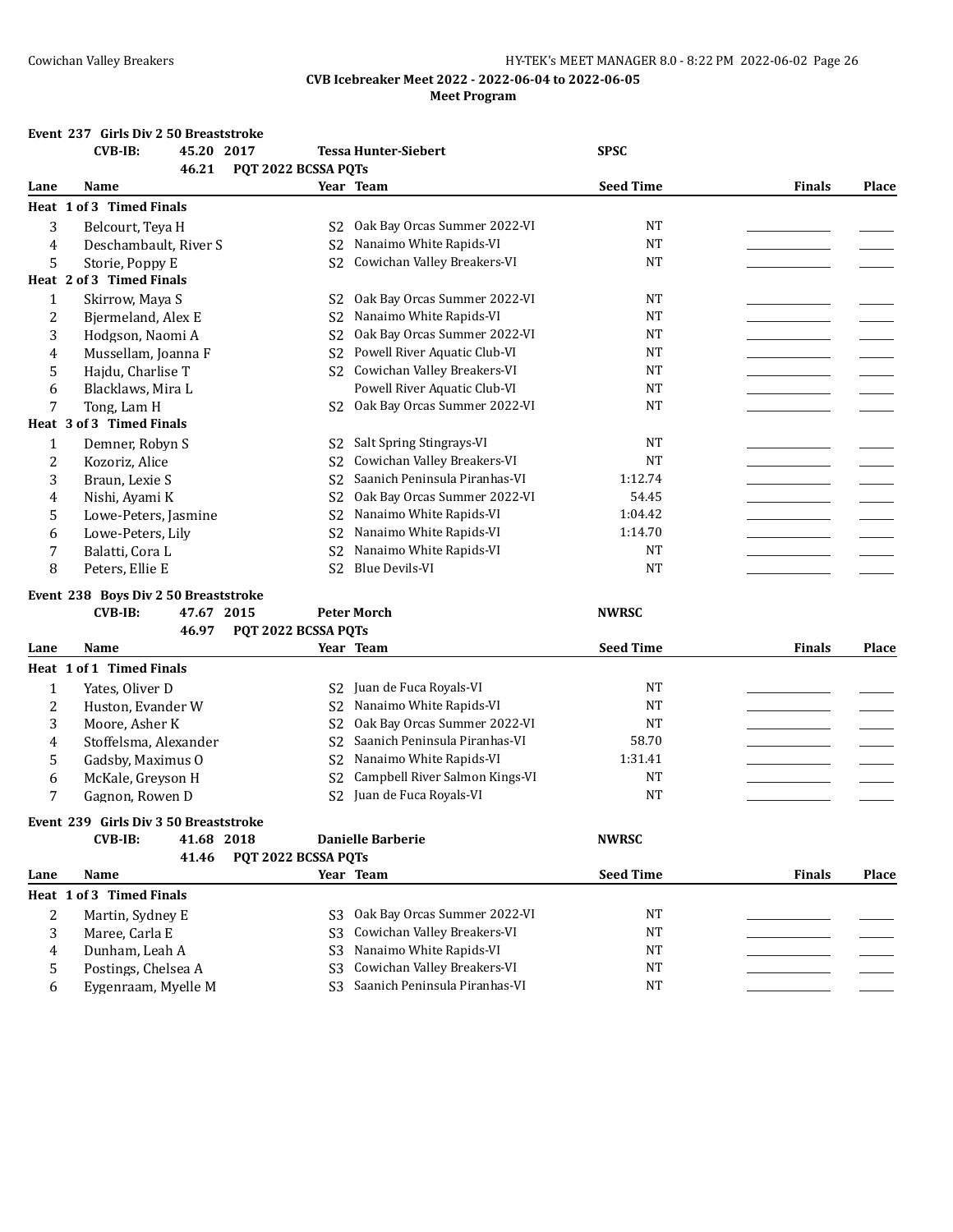|              | Heat 2 Timed Finals (Event 239 Girls Div 3 50 Breaststroke)          |                     |                                                           |                  |            |               |              |
|--------------|----------------------------------------------------------------------|---------------------|-----------------------------------------------------------|------------------|------------|---------------|--------------|
| $\mathbf{1}$ | Hamilton, Edie                                                       | S <sub>3</sub>      | Cowichan Valley Breakers-VI                               | <b>NT</b>        |            |               |              |
| 2            | Bell, Lily K                                                         | S <sub>3</sub>      | Juan de Fuca Royals-VI                                    | <b>NT</b>        |            |               |              |
| 3            | Fudge, Haley S                                                       | S <sub>3</sub>      | Juan de Fuca Royals-VI                                    | 1:08.99          |            |               |              |
| 4            | Sanchez Wickland, Sashi L                                            | S <sub>3</sub>      | Salt Spring Stingrays-VI                                  | 1:03.06          |            |               |              |
| 5            | TownSchon, Delaila M                                                 | S <sub>3</sub>      | Juan de Fuca Royals-VI                                    | 1:04.42          |            |               |              |
| 6            | Smith, Phoebe A                                                      | S <sub>3</sub>      | Cowichan Valley Breakers-VI                               | 1:11.64          |            |               |              |
| 7            | Baker, Isabelle K                                                    | S <sub>3</sub>      | Oak Bay Orcas Summer 2022-VI                              | <b>NT</b>        |            |               |              |
| 8            | Van Horne, Miley V                                                   | S <sub>3</sub>      | Cowichan Valley Breakers-VI                               | <b>NT</b>        |            |               |              |
|              | Heat 3 of 3 Timed Finals                                             |                     |                                                           |                  |            |               |              |
| 1            | Bobkova, Liza M                                                      | S <sub>3</sub>      | Nanaimo White Rapids-VI                                   | 1:02.07          |            |               |              |
| 2            | Hayden, Pasley S                                                     | S <sub>3</sub>      | Salt Spring Stingrays-VI                                  | 59.50            |            |               |              |
| 3            | Dusanj, Sya K                                                        | S <sub>3</sub>      | Cowichan Valley Breakers-VI                               | 53.16            |            |               |              |
| 4            | Tait, Addison                                                        | S <sub>3</sub>      | Saanich Peninsula Piranhas-VI                             | 40.56            | <b>PQT</b> |               |              |
| 5            | Paterson, Zoe                                                        | S <sub>3</sub>      | Saanich Peninsula Piranhas-VI                             | 49.81            |            |               |              |
| 6            | Hendsbee, Lilyan A                                                   | S <sub>3</sub>      | Juan de Fuca Royals-VI                                    | 53.75            |            |               |              |
| 7            | Fortney, Maya A                                                      | S <sub>3</sub>      | Oak Bay Orcas Summer 2022-VI                              | 59.78            |            |               |              |
| 8            | Langdon, Mikayla                                                     | S <sub>3</sub>      | Salt Spring Stingrays-VI                                  | 1:02.19          |            |               |              |
|              |                                                                      |                     |                                                           |                  |            |               |              |
|              | Event 240 Boys Div 3 50 Breaststroke<br><b>CVB-IB:</b><br>41.17 2017 |                     | <b>Dylan Barberie</b>                                     | <b>NWRSC</b>     |            |               |              |
|              | 41.47                                                                | PQT 2022 BCSSA PQTs |                                                           |                  |            |               |              |
| Lane         | Name                                                                 |                     | Year Team                                                 | <b>Seed Time</b> |            | <b>Finals</b> | <b>Place</b> |
|              | Heat 1 of 2 Timed Finals                                             |                     |                                                           |                  |            |               |              |
|              |                                                                      |                     |                                                           |                  |            |               |              |
|              |                                                                      |                     |                                                           |                  |            |               |              |
| 2            | Csizmadia, Gabriel (Gabe) M                                          |                     | Saanich Peninsula Piranhas-VI                             | <b>NT</b>        |            |               |              |
| 3            | Odurukwe, Asher                                                      | S <sub>3</sub>      | Salt Spring Stingrays-VI                                  | <b>NT</b>        |            |               |              |
| 4            | Soto, Eli F                                                          | S <sub>3</sub>      | Cowichan Valley Breakers-VI                               | <b>NT</b>        |            |               |              |
| 5            | MacEachern, Andrew                                                   | S3                  | Oak Bay Orcas Summer 2022-VI                              | <b>NT</b>        |            |               |              |
| 6            | Hamer, Cormac R                                                      | S3                  | Oak Bay Orcas Summer 2022-VI                              | <b>NT</b>        |            |               |              |
|              | Heat 2 of 2 Timed Finals                                             |                     |                                                           |                  |            |               |              |
| $\mathbf{1}$ | Goerzen, Chase                                                       | S3                  | Nanaimo White Rapids-VI                                   | 1:10.80          |            |               |              |
| 2            | Beerends-Meisner, Ruben                                              | S <sub>3</sub>      | Salt Spring Stingrays-VI                                  | 1:06.39          |            |               |              |
| 3            | Wiedemann, Nate J                                                    | S <sub>3</sub>      | Oak Bay Orcas Summer 2022-VI                              | 58.77            |            |               |              |
| 4            | Boulding, James H                                                    | S <sub>3</sub>      | Nanaimo White Rapids-VI                                   | 47.52            |            |               |              |
| 5            | Kirk, Gavin W                                                        | S <sub>3</sub>      | Nanaimo White Rapids-VI                                   | 56.64            |            |               |              |
| 6            | Beaton, Xavier J                                                     | S <sub>3</sub>      | Juan de Fuca Royals-VI                                    | 59.01            |            |               |              |
| 7            | Beerends-Meisner, Jasper                                             | S <sub>3</sub>      | Salt Spring Stingrays-VI                                  | 1:07.45          |            |               |              |
| 8            | Parker, Piers K                                                      | S <sub>3</sub>      | <b>Blue Devils-VI</b>                                     | 1:13.25          |            |               |              |
|              | Event 241 Girls "O" Cat 1 50 Breaststroke                            |                     |                                                           |                  |            |               |              |
|              | 49.64 2019<br>$CVB-IB$ :                                             |                     | <b>Rowyn Vincent</b>                                      | <b>NWRSC</b>     |            |               |              |
|              | 49.77                                                                | PQT 2022 BCSSA PQTs |                                                           |                  |            |               |              |
| Lane         | Name                                                                 |                     | Year Team                                                 | <b>Seed Time</b> |            | <b>Finals</b> | Place        |
|              | Heat 1 of 1 Timed Finals                                             |                     |                                                           |                  |            |               |              |
| 3            | Weeks, Claire L                                                      | 01                  | Campbell River Salmon Kings-VI                            | NT               |            |               |              |
| 4<br>5       | Christensen, Charlotte T<br>Bignell, Kate L                          | 01<br>01            | Nanaimo White Rapids-VI<br>Campbell River Salmon Kings-VI | NT<br>NT         |            |               |              |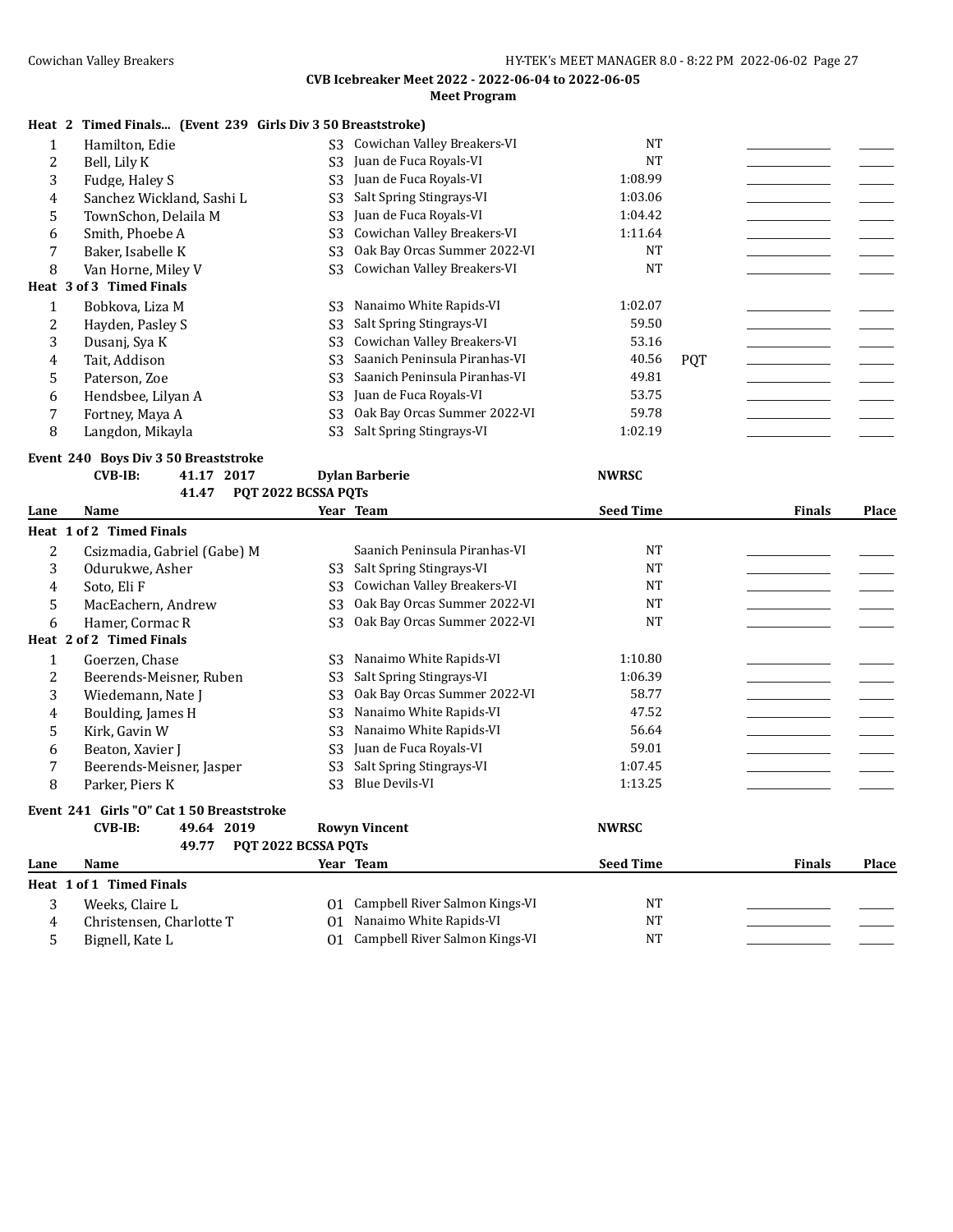#### **Event 243 Girls Div 4 100 Breaststroke**

|      | <b>CVB-IB:</b><br>1:27.80 2019                                           |                     | Aniela Hagen                    | <b>CVB</b>       |               |              |
|------|--------------------------------------------------------------------------|---------------------|---------------------------------|------------------|---------------|--------------|
|      | 1:25.52                                                                  | PQT 2022 BCSSA PQTs |                                 |                  |               |              |
| Lane | Name                                                                     |                     | Year Team                       | <b>Seed Time</b> | <b>Finals</b> | <b>Place</b> |
|      | Heat 1 of 2 Timed Finals                                                 |                     |                                 |                  |               |              |
| 2    | Sauve, Isabelle S                                                        |                     | S4 Juan de Fuca Royals-VI       | NT               |               |              |
| 3    | Poulin, Holli R                                                          | S4                  | Juan de Fuca Royals-VI          | <b>NT</b>        |               |              |
| 4    | Lefler, Quynn A                                                          | S4                  | Powell River Aquatic Club-VI    | <b>NT</b>        |               |              |
| 5    | Rossi, Mariah F                                                          | S4                  | Nanaimo White Rapids-VI         | <b>NT</b>        |               |              |
| 6    | Deschambault, Raine T                                                    | S4                  | Nanaimo White Rapids-VI         | <b>NT</b>        |               |              |
| 7    | Hogan, Anden L                                                           | S4                  | Cowichan Valley Breakers-VI     | $\rm{NT}$        |               |              |
|      | Heat 2 of 2 Timed Finals                                                 |                     |                                 |                  |               |              |
| 1    | Telfer, Faith L                                                          |                     | S4 Nanaimo White Rapids-VI      | <b>NT</b>        |               |              |
| 2    | Fudge, Claire E                                                          | S4                  | Juan de Fuca Royals-VI          | 1:49.11          |               |              |
| 3    | Lott, Addison L                                                          | S4                  | Saanich Peninsula Piranhas-VI   | 1:38.95          |               |              |
| 4    | Postlethwaite, Kate                                                      | S4                  | Saanich Peninsula Piranhas-VI   | 1:32.71          |               |              |
| 5    | Paterson, Mia                                                            | S4                  | Saanich Peninsula Piranhas-VI   | 1:38.91          |               |              |
| 6    | Eldridge-Holland, Adelina                                                | S4                  | Saanich Peninsula Piranhas-VI   | 1:46.72          |               |              |
| 7    | Hayden, ReneÂ'e V                                                        | S4                  | Salt Spring Stingrays-VI        | <b>NT</b>        |               |              |
| 8    | MacKenzie, Norah                                                         | S <sub>4</sub>      | Campbell River Salmon Kings-VI  | <b>NT</b>        |               |              |
|      |                                                                          |                     |                                 |                  |               |              |
|      | Event 244 Boys Div 4 100 Breaststroke                                    |                     |                                 |                  |               |              |
|      | <b>CVB-IB:</b><br>1:20.12 2017                                           |                     | <b>Cam Laturnus</b>             | <b>NWRSC</b>     |               |              |
|      | 1:22.37                                                                  | PQT 2022 BCSSA PQTs |                                 |                  |               |              |
| Lane | Name                                                                     |                     | Year Team                       | <b>Seed Time</b> | <b>Finals</b> | Place        |
|      | Heat 1 of 2 Timed Finals                                                 |                     |                                 |                  |               |              |
| 3    | Mussellam, Gabriel B                                                     |                     | S4 Powell River Aquatic Club-VI | NT               |               |              |
| 4    | Brunette, Brage K                                                        | S4                  | Nanaimo White Rapids-VI         | <b>NT</b>        |               |              |
| 5    | Oâ€ <sup>™</sup> donnell, Russell M                                      | S4                  | Powell River Aquatic Club-VI    | NT               |               |              |
| 6    | Stoffelsma, Evan                                                         | S4                  | Saanich Peninsula Piranhas-VI   | <b>NT</b>        |               |              |
|      | Heat 2 of 2 Timed Finals                                                 |                     |                                 |                  |               |              |
| 1    | Bignell, Matthew J                                                       | S4                  | Campbell River Salmon Kings-VI  | <b>NT</b>        |               |              |
| 2    | Chewka-Suttie, Hudson M                                                  | S4                  | Oak Bay Orcas Summer 2022-VI    | $\rm{NT}$        |               |              |
| 3    | Hopkins, Torsten                                                         | S4                  | Saanich Peninsula Piranhas-VI   | 1:37.49          |               |              |
| 4    | Palmer, Hudson                                                           | S4                  | Nanaimo White Rapids-VI         | 1:32.51          |               |              |
| 5    | Hunter-Siebert, Owen J                                                   | S4                  | Saanich Peninsula Piranhas-VI   | 1:32.68          |               |              |
| 6    | Kirk, Matthew J                                                          | S4                  | Nanaimo White Rapids-VI         | <b>NT</b>        |               |              |
| 7    | McKale, Hudson F                                                         | S4                  | Campbell River Salmon Kings-VI  | <b>NT</b>        |               |              |
| 8    | Krieger, Gray R                                                          | S4                  | Saanich Peninsula Piranhas-VI   | <b>NT</b>        |               |              |
|      |                                                                          |                     |                                 |                  |               |              |
|      | Event 245 Girls Div 5 100 Breaststroke<br>1:27.37 2016<br><b>CVB-IB:</b> |                     | <b>Delaney O'Toole</b>          | <b>NWRSC</b>     |               |              |
|      | 1:24.74                                                                  | PQT 2022 BCSSA PQTs |                                 |                  |               |              |
| Lane | Name                                                                     |                     | Year Team                       | <b>Seed Time</b> | <b>Finals</b> | Place        |
|      | Heat 1 of 2 Timed Finals                                                 |                     |                                 |                  |               |              |
|      |                                                                          |                     |                                 |                  |               |              |
| 3    | Frampton, Elena S                                                        | S5.                 | Oak Bay Orcas Summer 2022-VI    | NT               |               |              |
| 4    | Beaton, Ariana                                                           | S <sub>5</sub>      | Juan de Fuca Royals-VI          | 1:52.93          |               |              |
| 5    | Barber, Namiye V<br>Heat 2 of 2 Timed Finals                             | S5.                 | Nanaimo White Rapids-VI         | 1:58.46          |               |              |
|      |                                                                          |                     |                                 |                  |               |              |
| 2    | Dusanj, Avaya K                                                          | S <sub>5</sub>      | Cowichan Valley Breakers-VI     | 1:40.32          |               |              |
| 3    | De Roo, Donna F                                                          | S5                  | Salt Spring Stingrays-VI        | 1:32.83          |               |              |
| 4    | Hagen, Sarah                                                             | S <sub>5</sub>      | Cowichan Valley Breakers-VI     | 1:26.38          |               |              |
| 5    | Sanchez Wickland, Zoe K                                                  |                     | S5 Salt Spring Stingrays-VI     | 1:32.15          |               |              |

- 6 Richards, Aurora M S5 Nanaimo White Rapids-VI 1:36.56 2011 1:36.56 Annual Matter and Tennes 2012
- 7 Marshall, Indigo S S5 Salt Spring Stingrays-VI 1:45.26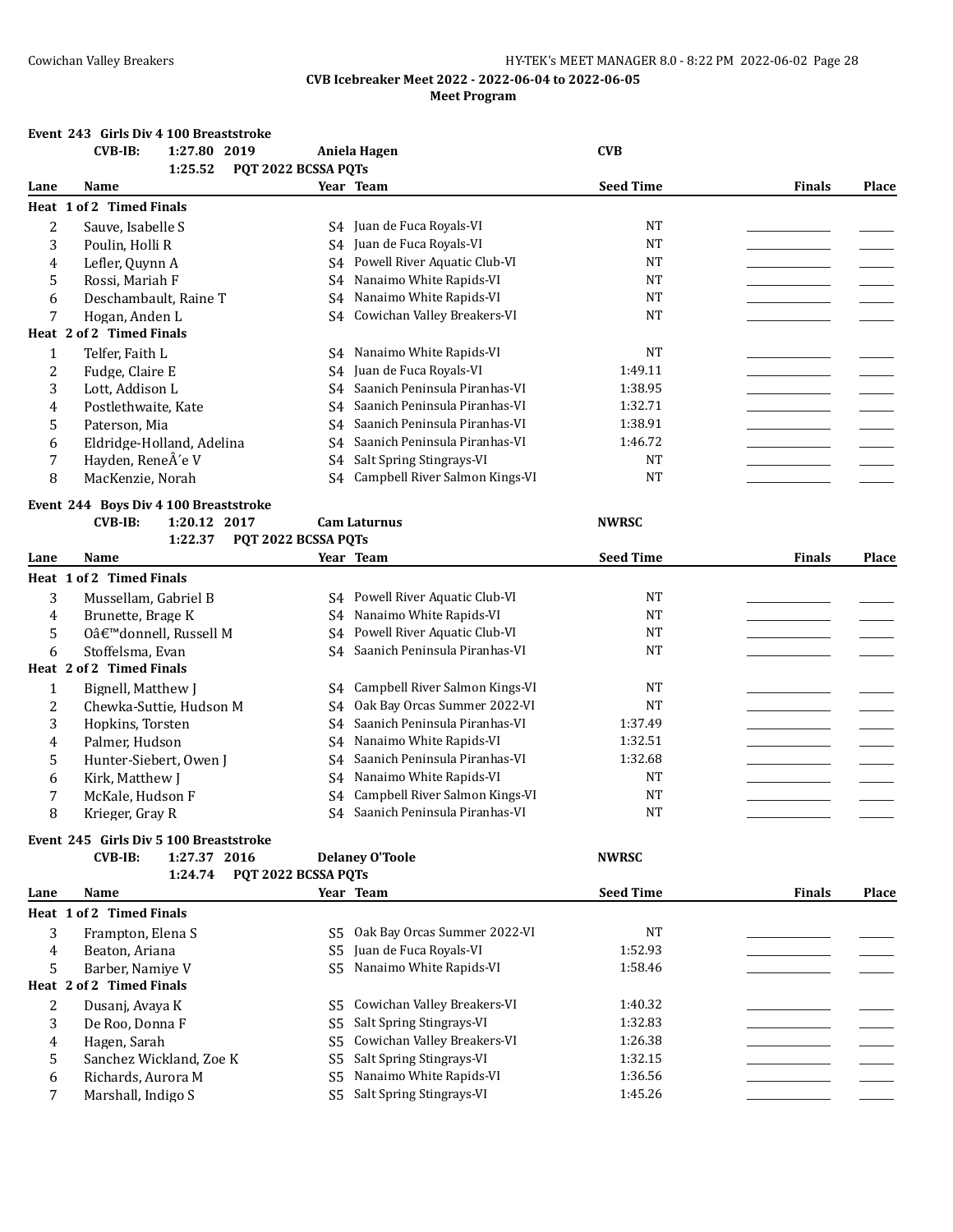## **Event 246 Boys Div 5 100 Breaststroke CVB-IB: 1:16.94 2019 Gus Johnson NWRSC 1:17.49 PQT 2022 BCSSA PQTs Lane Name Year Team Seed Time Finals Place Heat 1 of 2 Timed Finals** 3 Miyagi, Kai T<br>
4 Dickman. Oliver R<br>
3 Dickman. Oliver R<br>
3 S5 Blue Devils-VI NT 4 Dickman, Oliver R S5 Blue Devils-VI NT 5 Gadsby, Quinn O S5 Nanaimo White Rapids-VI Cadsby, Quinn O **Heat 2 of 2 Timed Finals** 2 Gauthier, Mitchell N S5 Nanaimo White Rapids-VI 1:45.49 3 Pinney, Druehn R S5 Salt Spring Stingrays-VI 1:36.80 4 Benson, Wyatt S5 Saanich Peninsula Piranhas-VI 1:24.76 5 Makuch, Simon C S5 Saanich Peninsula Piranhas-VI 1:33.98 6 Blackburn, Connor I S5 Nanaimo White Rapids-VI 1:45.10 7 Nordstrom, Lucas J S5 Saanich Peninsula Piranhas-VI 1:51.42 **Event 247 Girls Div 6 100 Breaststroke CVB-IB: 1:25.85 2019 Bailey Moore ORCAS 1:24.03 PQT 2022 BCSSA PQTs Lane Name Year Team Seed Time Finals Place Heat 1 of 2 Timed Finals** 2 Koch, Jana S6 Powell River Aquatic Club-VI NT 3 Mace, Laura S6 Nanaimo White Rapids-VI 2:05.20 \_\_\_\_\_\_\_\_\_\_\_\_\_\_\_\_\_ \_\_\_\_\_\_\_ 4 Scholefield, Charlotte E S6 Juan de Fuca Royals-VI 1:47.37 5 Threlfall, Lauren E S6 Oak Bay Orcas Summer 2022-VI 1:48.11 6 Bodrogi, Lavinia M Powell River Aquatic Club-VI **NT Heat 2 of 2 Timed Finals** 1 De Roo, Nina M S6 Salt Spring Stingrays-VI 1:40.22 2 Hayden, India A S6 Salt Spring Stingrays-VI 1:37.15 3 Revoy, Kate-Lynn T S6 Campbell River Salmon Kings-VI 1:30.05 4 Barberie, Danielle S6 Nanaimo White Rapids-VI 1:16.47 POT 5 Gunther, Ayva D S6 Powell River Aquatic Club-VI 1:28.72 6 Deschambault, Reese I S6 Nanaimo White Rapids-VI 1:33.33 7 Kerrigan, Isabelle V S6 Salt Spring Stingrays-VI 1:38.14 8 Fournier, Katherine A S6 Nanaimo White Rapids-VI 1:40.79 **Event 248 Boys Div 6 100 Breaststroke CVB-IB: 1:12.73 2017 Liam Ayres SPSC 1:13.81 PQT 2022 BCSSA PQTs Lane Name Year Team Seed Time Finals Place Heat 1 of 1 Timed Finals** 1 Otsubo-Papp, Keegan S6 Salt Spring Stingrays-VI 1:40.45 2 Tam, Jacob D S6 Oak Bay Orcas Summer 2022-VI 1:38.24 3 Mace, Jack S6 Nanaimo White Rapids-VI 1:26.44 4 Elzinga, Lukas S6 Nanaimo White Rapids-VI 1:11.27 PQT 5 Barberie, Dylan S6 Nanaimo White Rapids-VI 1:12.10 POT 6 Telfer, Aiden A S6 Nanaimo White Rapids-VI 1:34.24 7 Baker, Joel J S6 Blue Devils-VI 1:38.25 \_\_\_\_\_\_\_\_\_\_\_\_\_\_\_\_\_\_\_\_\_\_\_\_\_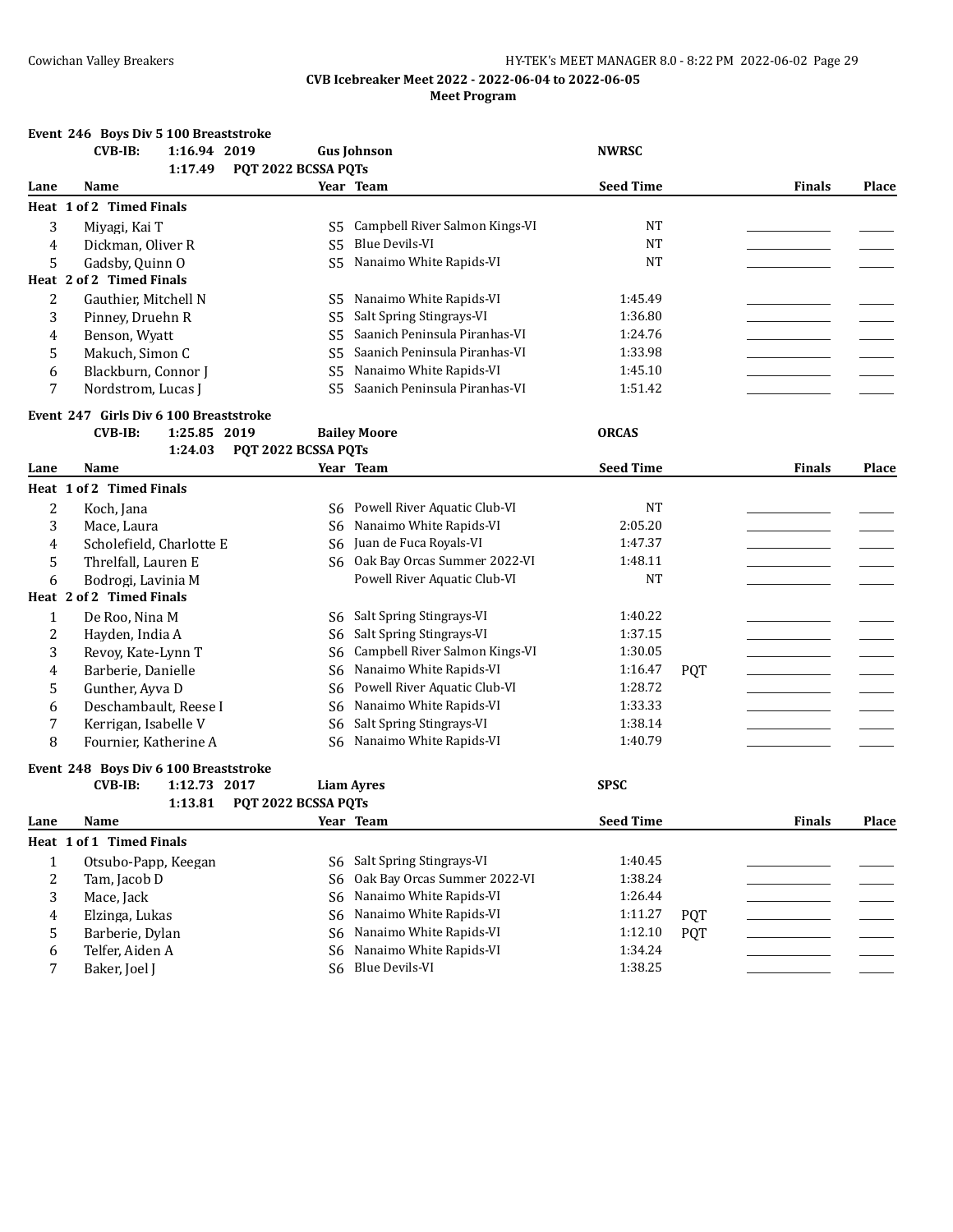|              | Event 249 Girls "O" Cat 2 100 Breaststroke     |                     |                                                            |                      |            |               |              |
|--------------|------------------------------------------------|---------------------|------------------------------------------------------------|----------------------|------------|---------------|--------------|
|              | CVB-IB:<br>1:35.49 2016                        |                     | <b>Taber Ripka</b>                                         | <b>NWRSC</b>         |            |               |              |
|              | 1:37.92                                        | PQT 2022 BCSSA PQTs |                                                            |                      |            |               |              |
| Lane         | Name                                           |                     | Year Team                                                  | <b>Seed Time</b>     |            | <b>Finals</b> | Place        |
|              | Heat 1 of 1 Timed Finals                       |                     |                                                            |                      |            |               |              |
| $\mathbf{1}$ | Trevena, Maggie R                              | 02                  | Campbell River Salmon Kings-VI                             | NT                   |            |               |              |
| 2            | Vose, Ella B                                   | 02                  | Campbell River Salmon Kings-VI                             | <b>NT</b>            |            |               |              |
| 3            | Nelson, Anisa S                                | 02                  | Campbell River Salmon Kings-VI                             | <b>NT</b>            |            |               |              |
| 4            | Sheppard, Kennadie                             | 02                  | Nanaimo White Rapids-VI                                    | 1:27.18              | <b>PQT</b> |               |              |
| 5            | Dion, Teegan                                   | 02                  | Campbell River Salmon Kings-VI                             | NT                   |            |               |              |
| 6            | McPherson, Taylor R                            | 02                  | Nanaimo White Rapids-VI                                    | <b>NT</b>            |            |               |              |
| 7            | Frano, Yelaina S                               | 02                  | Cowichan Valley Breakers-VI                                | NT                   |            |               |              |
|              | Event 250 Boys "O" Cat 2 100 Breaststroke      |                     |                                                            |                      |            |               |              |
|              | 1:24.19 2015<br><b>CVB-IB:</b>                 |                     | <b>Chase Skilton-Macri</b>                                 | <b>NWRSC</b>         |            |               |              |
|              | 1:28.04                                        | PQT 2022 BCSSA PQTs |                                                            |                      |            |               |              |
| Lane         | Name                                           |                     | Year Team                                                  | <b>Seed Time</b>     |            | <b>Finals</b> | Place        |
|              | Heat 1 of 1 Timed Finals                       |                     |                                                            |                      |            |               |              |
| 3            | Wigger, Logan C                                |                     | 02 Blue Devils-VI                                          | NT                   |            |               |              |
| 4            | Wigger, Liam B                                 |                     | O2 Blue Devils-VI                                          | 1:41.96              |            |               |              |
| 5            | Wright, Grayson D                              | 02                  | Campbell River Salmon Kings-VI                             | NT                   |            |               |              |
| 6            | Vanjecek, Oliver S                             |                     | 02 Campbell River Salmon Kings-VI                          | <b>NT</b>            |            |               |              |
|              | Event 251 Girls Div 7 100 Breaststroke         |                     |                                                            |                      |            |               |              |
|              | <b>CVB-IB:</b><br>1:25.37 2019                 |                     | <b>Mackenzie Larkin</b>                                    | <b>ORCAS</b>         |            |               |              |
|              | 1:28.34                                        | PQT 2022 BCSSA PQTs |                                                            |                      |            |               |              |
| Lane         | Name                                           |                     | Year Team                                                  | <b>Seed Time</b>     |            | <b>Finals</b> | <b>Place</b> |
|              | Heat 1 of 1 Timed Finals                       |                     |                                                            |                      |            |               |              |
|              |                                                |                     |                                                            |                      |            |               |              |
| 3            | Hamill, Jasmine L                              | S7                  | Cowichan Valley Breakers-VI                                | <b>NT</b><br>1:32.11 |            |               |              |
| 4            | Kerrigan, Mia R                                | S7                  | Salt Spring Stingrays-VI                                   |                      |            |               |              |
| 5<br>6       | Percevault, Sydney D<br>Armstrong, Lily R      | S7<br>S7            | Campbell River Salmon Kings-VI<br>Salt Spring Stingrays-VI | 1:35.04<br>NT        |            |               |              |
|              |                                                |                     |                                                            |                      |            |               |              |
|              | Event 252 Boys Div 7 100 Breaststroke          |                     |                                                            |                      |            |               |              |
|              | $CVB-IB:$<br>1:12.02 2015                      |                     | <b>Baylee Munro</b>                                        | <b>NWRSC</b>         |            |               |              |
|              | 1:15.04                                        | PQT 2022 BCSSA PQTs |                                                            |                      |            |               |              |
| Lane         | Name                                           |                     | Year Team                                                  | <b>Seed Time</b>     |            | <b>Finals</b> | <b>Place</b> |
|              | Heat 1 of 1 Timed Finals                       |                     |                                                            |                      |            |               |              |
| 1            | Martin, Ethan M                                |                     | S7 Cowichan Valley Breakers-VI                             | NT                   |            |               |              |
|              | Rithaler, William E                            |                     | S7 Salt Spring Stingrays-VI                                | 1:27.58              |            |               |              |
| 3            | Miyagi, Finn S                                 |                     | S7 Campbell River Salmon Kings-VI                          | 1:24.58              |            |               |              |
| 4            | Moore, Bryan C                                 | S7                  | Nanaimo White Rapids-VI                                    | 1:14.46              | <b>PQT</b> |               |              |
| 5            | Flett, Mac                                     | S7                  | Salt Spring Stingrays-VI                                   | 1:16.06              |            |               |              |
| 6            | Morwood, Reeve B                               | S7                  | Powell River Aquatic Club-VI                               | 1:27.45              |            |               |              |
| 7            | Otsubo-Papp, Aiden                             | S7                  | Salt Spring Stingrays-VI                                   | 1:31.28              |            |               |              |
| 8            | Pendergast, Coen R                             | S7                  | Campbell River Salmon Kings-VI                             | NT                   |            |               |              |
|              | Event 253 Girls "O" Cat Div 8 100 Breaststroke |                     |                                                            |                      |            |               |              |
|              | 1:23.71 2019<br><b>CVB-IB:</b>                 |                     | <b>Tia Arsenault</b>                                       | JDF                  |            |               |              |
|              | 1:25.96                                        | PQT 2022 BCSSA PQTs |                                                            |                      |            |               |              |
| Lane         | Name                                           |                     | Year Team                                                  | <b>Seed Time</b>     |            | <b>Finals</b> | Place        |
|              | Heat 1 of 1 Timed Finals                       |                     |                                                            |                      |            |               |              |
| 4            | Hampton, Alllison                              |                     | 08 Oak Bay Orcas Summer 2022-VI                            | 1:25.00              | <b>PQT</b> |               |              |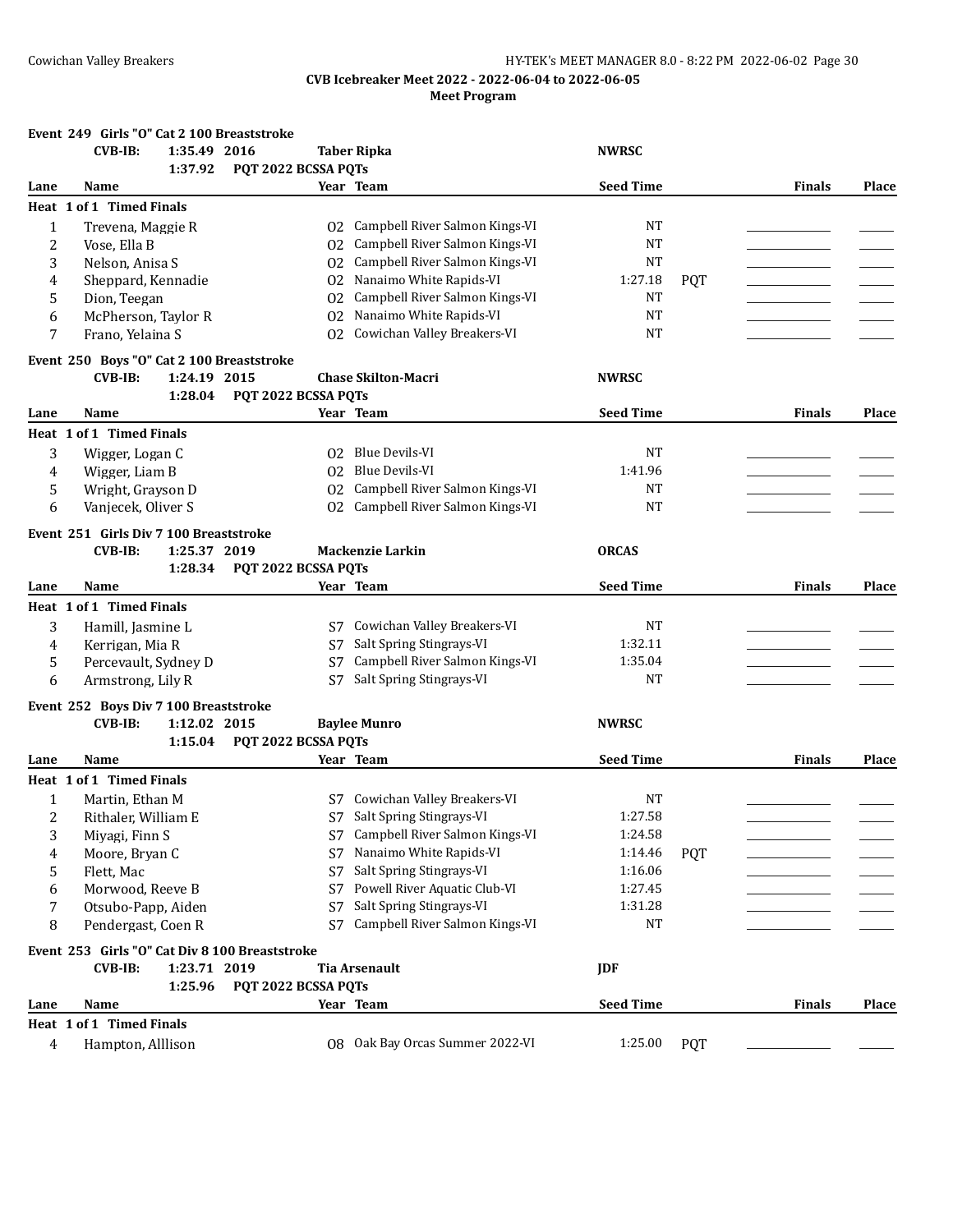|      | Event 254 Boys "O" Cat Div 8 100 Breaststroke |                     |                                   |                  |               |              |
|------|-----------------------------------------------|---------------------|-----------------------------------|------------------|---------------|--------------|
|      | <b>CVB-IB:</b><br>1:08.00 2017<br>1:12.89     | PQT 2022 BCSSA PQTs | <b>Ian Williams</b>               | <b>SPSC</b>      |               |              |
| Lane | Name                                          |                     | Year Team                         | <b>Seed Time</b> | <b>Finals</b> | Place        |
|      | Heat 1 of 1 Timed Finals                      |                     |                                   |                  |               |              |
| 4    | Phillips, Ethan J                             |                     | 08 Saanich Peninsula Piranhas-VI  | $_{\rm NT}$      |               |              |
|      | Event 255 Girls Div 1 100 Freestyle           |                     |                                   |                  |               |              |
|      | <b>CVB-IB:</b><br>1:37.19 2017                |                     | <b>Sarah Hagen</b>                | <b>CVB</b>       |               |              |
|      | 1:31.98                                       | PQT 2022 BCSSA PQTs |                                   |                  |               |              |
| Lane | Name                                          |                     | Year Team                         | <b>Seed Time</b> | <b>Finals</b> | Place        |
|      | Heat 1 of 1 Timed Finals                      |                     |                                   |                  |               |              |
| 2    | Galik-Lemky, Avery E                          |                     | S1 Blue Devils-VI                 | NT               |               |              |
| 3    | Nishi, Kiyomi S                               | S1                  | Oak Bay Orcas Summer 2022-VI      | 2:58.51          |               |              |
| 4    | Palmer, Hadley                                | S <sub>1</sub>      | Nanaimo White Rapids-VI           | 2:12.32          |               |              |
| 5    | Hagen, Thea                                   | S <sub>1</sub>      | Cowichan Valley Breakers-VI       | 2:17.17          |               |              |
| 6    | Nelson, Lua J                                 | S <sub>1</sub>      | Campbell River Salmon Kings-VI    | <b>NT</b>        |               |              |
| 7    | Makuch, Cassia B                              | S1.                 | Saanich Peninsula Piranhas-VI     | <b>NT</b>        |               |              |
|      | Event 256 Boys Div 1 100 Freestyle            |                     |                                   |                  |               |              |
|      | $CVB-IB$ :<br>1:36.09 2019                    |                     | <b>Benjamin Galik</b>             | <b>BD</b>        |               |              |
|      | 1:32.12                                       | PQT 2022 BCSSA PQTs |                                   |                  |               |              |
| Lane | Name                                          |                     | Year Team                         | <b>Seed Time</b> | <b>Finals</b> | Place        |
|      | <b>Heat 1 of 1 Timed Finals</b>               |                     |                                   |                  |               |              |
| 4    | Ogrodnik, Evan D                              |                     | S1 Campbell River Salmon Kings-VI | NT               |               |              |
| 5    | Lefler, Blake A                               |                     | Powell River Aquatic Club-VI      | NT               |               |              |
|      | Event 257 Girls Div 2 100 Freestyle           |                     |                                   |                  |               |              |
|      | $CVB-IB:$<br>1:21.07 2017                     |                     | <b>Tessa Hunter-Siebert</b>       | <b>SPSC</b>      |               |              |
|      | 1:18.16                                       | PQT 2022 BCSSA PQTs |                                   |                  |               |              |
| Lane | Name                                          |                     | Year Team                         | <b>Seed Time</b> | <b>Finals</b> | <b>Place</b> |
|      | Heat 1 of 2 Timed Finals                      |                     |                                   |                  |               |              |
| 2    | Hajdu, Charlise T                             |                     | S2 Cowichan Valley Breakers-VI    | NT               |               |              |
| 3    | Hodgson, Naomi A                              | S2                  | Oak Bay Orcas Summer 2022-VI      | <b>NT</b>        |               |              |
| 4    | Tong, Lam H                                   |                     | S2 Oak Bay Orcas Summer 2022-VI   | $_{\rm NT}$      |               |              |
| 5    | Blacklaws, Mira L                             |                     | Powell River Aquatic Club-VI      | <b>NT</b>        |               |              |
| 6    | Peters, Ellie E                               |                     | S2 Blue Devils-VI                 | $_{\rm NT}$      |               |              |
| 7    | Demner, Robyn S                               |                     | S2 Salt Spring Stingrays-VI       | NT               |               |              |
|      | Heat 2 of 2 Timed Finals                      |                     |                                   |                  |               |              |
| 1    | Storie, Poppy E                               |                     | S2 Cowichan Valley Breakers-VI    | 2:22.89          |               |              |
| 2    | Belcourt, Teya H                              | S2                  | Oak Bay Orcas Summer 2022-VI      | 1:57.77          |               |              |
| 3    | Lowe-Peters, Lily                             | S <sub>2</sub>      | Nanaimo White Rapids-VI           | 1:49.83          |               |              |
| 4    | Nishi, Ayami K                                | S <sub>2</sub>      | Oak Bay Orcas Summer 2022-VI      | 1:45.13          |               |              |
| 5    | Lowe-Peters, Jasmine                          | S <sub>2</sub>      | Nanaimo White Rapids-VI           | 1:48.23          |               |              |
| 6    | Mussellam, Joanna F                           | S <sub>2</sub>      | Powell River Aquatic Club-VI      | 1:55.03          |               |              |
| 7    | Deschambault, River S                         | S <sub>2</sub>      | Nanaimo White Rapids-VI           | 2:09.98          |               |              |
| 8    | Skirrow, Maya S                               |                     | S2 Oak Bay Orcas Summer 2022-VI   | 2:26.46          |               |              |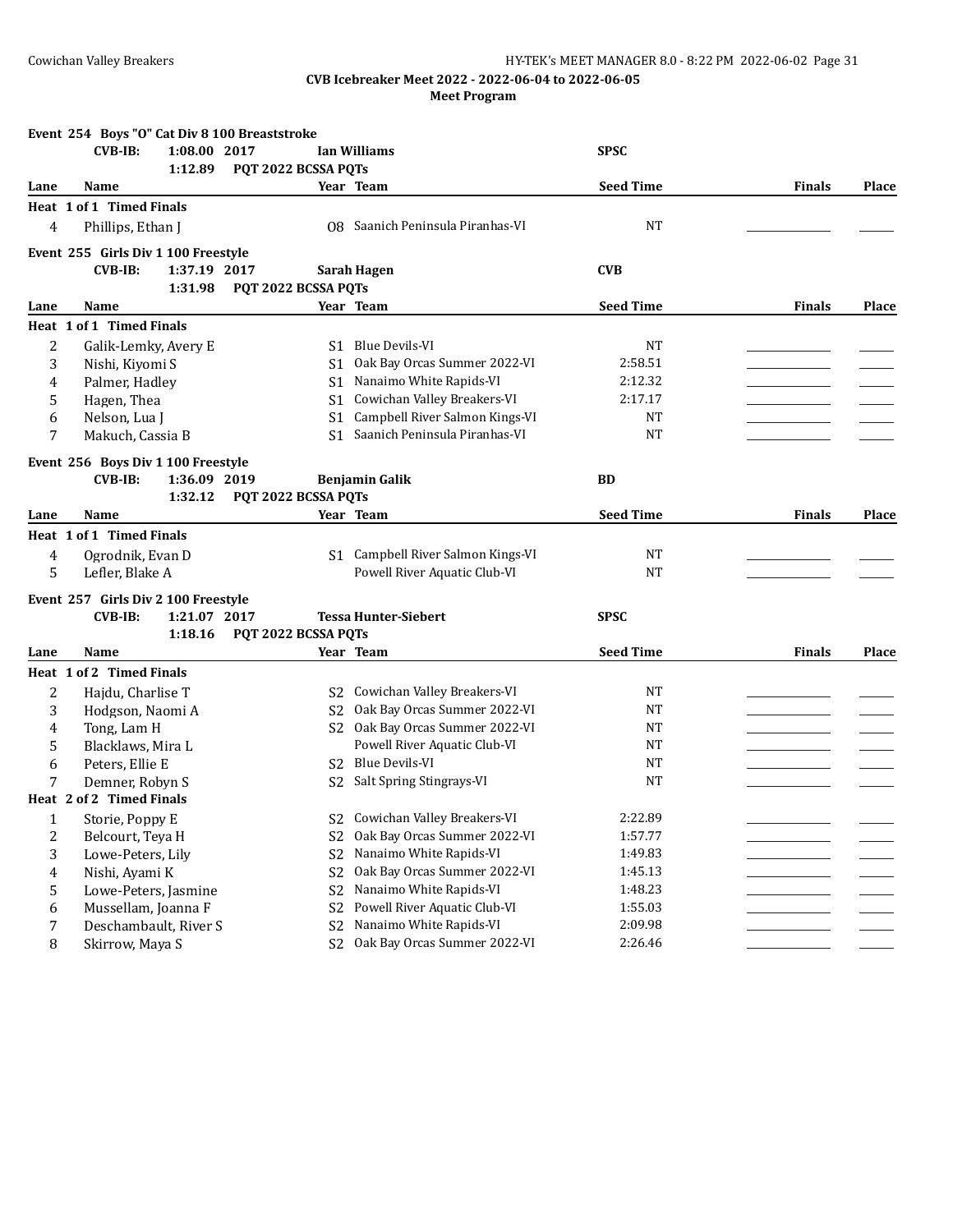|              | Event 258 Boys Div 2 100 Freestyle         |                                  |                                |                  |               |              |
|--------------|--------------------------------------------|----------------------------------|--------------------------------|------------------|---------------|--------------|
|              | <b>CVB-IB:</b><br>1:18.74 2015             |                                  | <b>Peter Morch</b>             | <b>NWRSC</b>     |               |              |
|              | 1:19.15                                    | PQT 2022 BCSSA PQTs              |                                |                  |               |              |
| Lane         | Name                                       |                                  | Year Team                      | <b>Seed Time</b> | <b>Finals</b> | <b>Place</b> |
|              | Heat 1 of 1 Timed Finals                   |                                  |                                |                  |               |              |
| 2            | Moore, Kai S                               | S2                               | Juan de Fuca Royals-VI         | <b>NT</b>        |               |              |
| 3            | Gagnon, Rowen D                            | S <sub>2</sub>                   | Juan de Fuca Royals-VI         | <b>NT</b>        |               |              |
| 4            | Stoffelsma, Alexander                      | S <sub>2</sub>                   | Saanich Peninsula Piranhas-VI  | 1:38.30          |               |              |
| 5            | Moore, Asher K                             | S <sub>2</sub>                   | Oak Bay Orcas Summer 2022-VI   | 2:30.72          |               |              |
| 6            | Huston, Evander W                          | S <sub>2</sub>                   | Nanaimo White Rapids-VI        | <b>NT</b>        |               |              |
| 7            | McKale, Greyson H                          | S <sub>2</sub>                   | Campbell River Salmon Kings-VI | <b>NT</b>        |               |              |
|              | Event 259 Girls Div 3 100 Freestyle        |                                  |                                |                  |               |              |
|              | <b>CVB-IB:</b><br>1:12.82 2017             |                                  | <b>Kate-Lynn Revoy</b>         | <b>CRSK</b>      |               |              |
|              | 1:09.50                                    | PQT 2022 BCSSA PQTs              |                                |                  |               |              |
| Lane         | Name                                       |                                  | Year Team                      | <b>Seed Time</b> | <b>Finals</b> | Place        |
|              | Heat 1 of 3 Timed Finals                   |                                  |                                |                  |               |              |
|              |                                            |                                  | Cowichan Valley Breakers-VI    | NT               |               |              |
| 2<br>3       | Postings, Chelsea A                        | S3                               | Saanich Peninsula Piranhas-VI  | <b>NT</b>        |               |              |
|              | Wozniak, Nora R<br>Martin, Sydney E        | S3<br>S <sub>3</sub>             | Oak Bay Orcas Summer 2022-VI   | <b>NT</b>        |               |              |
| 4            |                                            |                                  | Cowichan Valley Breakers-VI    | <b>NT</b>        |               |              |
| 5            | Van Horne, Miley V                         | S <sub>3</sub><br>S <sub>3</sub> | Nanaimo White Rapids-VI        | <b>NT</b>        |               |              |
| 6            | Dunham, Leah A<br>Heat 2 of 3 Timed Finals |                                  |                                |                  |               |              |
|              |                                            |                                  |                                |                  |               |              |
| 1            | Eygenraam, Myelle M                        | S3                               | Saanich Peninsula Piranhas-VI  | <b>NT</b>        |               |              |
| 2            | Bell, Lily K                               | S <sub>3</sub>                   | Juan de Fuca Royals-VI         | <b>NT</b>        |               |              |
| 3            | Fortney, Maya A                            | S <sub>3</sub>                   | Oak Bay Orcas Summer 2022-VI   | 2:01.42          |               |              |
| 4            | TownSchon, Delaila M                       | S <sub>3</sub>                   | Juan de Fuca Royals-VI         | 1:50.07          |               |              |
| 5            | Fudge, Haley S                             | S <sub>3</sub>                   | Juan de Fuca Royals-VI         | 1:52.69          |               |              |
| 6            | Bobkova, Liza M                            | S <sub>3</sub>                   | Nanaimo White Rapids-VI        | 2:05.19          |               |              |
| 7            | Hamilton, Edie                             | S <sub>3</sub>                   | Cowichan Valley Breakers-VI    | <b>NT</b>        |               |              |
| 8            | Baker, Isabelle K                          | S <sub>3</sub>                   | Oak Bay Orcas Summer 2022-VI   | <b>NT</b>        |               |              |
|              | Heat 3 of 3 Timed Finals                   |                                  |                                |                  |               |              |
| $\mathbf{1}$ | Sanchez Wickland, Sashi L                  | S <sub>3</sub>                   | Salt Spring Stingrays-VI       | 1:43.86          |               |              |
| 2            | Hayden, Pasley S                           | S <sub>3</sub>                   | Salt Spring Stingrays-VI       | 1:36.62          |               |              |
| 3            | Olsen, Savana B                            | S <sub>3</sub>                   | Juan de Fuca Royals-VI         | 1:29.10          |               |              |
| 4            | Tait, Addison                              | S <sub>3</sub>                   | Saanich Peninsula Piranhas-VI  | 1:16.24          |               |              |
| 5            | Paterson, Zoe                              | S <sub>3</sub>                   | Saanich Peninsula Piranhas-VI  | 1:23.51          |               |              |
| 6            | Hendsbee, Lilyan A                         | S <sub>3</sub>                   | Juan de Fuca Royals-VI         | 1:30.90          |               |              |
| 7            | Dusanj, Sya K                              | S <sub>3</sub>                   | Cowichan Valley Breakers-VI    | 1:42.73          |               |              |
| 8            | Langdon, Mikayla                           |                                  | S3 Salt Spring Stingrays-VI    | 1:47.85          |               |              |
|              | Event 260 Boys Div 3 100 Freestyle         |                                  |                                |                  |               |              |
|              | <b>CVB-IB:</b><br>1:08.78 2017             |                                  | <b>Peter Morch</b>             | <b>NWRSC</b>     |               |              |
|              | 1:10.16                                    | PQT 2022 BCSSA PQTs              |                                |                  |               |              |
| Lane         | Name                                       |                                  | Year Team                      | <b>Seed Time</b> | <b>Finals</b> | Place        |
|              | Heat 1 of 2 Timed Finals                   |                                  |                                |                  |               |              |
| 2            | Soto, Eli F                                | S3.                              | Cowichan Valley Breakers-VI    | NT               |               |              |
| 3            | MacEachern, Andrew                         | S <sub>3</sub>                   | Oak Bay Orcas Summer 2022-VI   | $\rm{NT}$        |               |              |

4 Bunyan, Eric S3 Salt Spring Stingrays-VI 2:13.53 2:13.53 Alt Spring Stingrays-VI 2:13.53 2:13.53 2:13.53 Alt Spring Stingrays-VI 2:19.44 2:19.44 Alt 2:19.44 Alt 2:19.44 5 Beaton, Xavier J S3 Juan de Fuca Royals-VI 2:19.44 \_\_\_\_\_\_\_\_\_\_\_\_\_\_\_\_\_ \_\_\_\_\_\_\_ 6 Hamer, Cormac R S3 Oak Bay Orcas Summer 2022-VI<br>7 Csizmadia. Gabriel (Gabe) M Saanich Peninsula Piranhas-VI 7 Csizmadia, Gabriel (Gabe) M Saanich Peninsula Piranhas-VI NT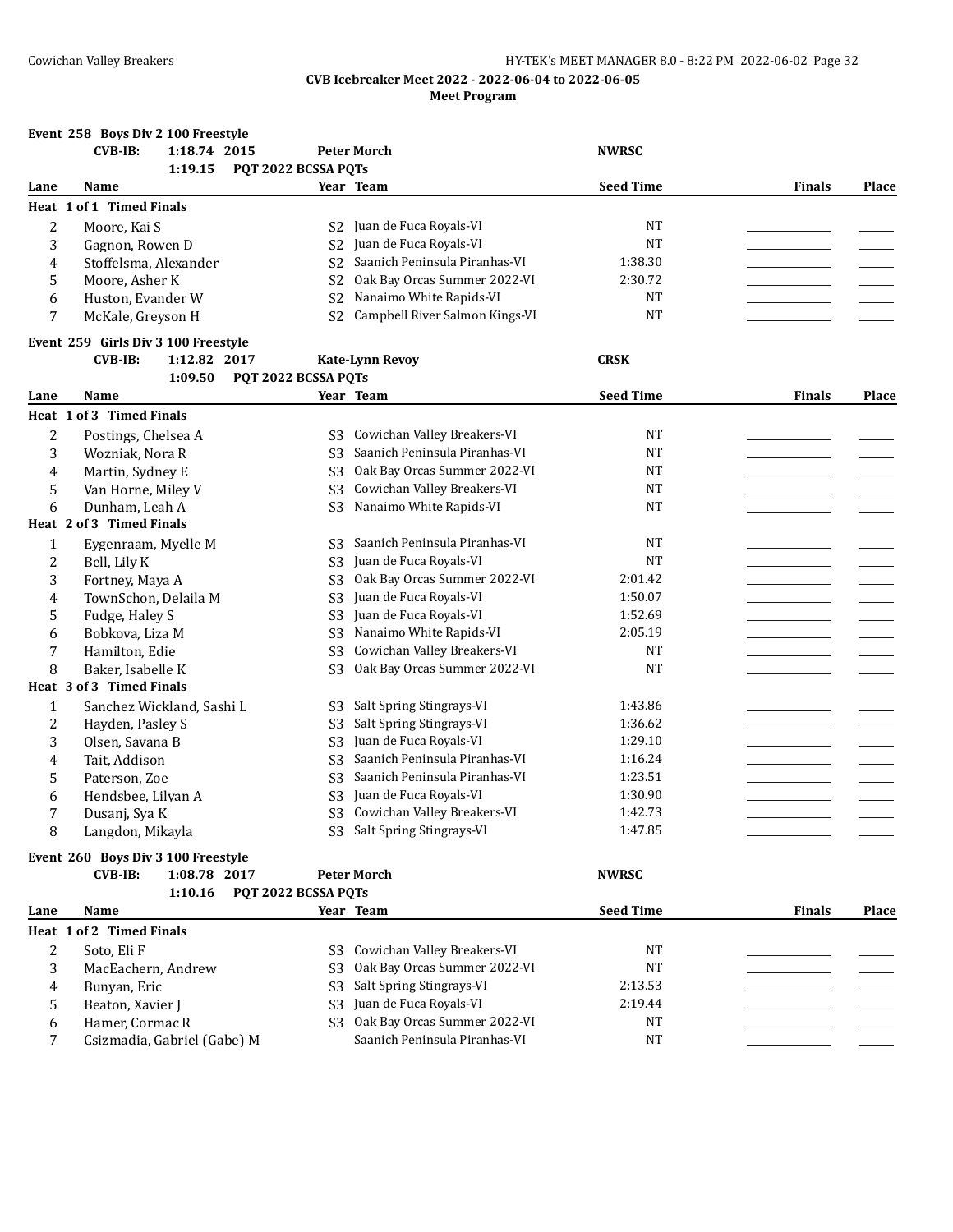|                         | Heat 2 Timed Finals (Event 260 Boys Div 3 100 Freestyle)                  |                     |                                   |                  |               |       |
|-------------------------|---------------------------------------------------------------------------|---------------------|-----------------------------------|------------------|---------------|-------|
| $\mathbf{1}$            | Goerzen, Chase                                                            |                     | S3 Nanaimo White Rapids-VI        | 1:57.67          |               |       |
| 2                       | Beerends-Meisner, Ruben                                                   | S <sub>3</sub>      | Salt Spring Stingrays-VI          | 1:46.73          |               |       |
| 3                       | Boulding, James H                                                         | S <sub>3</sub>      | Nanaimo White Rapids-VI           | 1:41.95          |               |       |
| 4                       | Wiedemann, Nate J                                                         | S <sub>3</sub>      | Oak Bay Orcas Summer 2022-VI      | 1:38.23          |               |       |
| 5                       | Beerends-Meisner, Jasper                                                  | S <sub>3</sub>      | Salt Spring Stingrays-VI          | 1:38.91          |               |       |
| 6                       | Kirk, Gavin W                                                             | S <sub>3</sub>      | Nanaimo White Rapids-VI           | 1:43.72          |               |       |
| 7                       | Odurukwe, Asher                                                           | S <sub>3</sub>      | Salt Spring Stingrays-VI          | 1:55.54          |               |       |
| 8                       | Parker, Piers K                                                           | S <sub>3</sub>      | <b>Blue Devils-VI</b>             | 2:04.82          |               |       |
|                         |                                                                           |                     |                                   |                  |               |       |
|                         | Event 261 Girls "O" Cat 1 100 Freestyle<br><b>CVB-IB:</b><br>1:37.90 2016 |                     | <b>Alexa Pauletto</b>             | <b>BD</b>        |               |       |
|                         | 1:27.48                                                                   | PQT 2022 BCSSA PQTs |                                   |                  |               |       |
| Lane                    | Name                                                                      |                     | Year Team                         | <b>Seed Time</b> | <b>Finals</b> | Place |
|                         | Heat 1 of 1 Timed Finals                                                  |                     |                                   |                  |               |       |
| 3                       | Weeks, Claire L                                                           |                     | 01 Campbell River Salmon Kings-VI | NT               |               |       |
| 4                       | Bignell, Kate L                                                           | 01                  | Campbell River Salmon Kings-VI    | 1:59.97          |               |       |
| 5                       | Christensen, Charlotte T                                                  |                     | 01 Nanaimo White Rapids-VI        | <b>NT</b>        |               |       |
|                         |                                                                           |                     |                                   |                  |               |       |
|                         | Event 263 Girls Div 4 100 Freestyle                                       |                     |                                   |                  |               |       |
|                         | $CVB-IB:$<br>1:08.09 2019                                                 |                     | Aniela Hagen                      | <b>CVB</b>       |               |       |
|                         | 1:05.99                                                                   | PQT 2022 BCSSA PQTs |                                   |                  |               |       |
| Lane                    | Name                                                                      |                     | Year Team                         | <b>Seed Time</b> | <b>Finals</b> | Place |
|                         | Heat 1 of 2 Timed Finals                                                  |                     |                                   |                  |               |       |
| $\overline{c}$          | Rossi, Mariah F                                                           | S4                  | Nanaimo White Rapids-VI           | <b>NT</b>        |               |       |
| 3                       | Lefler, Quynn A                                                           | S4                  | Powell River Aquatic Club-VI      | <b>NT</b>        |               |       |
| 4                       | Fudge, Claire E                                                           | S4                  | Juan de Fuca Royals-VI            | 1:54.05          |               |       |
| 5                       | MacKenzie, Norah                                                          | S4                  | Campbell River Salmon Kings-VI    | <b>NT</b>        |               |       |
| 6                       | Sauve, Isabelle S                                                         | S4                  | Juan de Fuca Royals-VI            | <b>NT</b>        |               |       |
| 7                       | Poulin, Holli R                                                           |                     | S4 Juan de Fuca Royals-VI         | <b>NT</b>        |               |       |
|                         | Heat 2 of 2 Timed Finals                                                  |                     |                                   |                  |               |       |
| $\mathbf{1}$            | Eldridge-Holland, Adelina                                                 | S4                  | Saanich Peninsula Piranhas-VI     | 1:33.93          |               |       |
| $\overline{\mathbf{c}}$ | Paterson, Mia                                                             | S4                  | Saanich Peninsula Piranhas-VI     | 1:18.46          |               |       |
| 3                       | Hogan, Anden L                                                            | S4                  | Cowichan Valley Breakers-VI       | 1:17.70          |               |       |
| 4                       | Telfer, Faith L                                                           | S4                  | Nanaimo White Rapids-VI           | 1:11.39          |               |       |
| 5                       | Postlethwaite, Kate                                                       | S4                  | Saanich Peninsula Piranhas-VI     | 1:11.42          |               |       |
| 6                       | Deschambault, Raine T                                                     |                     | S4 Nanaimo White Rapids-VI        | 1:18.22          |               |       |
| 7                       | Lott, Addison L                                                           | S4                  | Saanich Peninsula Piranhas-VI     | 1:22.96          |               |       |
| 8                       | Hayden, ReneÂ'e V                                                         |                     | S4 Salt Spring Stingrays-VI       | 1:35.01          |               |       |
|                         | Event 264 Boys Div 4 100 Freestyle                                        |                     |                                   |                  |               |       |
|                         | <b>CVB-IB:</b><br>1:00.86 2017                                            |                     | <b>Nate Truong</b>                | <b>SPSC</b>      |               |       |
|                         | 1:03.89                                                                   | PQT 2022 BCSSA PQTs |                                   |                  |               |       |
| Lane                    | Name                                                                      |                     | Year Team                         | <b>Seed Time</b> | <b>Finals</b> | Place |
|                         | Heat 1 of 2 Timed Finals                                                  |                     |                                   |                  |               |       |
| 2                       | Kinnear, LuoYuan                                                          |                     | Saanich Peninsula Piranhas-VI     | NT               |               |       |
| 3                       | McKale, Hudson F                                                          |                     | S4 Campbell River Salmon Kings-VI | NT               |               |       |
| 4                       | Bignell, Matthew J                                                        | S4                  | Campbell River Salmon Kings-VI    | 2:34.21          |               |       |
| 5                       | O'donnell, Russell M                                                      | S4                  | Powell River Aquatic Club-VI      | NT               |               |       |
| 6                       | Brunette, Brage K                                                         |                     | S4 Nanaimo White Rapids-VI        | NT               |               |       |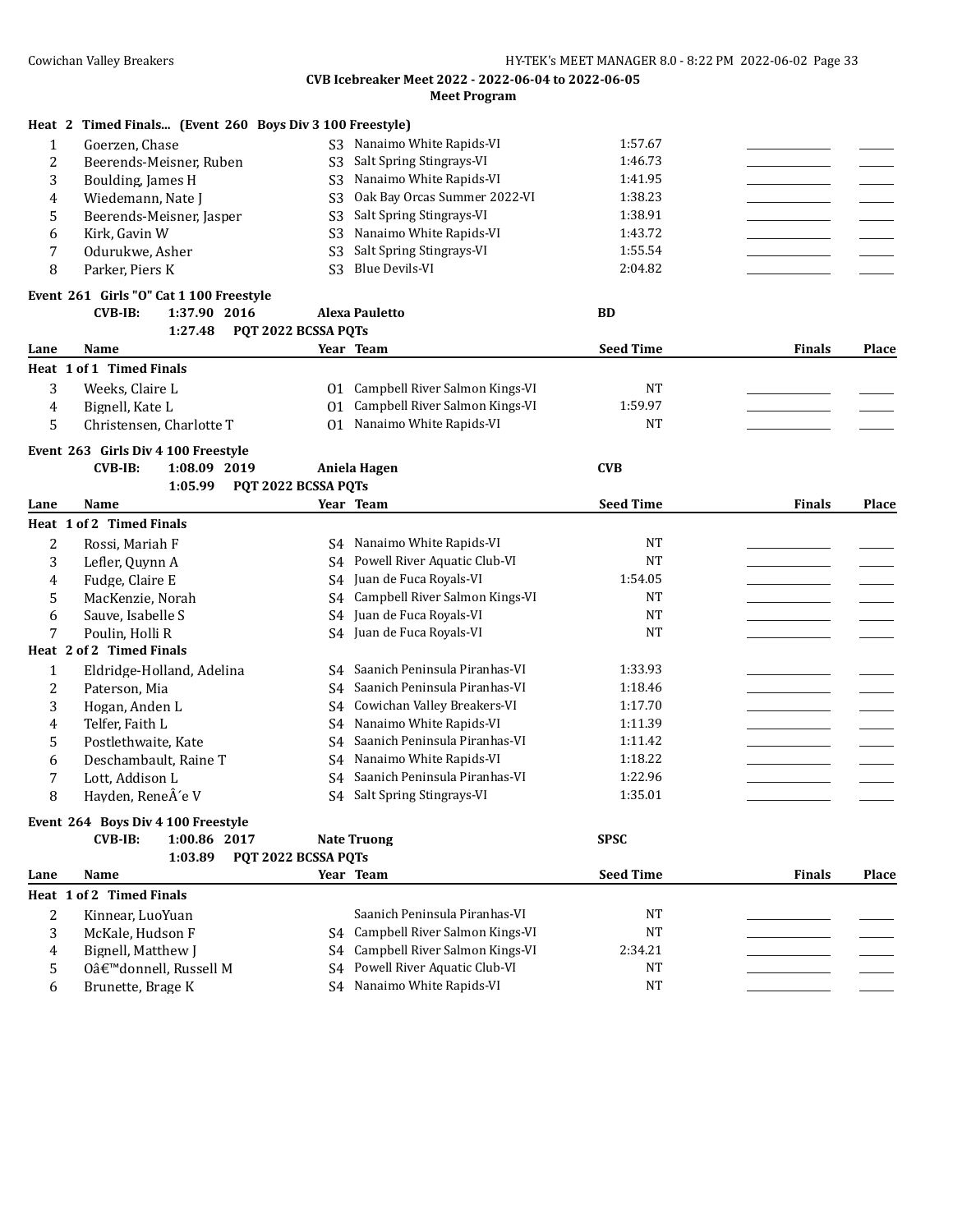## **Heat 2 Timed Finals... (Event 264 Boys Div 4 100 Freestyle)**

|   | Kirk, Matthew J         |    | S4 Nanaimo White Rapids-VI       | 1:31.72 |  |
|---|-------------------------|----|----------------------------------|---------|--|
|   | Stoffelsma, Evan        |    | S4 Saanich Peninsula Piranhas-VI | 1:28.74 |  |
|   | Mussellam, Gabriel B    |    | S4 Powell River Aquatic Club-VI  | 1:23.40 |  |
| 4 | Hunter-Siebert, Owen J  |    | S4 Saanich Peninsula Piranhas-VI | 1:09.08 |  |
|   | Hopkins, Torsten        |    | S4 Saanich Peninsula Piranhas-VI | 1:16.85 |  |
| h | Palmer, Hudson          |    | S4 Nanaimo White Rapids-VI       | 1:25.24 |  |
|   | Krieger, Gray R         | S4 | Saanich Peninsula Piranhas-VI    | 1:28.78 |  |
|   | Chewka-Suttie, Hudson M |    | S4 Oak Bay Orcas Summer 2022-VI  | 1:38.00 |  |

#### **Event 265 Girls Div 5 100 Freestyle CVB-IB: 1:05.43 2016 Samantha Baron POW**

|      | 1:04.78                  | POT 2022 BCSSA POTS |                              |                  |               |       |
|------|--------------------------|---------------------|------------------------------|------------------|---------------|-------|
| Lane | Name                     |                     | Year Team                    | <b>Seed Time</b> | <b>Finals</b> | Place |
|      | Heat 1 of 2 Timed Finals |                     |                              |                  |               |       |
| 2    | Garside, Leili J         | S5                  | Cowichan Valley Breakers-VI  | <b>NT</b>        |               |       |
| 3    | Dusanj, Avaya K          | S5                  | Cowichan Valley Breakers-VI  | 1:46.06          |               |       |
| 4    | Beaton, Ariana           | S5                  | Juan de Fuca Royals-VI       | 1:28.97          |               |       |
| 5    | Black, Claire K          | S5                  | Oak Bay Orcas Summer 2022-VI | 1:31.34          |               |       |
| 6    | Brown, Magnolia S        | S5.                 | Cowichan Valley Breakers-VI  | <b>NT</b>        |               |       |
|      | Heat 2 of 2 Timed Finals |                     |                              |                  |               |       |
|      | De Roo, Donna F          | S5                  | Salt Spring Stingrays-VI     | 1:26.19          |               |       |
| 2    | Frampton, Elena S        | S5                  | Oak Bay Orcas Summer 2022-VI | 1:16.91          |               |       |
| 3    | Hagen, Sarah             | S5                  | Cowichan Valley Breakers-VI  | 1:15.87          |               |       |
| 4    | Blasco, Callie N         | S5                  | Blue Devils-VI               | 1:13.13          |               |       |
| 5    | Sanchez Wickland, Zoe K  | S5                  | Salt Spring Stingrays-VI     | 1:13.23          |               |       |
| 6    | Richards, Aurora M       | S5                  | Nanaimo White Rapids-VI      | 1:16.49          |               |       |
| 7    | Marshall, Indigo S       | S5                  | Salt Spring Stingrays-VI     | 1:18.65          |               |       |
| 8    | Barber, Namiye V         | S5                  | Nanaimo White Rapids-VI      | 1:27.06          |               |       |

#### **Event 266 Boys Div 5 100 Freestyle**

#### **CVB-IB: 1:00.01 2018 Stewart Stephen NWRSC 1:00.49 PQT 2022 BCSSA PQTs**

| Lane | Name                     |      | Year Team                      | <b>Seed Time</b> |            | <b>Finals</b> | <b>Place</b> |
|------|--------------------------|------|--------------------------------|------------------|------------|---------------|--------------|
|      | Heat 1 of 2 Timed Finals |      |                                |                  |            |               |              |
| 3    | Miyagi. Kai T            | S5.  | Campbell River Salmon Kings-VI | 1:49.79          |            |               |              |
| 4    | Gadsby, Quinn O          | S5 - | Nanaimo White Rapids-VI        | 1:21.90          |            |               |              |
| 5.   | Dickman, Oliver R        | S5.  | Blue Devils-VI                 | 1:28.41          |            |               |              |
| 6    | Nordstrom. Lucas I       | S5.  | Saanich Peninsula Piranhas-VI  | <b>NT</b>        |            |               |              |
|      | Heat 2 of 2 Timed Finals |      |                                |                  |            |               |              |
|      | Storie, Jack             | S5.  | Cowichan Valley Breakers-VI    | 1:20.42          |            |               |              |
| 2    | Makuch, Simon C          | S5.  | Saanich Peninsula Piranhas-VI  | 1:10.79          |            |               |              |
| 3    | Pinney, Druehn R         | S5.  | Salt Spring Stingrays-VI       | 1:05.09          |            |               |              |
| 4    | Tait. Eliot              | S5.  | Saanich Peninsula Piranhas-VI  | 58.96            | <b>POT</b> |               |              |
| 5.   | Benson, Wyatt            | S5.  | Saanich Peninsula Piranhas-VI  | 1:04.01          |            |               |              |
| 6    | Gauthier, Mitchell N     | S5.  | Nanaimo White Rapids-VI        | 1:09.41          |            |               |              |
|      | Blackburn, Connor J      | S5.  | Nanaimo White Rapids-VI        | 1:13.08          |            |               |              |
| 8    | Hayden, Emerson B        | S5 - | Salt Spring Stingrays-VI       | 1:21.35          |            |               |              |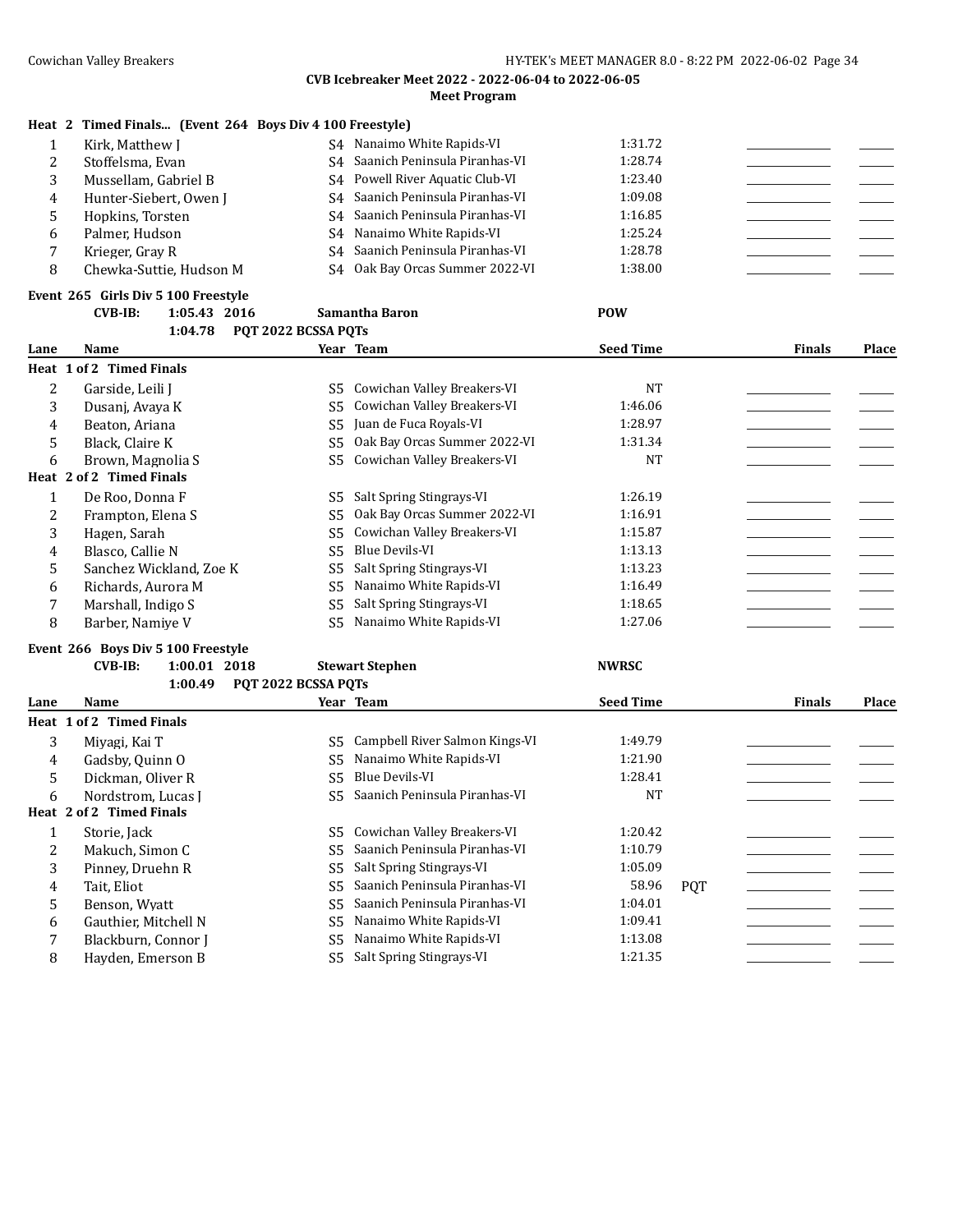## Cowichan Valley Breakers **Exercise 2018** HY-TEK's MEET MANAGER 8.0 - 8:22 PM 2022-06-02 Page 35

## **CVB Icebreaker Meet 2022 - 2022-06-04 to 2022-06-05 Meet Program**

#### **Event 267 Girls Div 6 100 Freestyle**

|      | <b>CVB-IB:</b>                          | 1:04.76 2017 |                     | <b>Lauren Mosher</b>              | <b>SPSC</b>      |            |               |              |
|------|-----------------------------------------|--------------|---------------------|-----------------------------------|------------------|------------|---------------|--------------|
|      |                                         | 1:04.15      | PQT 2022 BCSSA PQTs |                                   |                  |            |               |              |
| Lane | Name                                    |              |                     | Year Team                         | <b>Seed Time</b> |            | <b>Finals</b> | Place        |
|      | Heat 1 of 2 Timed Finals                |              |                     |                                   |                  |            |               |              |
| 2    | Bodrogi, Lavinia M                      |              |                     | Powell River Aquatic Club-VI      | NT               |            |               |              |
| 3    | Threlfall, Lauren E                     |              | S6                  | Oak Bay Orcas Summer 2022-VI      | 1:26.18          |            |               |              |
| 4    | Fournier, Katherine A                   |              | S6                  | Nanaimo White Rapids-VI           | 1:20.82          |            |               |              |
| 5    | Mace, Laura                             |              | S6                  | Nanaimo White Rapids-VI           | 1:25.31          |            |               |              |
| 6    | Kerrigan, Isabelle V                    |              | S6                  | Salt Spring Stingrays-VI          | 1:29.13          |            |               |              |
| 7    | Koch, Jana                              |              | S6                  | Powell River Aquatic Club-VI      | <b>NT</b>        |            |               |              |
|      | Heat 2 of 2 Timed Finals                |              |                     |                                   |                  |            |               |              |
| 1    | Scholefield, Charlotte E                |              | S6                  | Juan de Fuca Royals-VI            | 1:15.53          |            |               |              |
| 2    | De Roo, Nina M                          |              | S <sub>6</sub>      | Salt Spring Stingrays-VI          | 1:08.91          |            |               |              |
| 3    | Gunther, Ayva D                         |              | S <sub>6</sub>      | Powell River Aquatic Club-VI      | 1:05.30          |            |               |              |
| 4    | Barberie, Danielle                      |              | S <sub>6</sub>      | Nanaimo White Rapids-VI           | 1:03.95          | <b>PQT</b> |               |              |
| 5    | Revoy, Kate-Lynn T                      |              | S <sub>6</sub>      | Campbell River Salmon Kings-VI    | 1:03.96          | <b>PQT</b> |               |              |
| 6    | Deschambault, Reese I                   |              | S <sub>6</sub>      | Nanaimo White Rapids-VI           | 1:07.17          |            |               |              |
| 7    | Walsh, Elyse I                          |              | S6                  | Salt Spring Stingrays-VI          | 1:11.00          |            |               |              |
| 8    | Hayden, India A                         |              | S <sub>6</sub>      | Salt Spring Stingrays-VI          | 1:17.80          |            |               |              |
|      | Event 268 Boys Div 6 100 Freestyle      |              |                     |                                   |                  |            |               |              |
|      | $CVB-IB:$                               | 57.40 2018   |                     | <b>Liam Ayres</b>                 | <b>SPSC</b>      |            |               |              |
|      |                                         | 57.14        | PQT 2022 BCSSA PQTs |                                   |                  |            |               |              |
| Lane | Name                                    |              |                     | Year Team                         | <b>Seed Time</b> |            | <b>Finals</b> | Place        |
|      | Heat 1 of 1 Timed Finals                |              |                     |                                   |                  |            |               |              |
| 1    | Baker, Joel J                           |              | S6                  | <b>Blue Devils-VI</b>             | 1:11.06          |            |               |              |
| 2    | Mace, Jack                              |              | S6                  | Nanaimo White Rapids-VI           | 1:06.96          |            |               |              |
| 3    | Elzinga, Lukas                          |              | S6                  | Nanaimo White Rapids-VI           | 1:04.28          |            |               |              |
| 4    | Barberie, Dylan                         |              | S6                  | Nanaimo White Rapids-VI           | 58.50            |            |               |              |
| 5    | Telfer, Aiden A                         |              | S <sub>6</sub>      | Nanaimo White Rapids-VI           | 59.47            |            |               |              |
| 6    | Otsubo-Papp, Keegan                     |              | S <sub>6</sub>      | Salt Spring Stingrays-VI          | 1:06.39          |            |               |              |
| 7    | Tam, Jacob D                            |              | S <sub>6</sub>      | Oak Bay Orcas Summer 2022-VI      | 1:08.66          |            |               |              |
|      |                                         |              |                     |                                   |                  |            |               |              |
|      | Event 269 Girls "O" Cat 2 100 Freestyle |              |                     |                                   |                  |            |               |              |
|      | $CVB-IB:$                               | 1:09.79 2015 |                     | <b>Georgia Stone</b>              | <b>SPSC</b>      |            |               |              |
|      |                                         | 1:08.27      | PQT 2022 BCSSA PQTs |                                   |                  |            |               |              |
| Lane | Name                                    |              |                     | Year Team                         | <b>Seed Time</b> |            | <b>Finals</b> | <b>Place</b> |
|      | Heat 1 of 1 Timed Finals                |              |                     |                                   |                  |            |               |              |
| 2    | Nelson, Anisa S                         |              |                     | 02 Campbell River Salmon Kings-VI | <b>NT</b>        |            |               |              |
| 3    | Trevena, Maggie R                       |              |                     | 02 Campbell River Salmon Kings-VI | NT               |            |               |              |
| 4    | Sheppard, Kennadie                      |              |                     | 02 Nanaimo White Rapids-VI        | 1:02.08          | <b>PQT</b> |               |              |
| 5    | Vose, Ella B                            |              |                     | 02 Campbell River Salmon Kings-VI | 1:50.87          |            |               |              |
| 6    | Dion, Teegan                            |              | 02                  | Campbell River Salmon Kings-VI    | NT               |            |               |              |
| 7    | McPherson, Taylor R                     |              | 02                  | Nanaimo White Rapids-VI           | <b>NT</b>        |            |               |              |
|      | Event 270 Boys "O" Cat 2 100 Freestyle  |              |                     |                                   |                  |            |               |              |
|      | <b>CVB-IB:</b>                          | 58.36 2018   |                     | <b>Alex Gerasimov</b>             | GHG              |            |               |              |
|      |                                         | 1:03.82      | PQT 2022 BCSSA PQTs |                                   |                  |            |               |              |
| Lane | Name                                    |              |                     | Year Team                         | <b>Seed Time</b> |            | <b>Finals</b> | Place        |
|      | Heat 1 of 1 Timed Finals                |              |                     |                                   |                  |            |               |              |
| 3    | Wright, Grayson D                       |              |                     | 02 Campbell River Salmon Kings-VI | 1:50.80          |            |               |              |
| 4    | Wigger, Liam B                          |              |                     | 02 Blue Devils-VI                 | 1:27.69          |            |               |              |
| 5    | Wigger, Logan C                         |              |                     | 02 Blue Devils-VI                 | 1:32.54          |            |               |              |
| 6    | Vanjecek, Oliver S                      |              |                     | 02 Campbell River Salmon Kings-VI | NT               |            |               |              |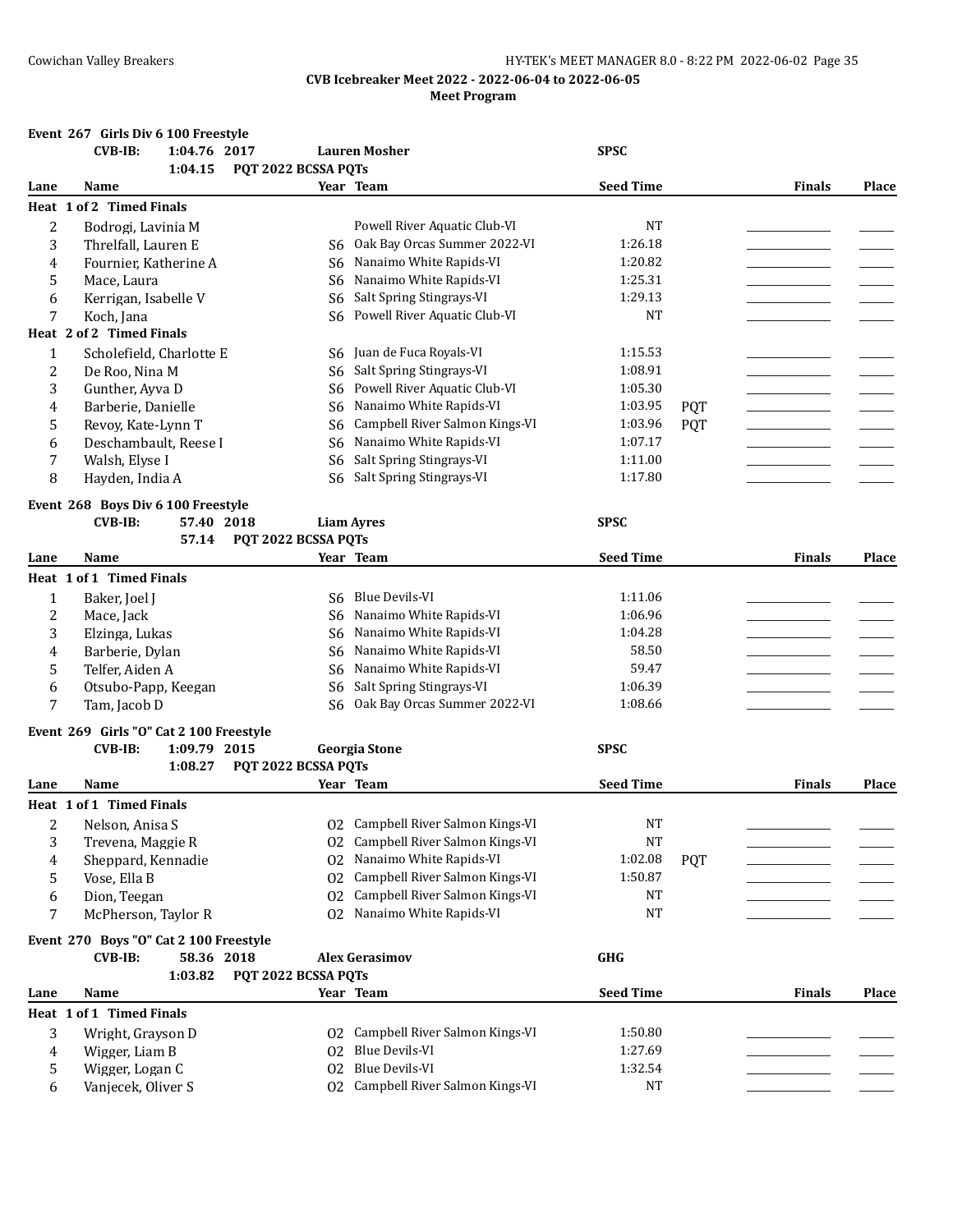|              | Event 271 Girls Div 7 100 Freestyle                                    |                     |                                   |                         |            |               |              |
|--------------|------------------------------------------------------------------------|---------------------|-----------------------------------|-------------------------|------------|---------------|--------------|
|              | <b>CVB-IB:</b><br>1:05.10 2015                                         |                     | <b>Tabitha Craig</b>              | <b>SPSC</b>             |            |               |              |
|              | 1:06.78                                                                | PQT 2022 BCSSA PQTs |                                   |                         |            |               |              |
| Lane         | Name                                                                   |                     | Year Team                         | <b>Seed Time</b>        |            | <b>Finals</b> | <b>Place</b> |
|              | Heat 1 of 1 Timed Finals                                               |                     |                                   |                         |            |               |              |
| $\mathbf{1}$ | Hamill, Jasmine L                                                      | S7                  | Cowichan Valley Breakers-VI       | 1:20.76                 |            |               |              |
| 2            | Miller, Izzy G                                                         | S7                  | Saanich Peninsula Piranhas-VI     | 1:14.29                 |            |               |              |
| 3            | Peer, Sophie M                                                         | S7                  | Nanaimo White Rapids-VI           | 1:07.50                 |            |               |              |
| 4            | Weir, Johanna S                                                        | S7                  | Oak Bay Orcas Summer 2022-VI      | 1:03.34                 | <b>PQT</b> |               |              |
| 5            | Coogan, Brynna C                                                       | S7                  | Cowichan Valley Breakers-VI       | 1:04.03                 | <b>PQT</b> |               |              |
| 6            | Percevault, Sydney D                                                   | S7                  | Campbell River Salmon Kings-VI    | 1:11.42                 |            |               |              |
| 7            | Kerrigan, Mia R                                                        | S7                  | Salt Spring Stingrays-VI          | 1:20.18                 |            |               |              |
| 8            | Johnson, Zoey M                                                        | S7                  | Salt Spring Stingrays-VI          | <b>NT</b>               |            |               |              |
|              | Event 272 Boys Div 7 100 Freestyle                                     |                     |                                   |                         |            |               |              |
|              | <b>CVB-IB:</b><br>56.76 2015                                           |                     | <b>Baylee Munro</b>               | <b>NWRSC</b>            |            |               |              |
|              | 58.13                                                                  | PQT 2022 BCSSA PQTs |                                   |                         |            |               |              |
| Lane         | Name                                                                   |                     | Year Team                         | <b>Seed Time</b>        |            | <b>Finals</b> | Place        |
|              | Heat 1 of 1 Timed Finals                                               |                     |                                   |                         |            |               |              |
| 1            | Pendergast, Coen R                                                     | S7                  | Campbell River Salmon Kings-VI    | NT                      |            |               |              |
| 2            | Mangmang, Daniel M                                                     | S7                  | Cowichan Valley Breakers-VI       | 1:07.77                 |            |               |              |
| 3            | Morwood, Reeve B                                                       | S7                  | Powell River Aquatic Club-VI      | 1:05.12                 |            |               |              |
| 4            | Otsubo-Papp, Aiden                                                     | S7                  | Salt Spring Stingrays-VI          | 59.77                   |            |               |              |
| 5            | Moore, Bryan C                                                         | S7                  | Nanaimo White Rapids-VI           | 1:01.88                 |            |               |              |
| 6            | Miyagi, Finn S                                                         | S7                  | Campbell River Salmon Kings-VI    | 1:05.61                 |            |               |              |
| 7            | Rithaler, William E                                                    | S7                  | Salt Spring Stingrays-VI          | 1:13.33                 |            |               |              |
| 8            | Martin, Ethan M                                                        | S7                  | Cowichan Valley Breakers-VI       | <b>NT</b>               |            |               |              |
|              |                                                                        |                     |                                   |                         |            |               |              |
|              | Event 273 Girls "O" Cat Div 8 100 Freestyle<br>58.71 2017<br>$CVB-IB:$ |                     | Natalia Garriock                  | <b>CVB</b>              |            |               |              |
|              | 1:06.84                                                                | PQT 2022 BCSSA PQTs |                                   |                         |            |               |              |
| Lane         | Name                                                                   |                     | Year Team                         | <b>Seed Time</b>        |            | <b>Finals</b> | Place        |
|              | Heat 1 of 1 Timed Finals                                               |                     |                                   |                         |            |               |              |
| 4            | Hampton, Alllison                                                      |                     | 08 Oak Bay Orcas Summer 2022-VI   | 1:03.00                 | <b>PQT</b> |               |              |
|              |                                                                        |                     |                                   |                         |            |               |              |
|              | Event 274 Boys "O" Cat Div 8 100 Freestyle                             |                     |                                   |                         |            |               |              |
|              | <b>CVB-IB:</b><br>54.31 2017                                           |                     | <b>Ryan Howe</b>                  | <b>SPSC</b>             |            |               |              |
| Lane         | 55.44<br>Name                                                          | PQT 2022 BCSSA PQTs | Year Team                         | <b>Seed Time</b>        |            | <b>Finals</b> | <b>Place</b> |
|              | Heat 1 of 1 Timed Finals                                               |                     |                                   |                         |            |               |              |
|              |                                                                        |                     |                                   | <b>NT</b>               |            |               |              |
| 4            | Millns, Ricky T                                                        |                     | 08 Campbell River Salmon Kings-VI |                         |            |               |              |
|              | Event 303 Girls Div 2 200 Medley Relay                                 |                     |                                   |                         |            |               |              |
|              | <b>CVB-IB:</b><br>3:19.46 2017                                         |                     | <b>Cowichan Valley Breakers</b>   | <b>CVB</b>              |            |               |              |
|              | 2:46.24                                                                | PQT 2022 BCSSA PQTs |                                   |                         |            |               |              |
| Lane         | <b>Team</b>                                                            |                     | Relay                             | <b>Seed Time</b>        |            | <b>Finals</b> | <b>Place</b> |
|              | Heat 1 of 1 Timed Finals                                               |                     |                                   |                         |            |               |              |
| 4            | Cowichan Valley Breakers-VI                                            |                     | A                                 | <b>NT</b>               |            |               |              |
|              | 1) Kozoriz, Alice S2                                                   | 2) Hagen, Thea S1   | 3) Storie, Poppy E S2             | 4) Hajdu, Charlise T S2 |            |               |              |
| 5            | Oak Bay Orcas Summer 2022-VI                                           |                     | A                                 | $\rm{NT}$               |            |               |              |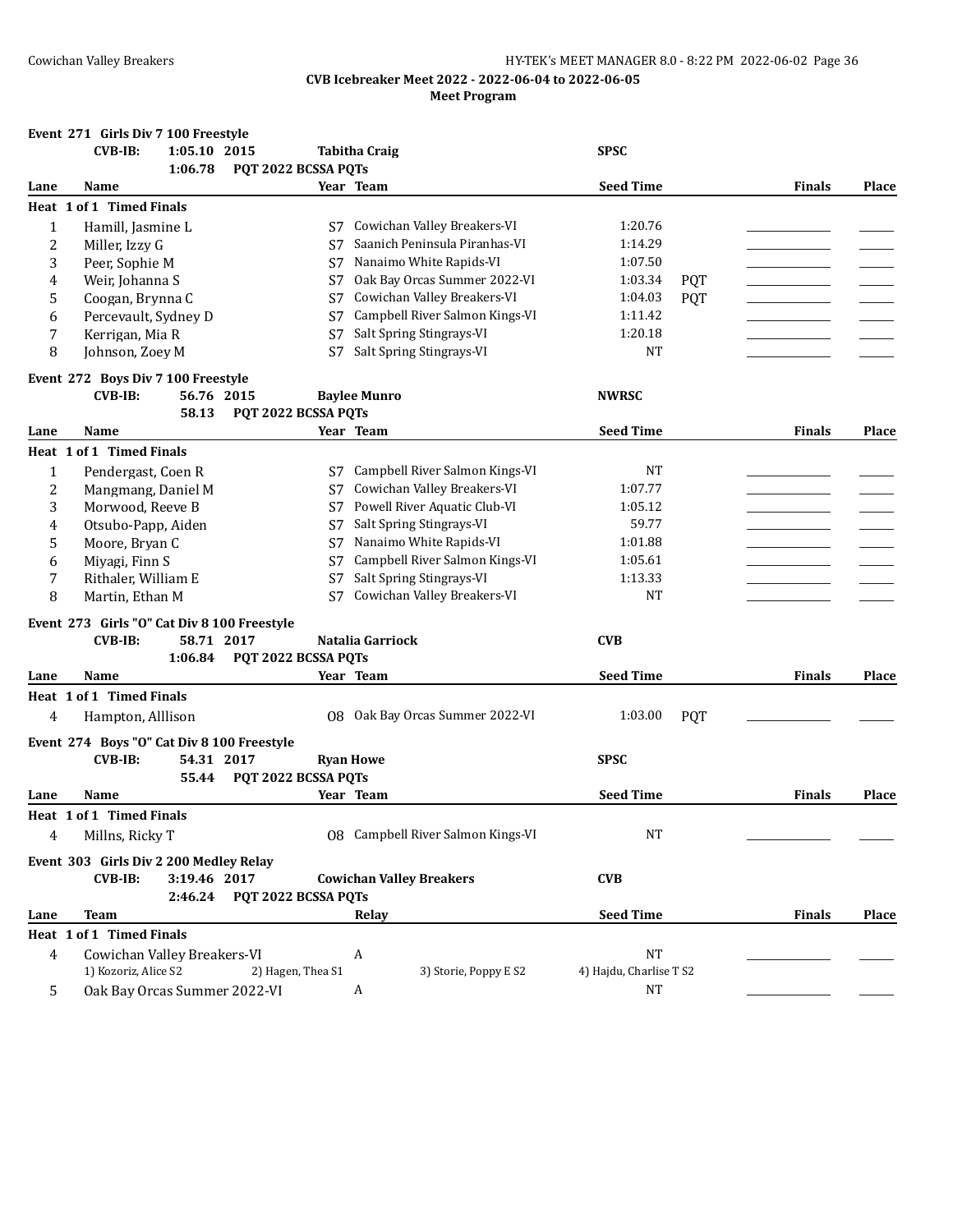|      | Event 305 Girls Div 3 200 Medley Relay                             |                             |                                    |                        |                                                    |               |              |
|------|--------------------------------------------------------------------|-----------------------------|------------------------------------|------------------------|----------------------------------------------------|---------------|--------------|
|      | $CVB-IB:$<br>2:49.27 2017<br>2:27.08                               | PQT 2022 BCSSA PQTs         | <b>Cowichan Valley Breakers</b>    |                        | <b>CVB</b>                                         |               |              |
| Lane | Team                                                               |                             | Relay                              |                        | <b>Seed Time</b>                                   | <b>Finals</b> | <b>Place</b> |
|      | Heat 1 of 1 Timed Finals                                           |                             |                                    |                        |                                                    |               |              |
| 4    | Oak Bay Orcas Summer 2022-VI                                       |                             | A                                  |                        | <b>NT</b>                                          |               |              |
| 5    | Cowichan Valley Breakers-VI                                        |                             | A                                  |                        | <b>NT</b>                                          |               |              |
|      | 1) Maree, Carla E S3                                               |                             | 2) Postings, Chelsea A S3          | 3) Smith, Phoebe A S3  | 4) Van Horne, Miley V S3                           |               |              |
|      |                                                                    |                             |                                    |                        |                                                    |               |              |
|      | Event 306 Boys Div 3 200 Medley Relay<br>$CVB-IB:$<br>2:48.36 2018 |                             | Saanich Peninsula Piranhas         |                        | <b>SPSC</b>                                        |               |              |
|      | 2:27.80                                                            | PQT 2022 BCSSA PQTs         |                                    |                        |                                                    |               |              |
| Lane | Team                                                               |                             | Relay                              |                        | <b>Seed Time</b>                                   | <b>Finals</b> | <b>Place</b> |
|      | Heat 1 of 1 Timed Finals                                           |                             |                                    |                        |                                                    |               |              |
| 4    | Oak Bay Orcas Summer 2022-VI                                       |                             | A                                  |                        | NT                                                 |               |              |
|      |                                                                    |                             |                                    |                        |                                                    |               |              |
|      | Event 310 Boys Div 4 200 Medley Relay                              |                             |                                    |                        |                                                    |               |              |
|      | $CVB-IB:$<br>2:24.50 2018                                          |                             | <b>Nanaimo White Rapids</b>        |                        | <b>NWRSC</b>                                       |               |              |
|      |                                                                    | 2:14.97 PQT 2022 BCSSA PQTs |                                    |                        |                                                    |               |              |
| Lane | Team                                                               |                             | Relay                              |                        | <b>Seed Time</b>                                   | <b>Finals</b> | <b>Place</b> |
|      | Heat 1 of 1 Timed Finals                                           |                             |                                    |                        |                                                    |               |              |
| 4    | Oak Bay Orcas Summer 2022-VI                                       |                             | A                                  |                        | <b>NT</b>                                          |               |              |
|      | Event 311 Girls Div 5 200 Medley Relay                             |                             |                                    |                        |                                                    |               |              |
|      | $CVB-IB:$<br>2:30.52 2016                                          |                             | <b>Oak Bay Orcas</b>               |                        | <b>ORCAS</b>                                       |               |              |
|      | 2:15.37                                                            | PQT 2022 BCSSA PQTs         |                                    |                        |                                                    |               |              |
| Lane | Team                                                               |                             | Relay                              |                        | <b>Seed Time</b>                                   | <b>Finals</b> | Place        |
|      | Heat 1 of 1 Timed Finals                                           |                             |                                    |                        |                                                    |               |              |
| 4    | Oak Bay Orcas Summer 2022-VI                                       |                             | A                                  |                        | NT                                                 |               |              |
| 5    | Cowichan Valley Breakers-VI                                        |                             | A                                  |                        | <b>NT</b>                                          |               |              |
|      | 1) Brown, Magnolia S S5                                            |                             | 2) Dusanj, Avaya K S5              | 3) Hagen, Sarah S5     | 4) Garside, Leili J S5                             |               |              |
|      | Event 313 Girls Div 6 200 Medley Relay                             |                             |                                    |                        |                                                    |               |              |
|      | $CVB-IB:$<br>2:27.56 2019                                          |                             | <b>Campbell River Salmon Kings</b> |                        | <b>CRSK</b>                                        |               |              |
|      |                                                                    | 2:13.91 PQT 2022 BCSSA PQTs |                                    |                        |                                                    |               |              |
| Lane | Team                                                               |                             | Relay                              |                        | <b>Seed Time</b>                                   | <b>Finals</b> | <b>Place</b> |
|      | Heat 1 of 1 Timed Finals                                           |                             |                                    |                        |                                                    |               |              |
| 4    | Salt Spring Stingrays-VI                                           |                             | A                                  |                        | NT                                                 |               |              |
|      | 1) Walsh, Elyse I S6                                               |                             | 2) De Roo, Donna F S5              |                        | 3) Sanchez Wickland, Zoe K S5 4) De Roo, Nina M S6 |               |              |
|      |                                                                    |                             |                                    |                        |                                                    |               |              |
|      | Event 314 Boys Div 6 200 Medley Relay                              |                             |                                    |                        |                                                    |               |              |
|      | <b>CVB-IB:</b><br>2:14.52 2017                                     |                             | Saanich Peninsula Piranhas         |                        | <b>SPSC</b>                                        |               |              |
|      | 1:58.80                                                            | PQT 2022 BCSSA PQTs         |                                    |                        |                                                    |               |              |
| Lane | <b>Team</b>                                                        |                             | Relay                              |                        | <b>Seed Time</b>                                   | <b>Finals</b> | Place        |
|      | Heat 1 of 1 Timed Finals                                           |                             |                                    |                        |                                                    |               |              |
| 4    | Oak Bay Orcas Summer 2022-VI                                       |                             | A                                  |                        | NT                                                 |               |              |
| 5    | Salt Spring Stingrays-VI<br>1) Pinney, Druehn R S5                 |                             | A<br>2) Woodley, Matthias D S6     |                        | <b>NT</b>                                          |               |              |
|      |                                                                    |                             |                                    | 3) Pollard, Cyrus E S6 | 4) Walsh, Liam J S6                                |               |              |
|      | Event 315 Girls "O" Cat 2 200 Medley Relay                         |                             |                                    |                        |                                                    |               |              |
|      | 2:34.78 2019<br><b>CVB-IB:</b>                                     |                             | Juan de Fuca Royals                |                        | <b>JDF</b>                                         |               |              |
|      | 2:18.49                                                            | PQT 2022 BCSSA PQTs         |                                    |                        |                                                    |               |              |
| Lane | Team                                                               |                             | Relay                              |                        | <b>Seed Time</b>                                   | <b>Finals</b> | <b>Place</b> |
|      | Heat 1 of 1 Timed Finals                                           |                             |                                    |                        |                                                    |               |              |
| 4    | Cowichan Valley Breakers-VI<br>1) Frano, Yelaina S 02              |                             | A                                  |                        | <b>NT</b>                                          |               |              |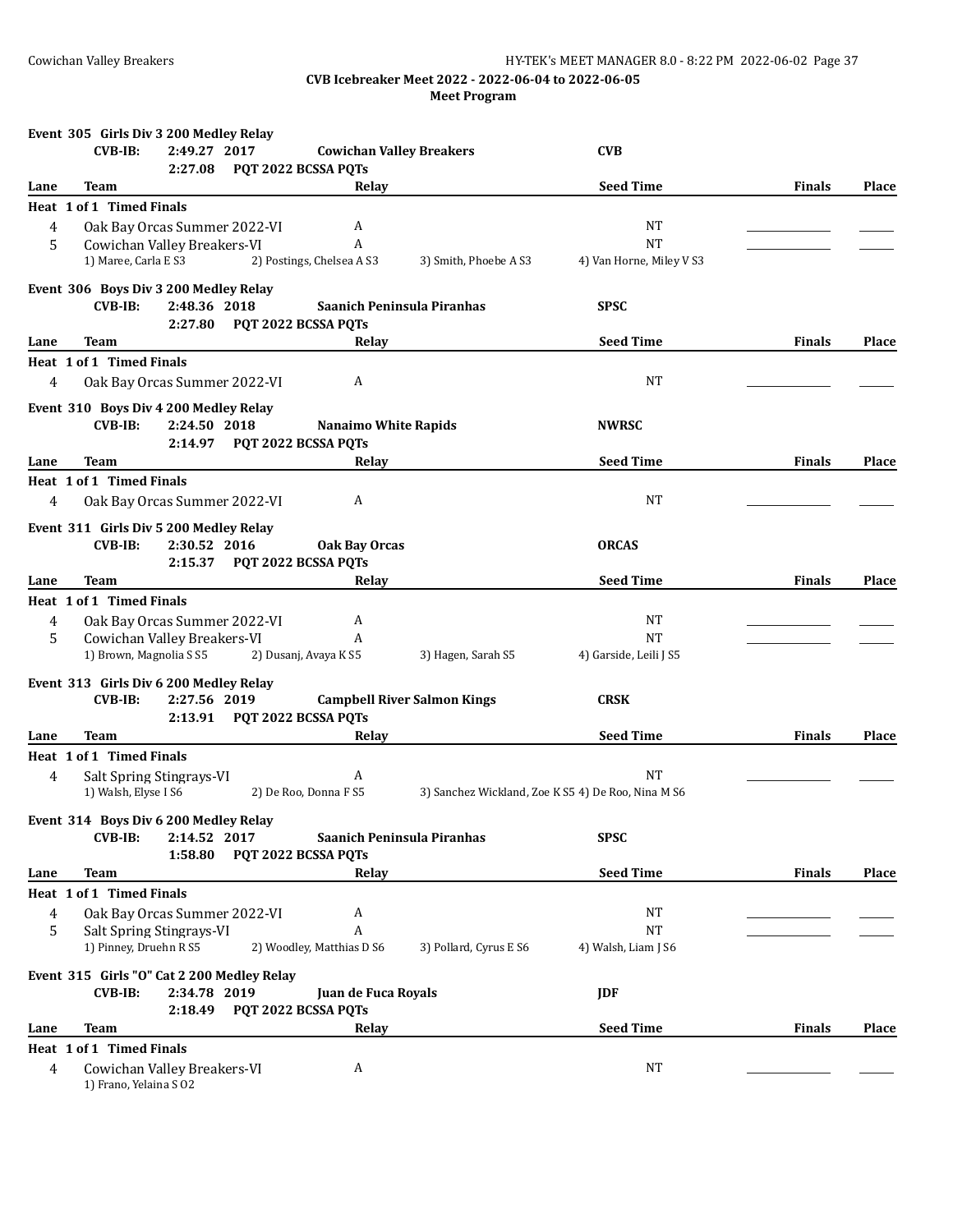|                | Event 317 Girls Div 7 200 Medley Relay                              |                                                                                                                    |                                      |               |              |
|----------------|---------------------------------------------------------------------|--------------------------------------------------------------------------------------------------------------------|--------------------------------------|---------------|--------------|
|                | $CVB-IB:$<br>2:29.93 2015                                           | Saanich Peninsula Piranhas                                                                                         | <b>SPSC</b>                          |               |              |
| Lane           | 2:14.34<br>Team                                                     | PQT 2022 BCSSA PQTs<br>Relay                                                                                       | <b>Seed Time</b>                     | <b>Finals</b> | <b>Place</b> |
|                | Heat 1 of 1 Timed Finals                                            |                                                                                                                    |                                      |               |              |
| 4              | Oak Bay Orcas Summer 2022-VI                                        | A                                                                                                                  | NT                                   |               |              |
|                |                                                                     |                                                                                                                    |                                      |               |              |
|                | Event 318 Boys Div 7 200 Medley Relay<br>$CVB-IB$ :<br>2:13.23 2019 | <b>Nanaimo White Rapids</b>                                                                                        | <b>NWRSC</b>                         |               |              |
|                | 1:58.33                                                             | PQT 2022 BCSSA PQTs                                                                                                |                                      |               |              |
| Lane           | Team                                                                | Relay                                                                                                              | <b>Seed Time</b>                     | <b>Finals</b> | Place        |
|                | Heat 1 of 1 Timed Finals                                            |                                                                                                                    |                                      |               |              |
| 4              | Salt Spring Stingrays-VI                                            | A                                                                                                                  | <b>NT</b>                            |               |              |
|                | 1) Beerends-Meisner, Ruben S3 2) Pillay, Kiran S6                   | 3) Flett, Mac S7                                                                                                   | 4) Beerends-Meisner, Jasper S3       |               |              |
| 5              | Cowichan Valley Breakers-VI                                         | A                                                                                                                  | <b>NT</b>                            |               |              |
|                | 1) Mangmang, Daniel M S7                                            | 2) Soto, Eli F S3<br>3) Storie, Jack S5                                                                            | 4) Martin, Ethan M S7                |               |              |
|                | Event 319 Girls "O" Cat Div 8 200 Medley Relay                      |                                                                                                                    |                                      |               |              |
|                | $CVB-IB$ :<br>2:28.79 2018                                          | <b>Cowichan Valley Breakers</b>                                                                                    | <b>CVB</b>                           |               |              |
|                | 2:10.99                                                             | PQT 2022 BCSSA PQTs                                                                                                |                                      |               |              |
| Lane           | Team                                                                | Relay                                                                                                              | <b>Seed Time</b>                     | <b>Finals</b> | Place        |
|                | <b>Heat 1 of 1 Timed Finals</b>                                     |                                                                                                                    |                                      |               |              |
| 4              | Oak Bay Orcas Summer 2022-VI                                        | A                                                                                                                  | <b>NT</b>                            |               |              |
| 5              | Cowichan Valley Breakers-VI<br>1) Coogan, Brynna C S7               | A<br>2) Thomas-Perry, McKinley L 08 3) Dusanj, Iyshana K S6                                                        | <b>NT</b><br>4) Hamill, Jasmine L S7 |               |              |
|                |                                                                     |                                                                                                                    |                                      |               |              |
|                | Event 320 Boys "O" Cat Div 8 200 Medley Relay                       |                                                                                                                    |                                      |               |              |
|                | $CVB-IB:$<br>2:03.03 2018                                           | Saanich Peninsula Piranhas                                                                                         | <b>SPSC</b>                          |               |              |
| Lane           | 1:56.08<br>Team                                                     | PQT 2022 BCSSA PQTs<br>Relay                                                                                       | <b>Seed Time</b>                     | <b>Finals</b> | <b>Place</b> |
|                | Heat 1 of 1 Timed Finals                                            |                                                                                                                    |                                      |               |              |
| 4              | Oak Bay Orcas Summer 2022-VI                                        | A                                                                                                                  | NT                                   |               |              |
|                |                                                                     |                                                                                                                    |                                      |               |              |
|                | Event 401 Mixed Div 1 200 Freestyle Relay                           |                                                                                                                    |                                      |               |              |
| Lane           | <b>Team</b>                                                         | Relay                                                                                                              | <b>Seed Time</b>                     | <b>Finals</b> | <b>Place</b> |
|                | <b>Heat 1 of 1 Timed Finals</b>                                     |                                                                                                                    |                                      |               |              |
| 4              | Oak Bay Orcas Summer 2022-VI                                        | A                                                                                                                  | NT                                   |               |              |
|                | Event 402 Mixed Div 2 200 Freestyle Relay                           |                                                                                                                    |                                      |               |              |
| Lane           | Team                                                                | Relay                                                                                                              | <b>Seed Time</b>                     | <b>Finals</b> | Place        |
|                | Heat 1 of 1 Timed Finals                                            |                                                                                                                    |                                      |               |              |
| 4              | Oak Bay Orcas Summer 2022-VI                                        | A                                                                                                                  | <b>NT</b>                            |               |              |
| 5              | Oak Bay Orcas Summer 2022-VI                                        | B                                                                                                                  | NT                                   |               |              |
|                | Event 403 Mixed Div 3 200 Freestyle Relay                           |                                                                                                                    |                                      |               |              |
| Lane           | Team                                                                | Relay                                                                                                              | <b>Seed Time</b>                     | <b>Finals</b> | <b>Place</b> |
|                | Heat 1 of 1 Timed Finals                                            |                                                                                                                    |                                      |               |              |
| 3              | Oak Bay Orcas Summer 2022-VI                                        | B                                                                                                                  | <b>NT</b>                            |               |              |
| 4              | Salt Spring Stingrays-VI                                            | A                                                                                                                  | <b>NT</b>                            |               |              |
|                |                                                                     | 1) Beerends-Meisner, Jasper MS32) Sanchez Wickland, Sashi L WS3) Beerends-Meisner, Ruben M:4) Langdon, Mikayla WS3 |                                      |               |              |
| 5              | Oak Bay Orcas Summer 2022-VI                                        | A                                                                                                                  | <b>NT</b>                            |               |              |
|                | Event 405 Mixed Div 4 200 Freestyle Relay                           |                                                                                                                    |                                      |               |              |
| Lane           | Team                                                                | Relay                                                                                                              | <b>Seed Time</b>                     | <b>Finals</b> | <b>Place</b> |
|                | Heat 1 of 1 Timed Finals                                            |                                                                                                                    |                                      |               |              |
| $\overline{4}$ | Oak Bay Orcas Summer 2022-VI                                        | A                                                                                                                  | <b>NT</b>                            |               |              |